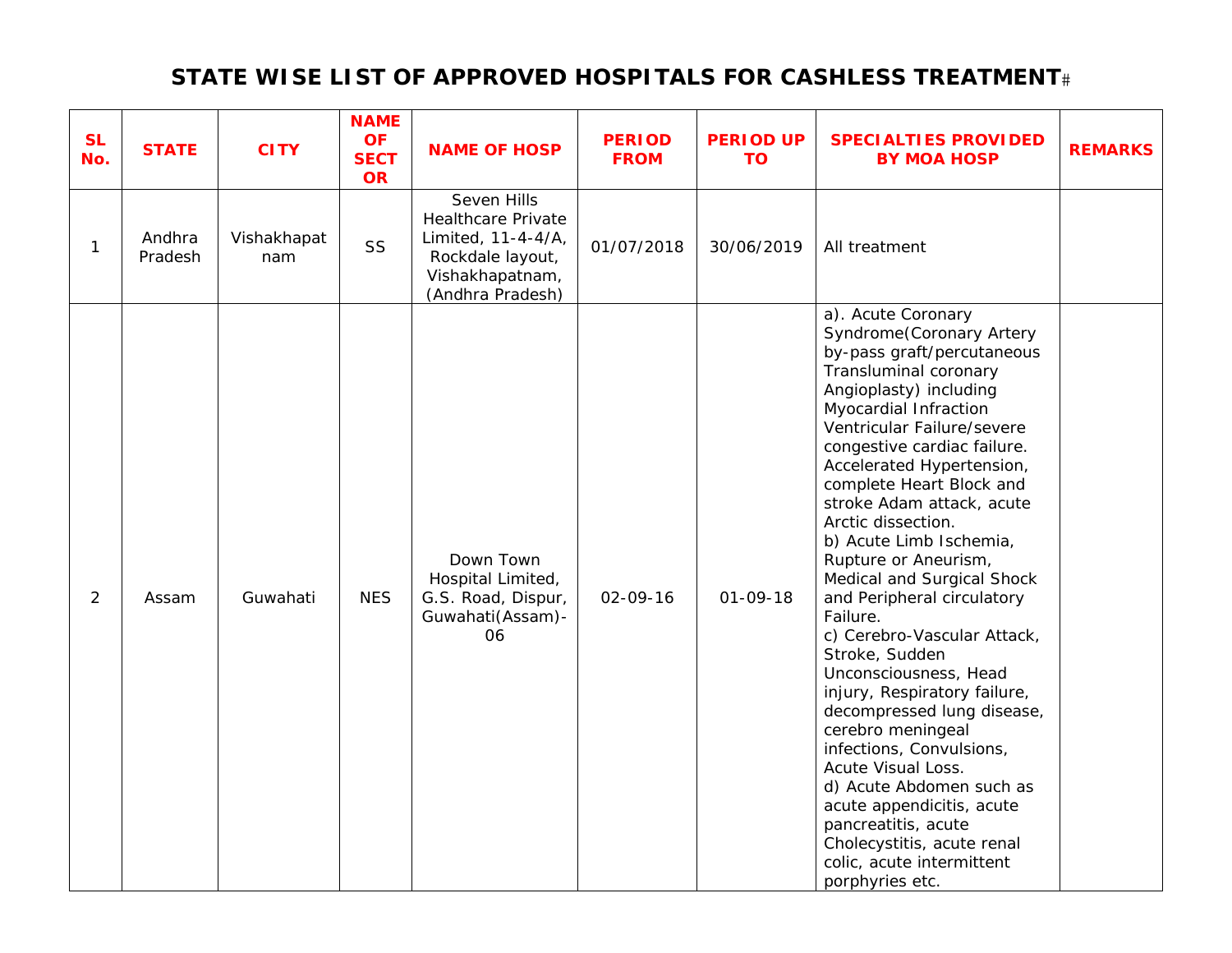|   |       |          |            |                                                                                                                                        |            |            | e) Road traffic accidents<br>with injuries including fall<br>and firing.<br>f) Acute Poisoning.<br>g) Acute renal failure<br>h) Acute Abdomen in female<br>including acute obstetrical<br>and Gynecological<br>emergencies.<br>i) Heart stroke/heat<br>exhaustion.<br>j) Burns of all types.                                                                                                                                                                                                                                                                                                                                                                                                                                                                                                                                              |  |
|---|-------|----------|------------|----------------------------------------------------------------------------------------------------------------------------------------|------------|------------|-------------------------------------------------------------------------------------------------------------------------------------------------------------------------------------------------------------------------------------------------------------------------------------------------------------------------------------------------------------------------------------------------------------------------------------------------------------------------------------------------------------------------------------------------------------------------------------------------------------------------------------------------------------------------------------------------------------------------------------------------------------------------------------------------------------------------------------------|--|
| 3 | Assam | Guwahati | <b>NES</b> | Narayana<br>Hrudayalaya Pvt.<br>Limited, Near<br>Tularam Bufna<br>Civil Hospital<br>Campus,<br>Amingaon,<br>Guwahati<br>(Assam) 781031 | 03/06/2018 | 29/06/2020 | a). Acute Coronary<br>Syndrome(Coronary Artery<br>by-pass graft/percutaneous<br>Transluminal coronary<br>Angioplasty) including<br>Myocardial Infraction<br>Ventricular Failure/severe<br>congestive cardiac failure.<br>Accelerated Hypertension,<br>complete Heart Block and<br>stroke Adam attack, acute<br>Arctic dissection.<br>b) Acute Limb Ischemia,<br>Rupture or Aneurism,<br>Medical and Surgical Shock<br>and Peripheral circulatory<br>Failure.<br>c) Cerebro-Vascular Attack,<br>Stroke, Sudden<br>Unconsciousness, Head<br>injury, Respiratory failure,<br>decompressed lung disease,<br>cerebro meningeal<br>infections, Convulsions,<br>Acute Visual Loss.<br>d) Acute Abdomen such as<br>acute appendicitis, acute<br>pancreatitis, acute<br>Cholecystitis, acute renal<br>colic, acute intermittent<br>porphyries etc. |  |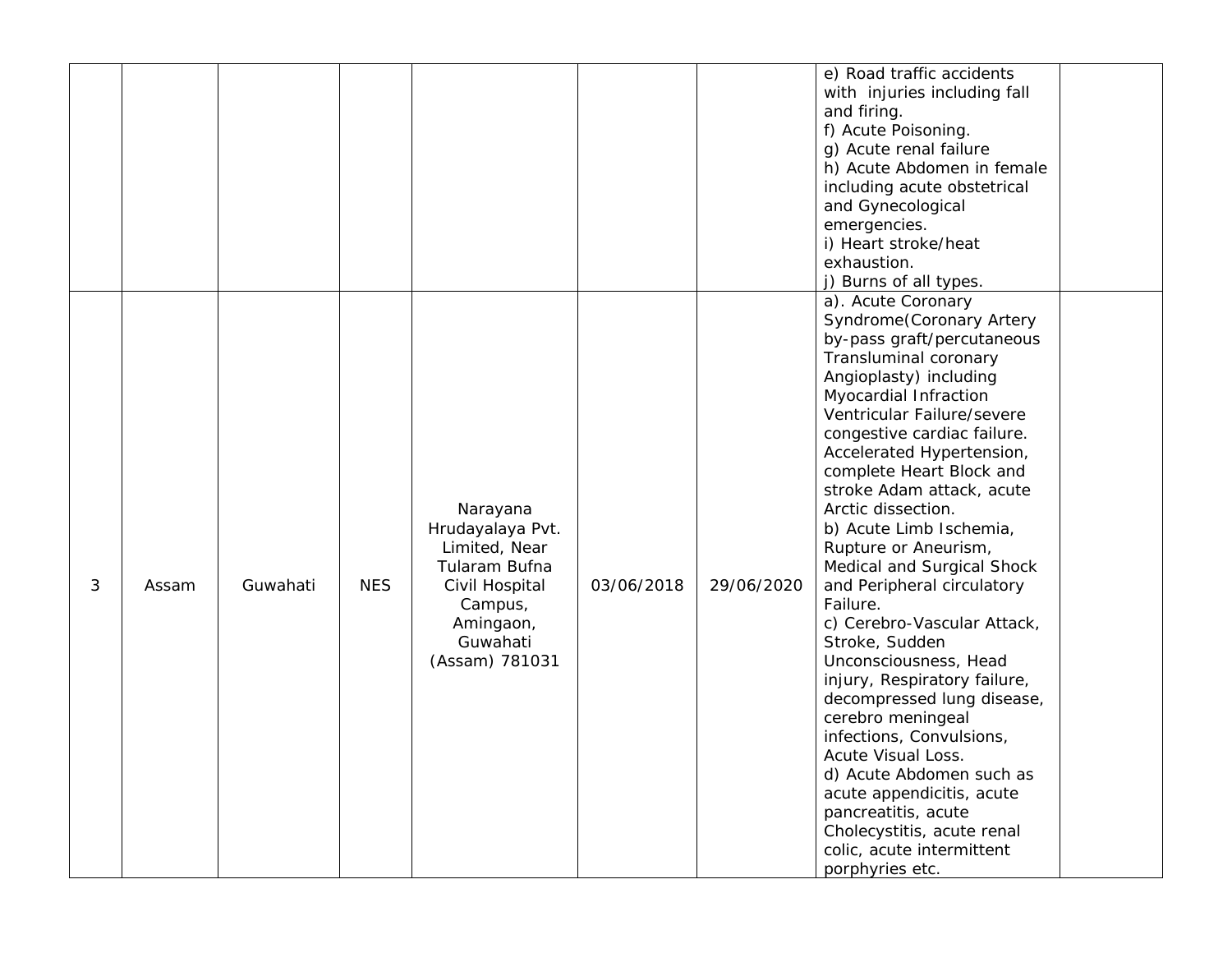|    |                  |             |           |                                                                                         |                |            | e) Road traffic accidents<br>with injuries including fall<br>and firing.<br>f) Acute Poisoning.<br>g) Acute renal failure<br>h) Acute Abdomen in female<br>including acute obstetrical<br>and Gynecological<br>emergencies.<br>i) Heart stroke/heat<br>exhaustion.                  |
|----|------------------|-------------|-----------|-----------------------------------------------------------------------------------------|----------------|------------|-------------------------------------------------------------------------------------------------------------------------------------------------------------------------------------------------------------------------------------------------------------------------------------|
| 4  | <b>Bihar</b>     | Muzaffarpur | <b>BS</b> | IT Memorial<br>Hospital<br>Muzaffarpur                                                  | 19/07/2017     | 18/07/2018 |                                                                                                                                                                                                                                                                                     |
| 5  | <b>Bihar</b>     | Muzaffarpur | <b>BS</b> | Prashant Memorial<br>Hospital<br>Muzaffarpur                                            | 03/08/2017     | 02/08/2018 | $\overline{\phantom{a}}$                                                                                                                                                                                                                                                            |
| 6  | Bihar            | Patna       | <b>BS</b> | ASG Eye Hospital<br>Patna                                                               | 23/05/2018     | 22/05/2019 | $\overline{\phantom{a}}$                                                                                                                                                                                                                                                            |
| 7  | <b>Bihar</b>     | Patna       | <b>BS</b> | Medica Magadh<br>Hospital Patna                                                         | 07/05/2018     | 06/05/2019 |                                                                                                                                                                                                                                                                                     |
| 8  | <b>Bihar</b>     | Patna       | <b>BS</b> | Para HMRI<br>Hospital Patna                                                             | 16/04/2018     | 15/04/2019 |                                                                                                                                                                                                                                                                                     |
| 9  | <b>Bihar</b>     | Patna       | <b>BS</b> | Rajeshwar<br>Hospital Patna                                                             | 05-07-18       | 05-06-19   | $\overline{\phantom{a}}$                                                                                                                                                                                                                                                            |
| 10 | <b>Bihar</b>     | Patna       | <b>BS</b> | Ruban Memorial<br>Hospital Patna                                                        | 19/07/2017     | 18/07/2019 |                                                                                                                                                                                                                                                                                     |
| 11 | Chhattisg<br>arh | Ambikapur   | CG        | Jeevan Jyoti<br>Hospital, Ring<br>Road, Farripara,<br>Ambikapur, Distt-<br>Surguja (CG) | $30 - 06 - 17$ | 29/06/2018 | Acute Coronary<br>A)<br>Syndrome (Coronary Artery<br>By-Pass Graft/Percutaneous<br><b>Transluminal Coronary</b><br>Angioplasty) Including<br>Myocardial Infarction,<br>Unstable Angina, Ventricular<br>Arrhythmias Paroxysmal<br>Supra Ventricular<br>Tachycardia, Cardiac Failure, |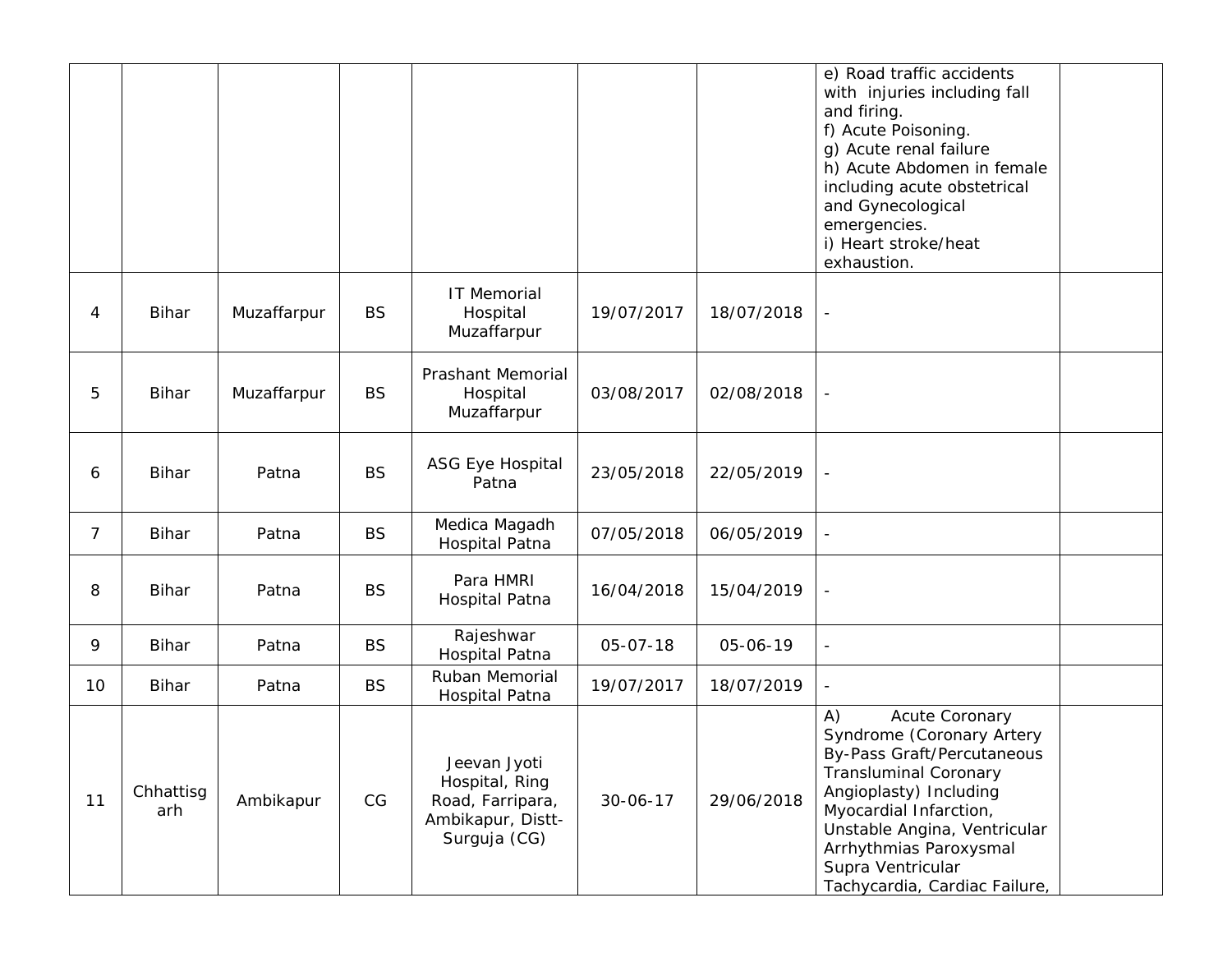|  |  |  | Accelerated Hypertension,                                |  |
|--|--|--|----------------------------------------------------------|--|
|  |  |  | Compete Heart Block And                                  |  |
|  |  |  | Stroke Adam Attack, Acute                                |  |
|  |  |  | Aortic Dissection (Except                                |  |
|  |  |  | burn cases)                                              |  |
|  |  |  |                                                          |  |
|  |  |  | B) Acute Limb Ischemia,                                  |  |
|  |  |  | Rupture Of Aneurism,                                     |  |
|  |  |  | Medical And Surgical Shock<br>And Peripheral Circulatory |  |
|  |  |  | Failure.                                                 |  |
|  |  |  |                                                          |  |
|  |  |  | C) Cerebro Vascular Attack,                              |  |
|  |  |  | Stroke, Sudden                                           |  |
|  |  |  | Unconsciousness, Head                                    |  |
|  |  |  | Injury, Respiratory Failure,                             |  |
|  |  |  | Decompressed Lung                                        |  |
|  |  |  | Disease, Cerebro Meningeal                               |  |
|  |  |  | Infections, Convulsions,                                 |  |
|  |  |  | Acute Paralysis, Acute Visual<br>Loss.                   |  |
|  |  |  |                                                          |  |
|  |  |  | D) Acute Abdomen Such As                                 |  |
|  |  |  | Acute Appendicitis, Acute                                |  |
|  |  |  | Pancreatitis, Acute                                      |  |
|  |  |  | Cholecystitis, Acute Renal                               |  |
|  |  |  | Colic, Acute Intermittent                                |  |
|  |  |  | Porphyries Etc.                                          |  |
|  |  |  |                                                          |  |
|  |  |  | E) Road Traffic<br>Accidents/With Injuries               |  |
|  |  |  | Including Fall & Firing.                                 |  |
|  |  |  |                                                          |  |
|  |  |  | F) Acute Poisoning.                                      |  |
|  |  |  |                                                          |  |
|  |  |  | Acute Renal Failure.<br>G)                               |  |
|  |  |  |                                                          |  |
|  |  |  | H) Acute Abdomen Female                                  |  |
|  |  |  | <b>Including Acute Obstetrical</b><br>And Gynecological  |  |
|  |  |  | Emergencies.                                             |  |
|  |  |  |                                                          |  |
|  |  |  | Heat Stroke/Heat<br>$\vert$ )                            |  |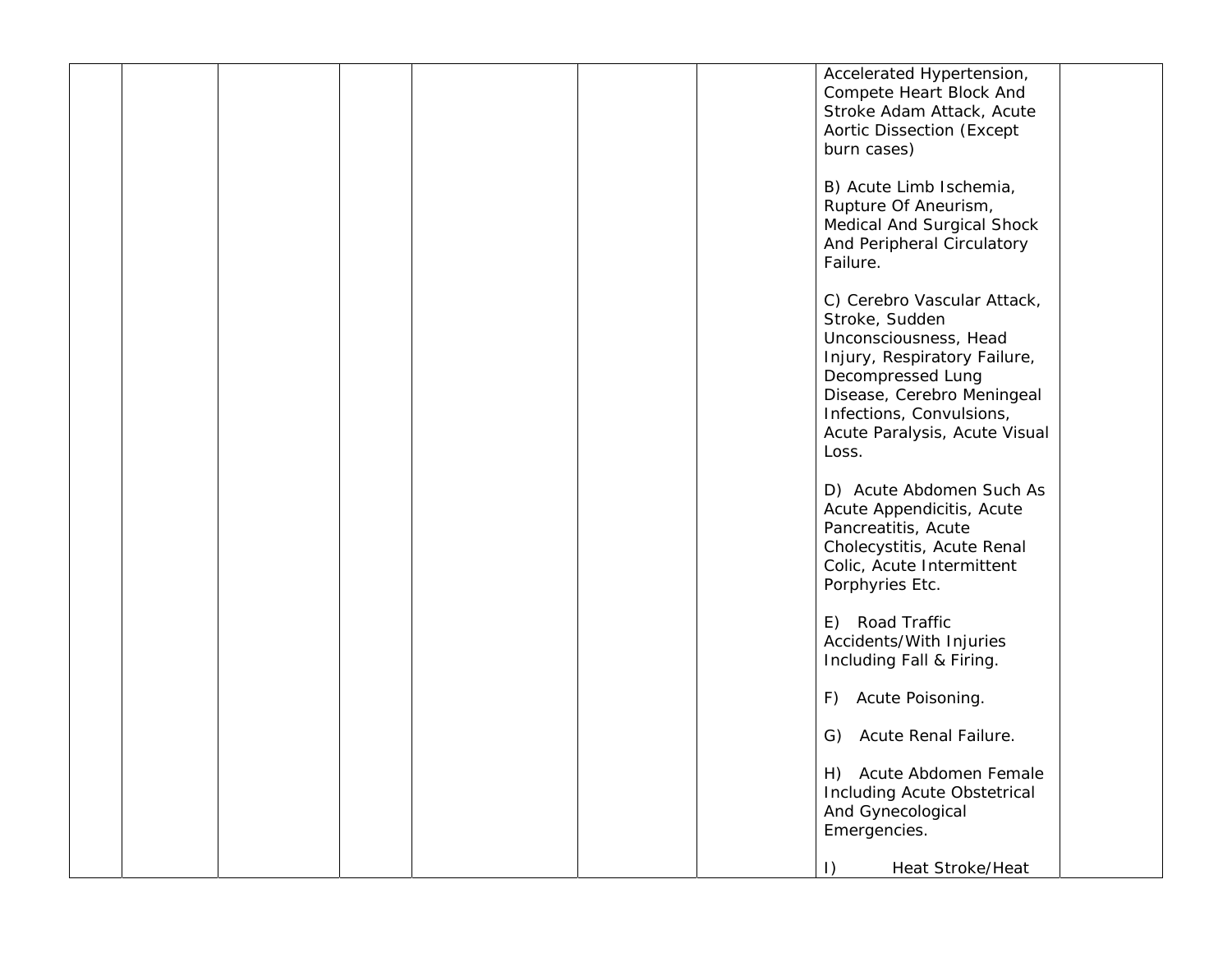|    |                  |          |    |                                                                               |          |                | Exhaustion.                                                                                                                                                                                                                                                                                                                                                                                                                                                                                                                                                                                                                                                                                                                                                                                                                                                                                                                                                                 |  |
|----|------------------|----------|----|-------------------------------------------------------------------------------|----------|----------------|-----------------------------------------------------------------------------------------------------------------------------------------------------------------------------------------------------------------------------------------------------------------------------------------------------------------------------------------------------------------------------------------------------------------------------------------------------------------------------------------------------------------------------------------------------------------------------------------------------------------------------------------------------------------------------------------------------------------------------------------------------------------------------------------------------------------------------------------------------------------------------------------------------------------------------------------------------------------------------|--|
|    |                  |          |    |                                                                               |          |                | Burns Of All Types.<br>J)                                                                                                                                                                                                                                                                                                                                                                                                                                                                                                                                                                                                                                                                                                                                                                                                                                                                                                                                                   |  |
| 12 | Chhattisg<br>arh | Bilaspur | CG | <b>KIMS Super</b><br>Speciality Hospital,<br>Agrasen Square,<br>Bilaspur (CG) | 08-03-17 | $03 - 07 - 18$ | A)<br>Acute Coronary<br>Syndrome (Coronary Artery<br>By-Pass Graft/Percutaneous<br><b>Transluminal Coronary</b><br>Angioplasty) Including<br>Myocardial Infarction,<br>Unstable Angina, Ventricular<br>Arrhythmias Paroxysmal<br>Supra Ventricular<br>Tachycardia, Cardiac Failure,<br>Accelerated Hypertension,<br>Compete Heart Block And<br>Stroke Adam Attack, Acute<br>Aortic Dissection.<br>B) Acute Limb Ischemia,<br>Rupture Of Aneurism,<br>Medical And Surgical Shock<br>And Peripheral Circulatory<br>Failure.<br>C) Cerebro Vascular Attack,<br>Stroke, Sudden<br>Unconsciousness, Head<br>Injury, Respiratory Failure,<br>Decompressed Lung<br>Disease, Cerebro Meningeal<br>Infections, Convulsions,<br>Acute Paralysis, Acute Visual<br>Loss.<br>D) Acute Abdomen Such As<br>Acute Appendicitis, Acute<br>Pancreatitis, Acute<br>Cholecystitis, Acute Renal<br>Colic, Acute Intermittent<br>Porphyries Etc.<br>Road Traffic<br>E)<br>Accidents/With Injuries |  |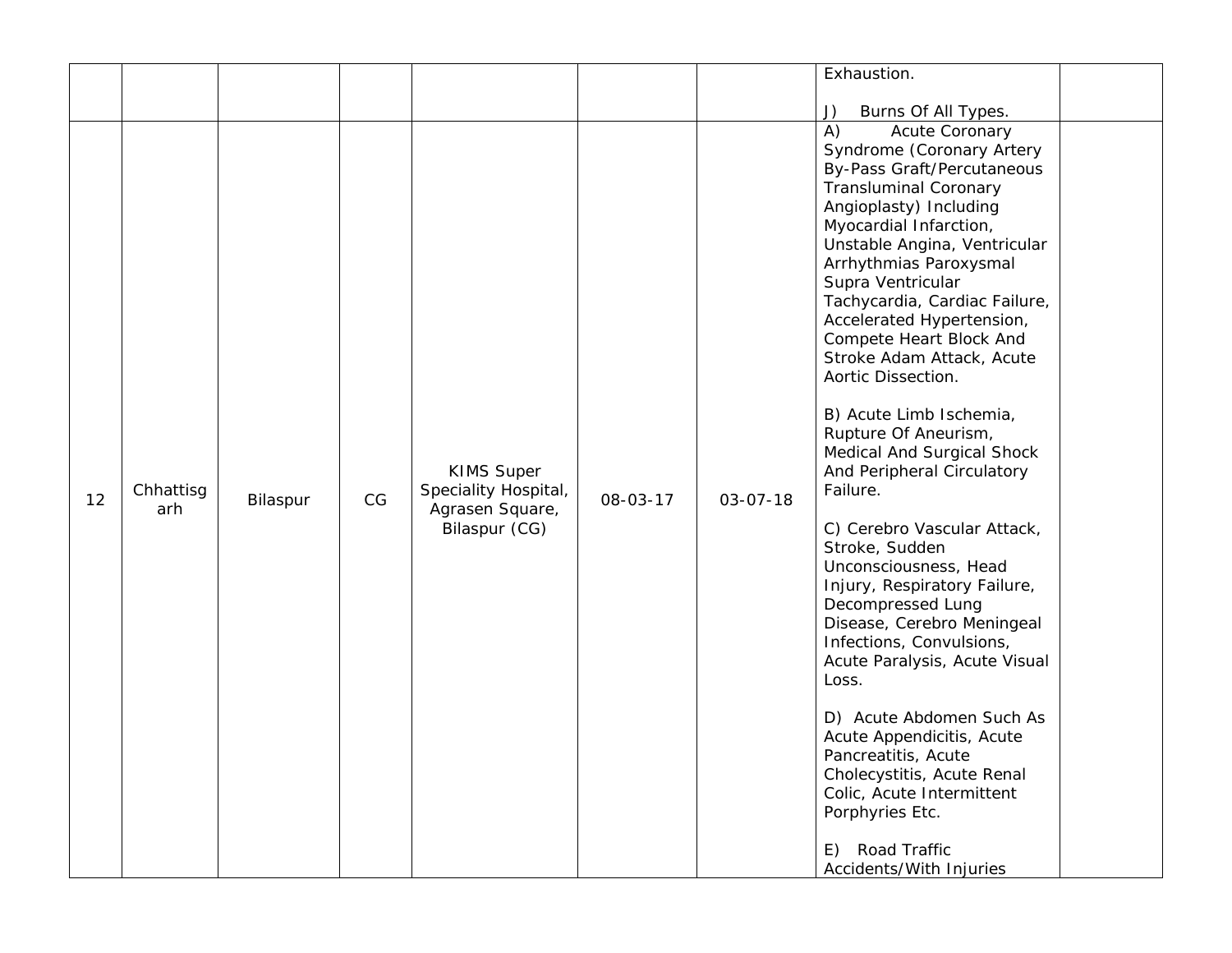|    |                  |           |    |                                              |                |                | Including Fall & Firing.<br>Acute Poisoning.<br>F)<br>Acute Renal Failure.<br>G)<br>Acute Abdomen Female<br>H)<br>Including Acute Obstetrical<br>And Gynecological<br>Emergencies.                                                                                                                                                                                                                                                                                                                                                                                                                                                                                                                                 |                                                                           |
|----|------------------|-----------|----|----------------------------------------------|----------------|----------------|--------------------------------------------------------------------------------------------------------------------------------------------------------------------------------------------------------------------------------------------------------------------------------------------------------------------------------------------------------------------------------------------------------------------------------------------------------------------------------------------------------------------------------------------------------------------------------------------------------------------------------------------------------------------------------------------------------------------|---------------------------------------------------------------------------|
|    |                  |           |    |                                              |                |                | Heat Stroke/Heat<br>$\vert$ )<br>Exhaustion.<br>Burns Of All Types.<br>J)                                                                                                                                                                                                                                                                                                                                                                                                                                                                                                                                                                                                                                          |                                                                           |
| 13 | Chhattisg<br>arh | Jagdalpur | CG | MPM Hospital,<br>Aghanpur,<br>Jagdalpur (CG) | $04 - 01 - 17$ | $01 - 03 - 18$ | A)<br>Acute Coronary<br>Syndrome (Coronary Artery<br>By-Pass Graft/Percutaneous<br><b>Transluminal Coronary</b><br>Angioplasty) Including<br>Myocardial Infarction,<br>Unstable Angina, Ventricular<br>Arrhythmias Paroxysmal<br>Supra Ventricular<br>Tachycardia, Cardiac Failure,<br>Accelerated Hypertension,<br>Compete Heart Block And<br>Stroke Adam Attack, Acute<br>Aortic Dissection.<br>B) Acute Limb Ischemia,<br>Rupture Of Aneurism,<br>Medical And Surgical Shock<br>And Peripheral Circulatory<br>Failure.<br>C) Cerebro Vascular Attack,<br>Stroke, Sudden<br>Unconsciousness, Head<br>Injury, Respiratory Failure,<br>Decompressed Lung<br>Disease, Cerebro Meningeal<br>Infections, Convulsions, | under<br>correspon<br>dence for<br>further<br>extension<br>of one<br>year |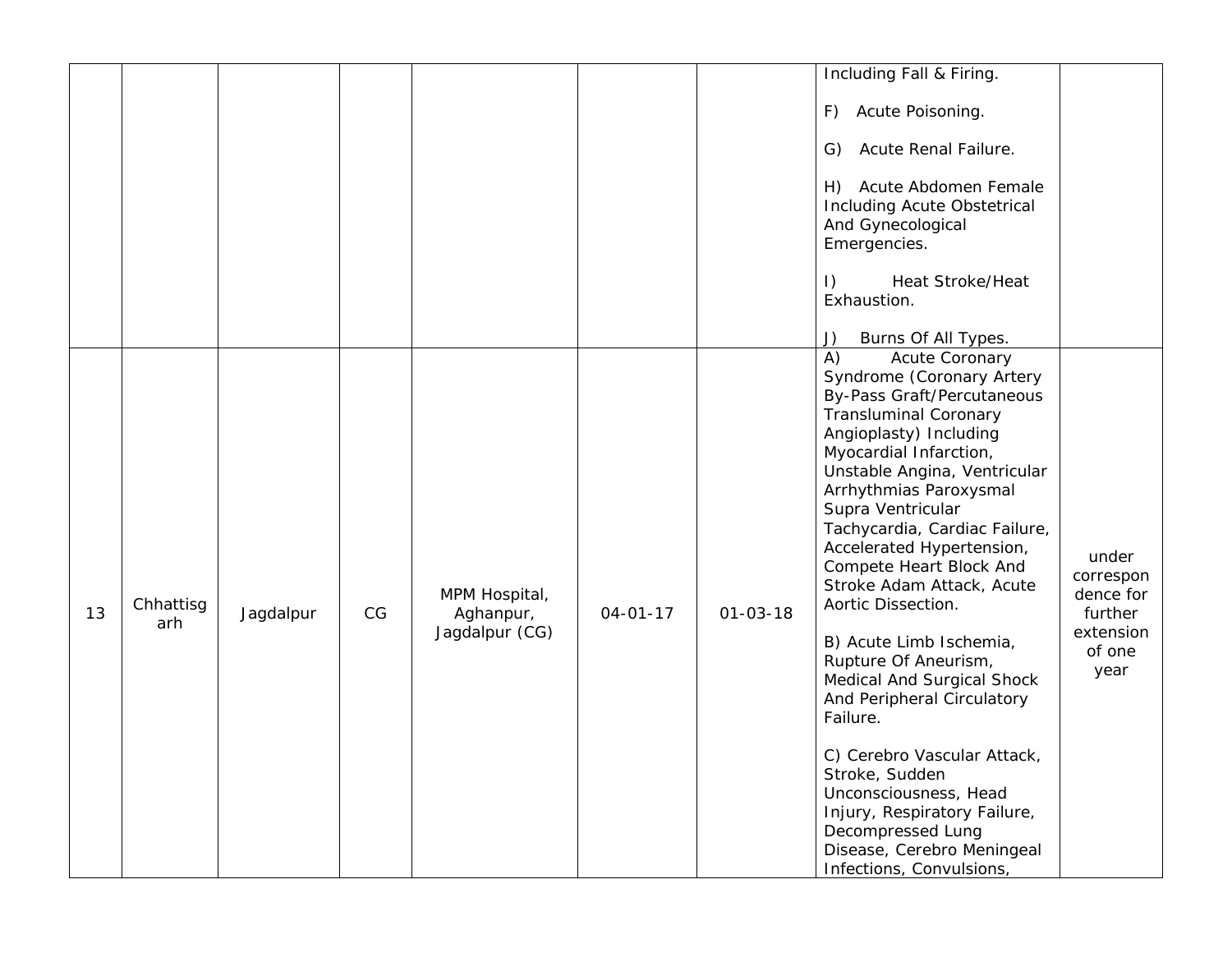|    |                  |        |    |                                                                                         |            |            | Acute Paralysis, Acute Visual<br>Loss.<br>D) Acute Abdomen Such As<br>Acute Appendicitis, Acute<br>Pancreatitis, Acute<br>Cholecystitis, Acute Renal<br>Colic, Acute Intermittent<br>Porphyries Etc.<br>E) Road Traffic<br>Accidents/With Injuries                                                                                                                                                                               |
|----|------------------|--------|----|-----------------------------------------------------------------------------------------|------------|------------|----------------------------------------------------------------------------------------------------------------------------------------------------------------------------------------------------------------------------------------------------------------------------------------------------------------------------------------------------------------------------------------------------------------------------------|
|    |                  |        |    |                                                                                         |            |            | Including Fall & Firing.<br>Acute Poisoning.<br>F)<br>Acute Renal Failure.<br>G)<br>H) Acute Abdomen Female<br>Including Acute Obstetrical<br>And Gynecological<br>Emergencies.                                                                                                                                                                                                                                                  |
|    |                  |        |    |                                                                                         |            |            | <b>Heat Stroke/Heat</b><br>$\vert$ )<br>Exhaustion.<br>Burns Of All Types.<br>J)                                                                                                                                                                                                                                                                                                                                                 |
| 14 | Chhattisg<br>arh | Raipur | CG | NHMMI Narayana<br>Multispeciality<br>Hospital, Dhamtari<br>Road, Lalpur,<br>Raipur (CG) | 23/05/2018 | 22/05/2019 | A)<br><b>Acute Coronary</b><br>Syndrome (Coronary Artery<br>By-Pass Graft/Percutaneous<br><b>Transluminal Coronary</b><br>Angioplasty) Including<br>Myocardial Infarction,<br>Unstable Angina, Ventricular<br>Arrhythmias Paroxysmal<br>Supra Ventricular<br>Tachycardia, Cardiac Failure,<br>Accelerated Hypertension,<br>Compete Heart Block And<br>Stroke Adam Attack, Acute<br>Aortic Dissection.<br>B) Acute Limb Ischemia, |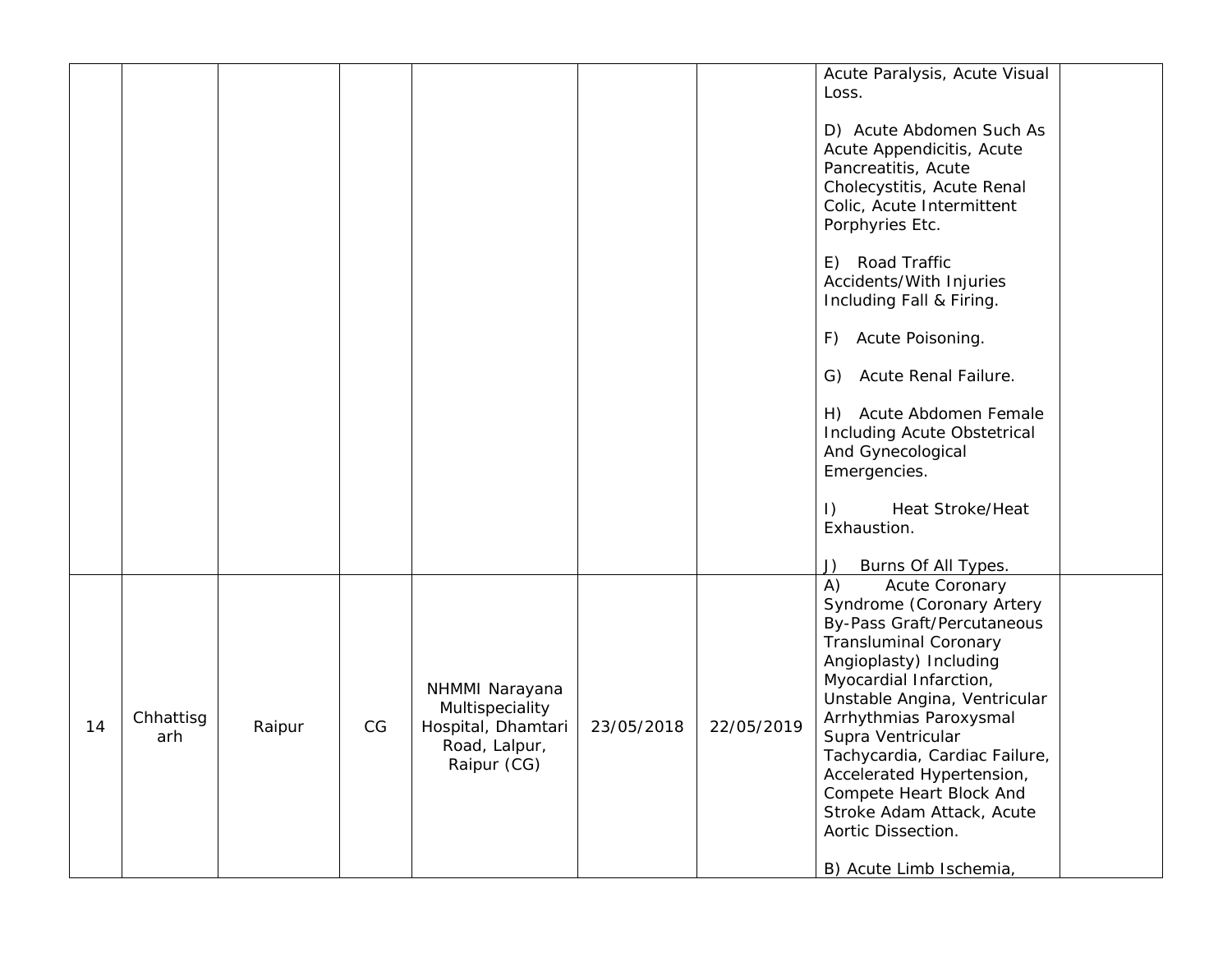|    |                  |        |                        |                                                                         |          |            | Rupture Of Aneurism,<br>Medical And Surgical Shock<br>And Peripheral Circulatory<br>Failure.<br>C) Cerebro Vascular Attack,<br>Stroke, Sudden<br>Unconsciousness, Head<br>Injury, Respiratory Failure,<br>Decompressed Lung<br>Disease, Cerebro Meningeal<br>Infections, Convulsions,<br>Acute Paralysis, Acute Visual<br>Loss.<br>D) Acute Abdomen Such As<br>Acute Appendicitis, Acute<br>Pancreatitis, Acute<br>Cholecystitis, Acute Renal<br>Colic, Acute Intermittent<br>Porphyries Etc.<br>E) Road Traffic |
|----|------------------|--------|------------------------|-------------------------------------------------------------------------|----------|------------|------------------------------------------------------------------------------------------------------------------------------------------------------------------------------------------------------------------------------------------------------------------------------------------------------------------------------------------------------------------------------------------------------------------------------------------------------------------------------------------------------------------|
|    |                  |        |                        |                                                                         |          |            | Accidents/With Injuries<br>Including Fall & Firing.<br>F) Acute Poisoning.<br>G) Acute Renal Failure.                                                                                                                                                                                                                                                                                                                                                                                                            |
|    |                  |        |                        |                                                                         |          |            | H) Acute Abdomen Female<br>Including Acute Obstetrical<br>And Gynecological<br>Emergencies.<br>I) Heat Stroke/Heat<br>$\vert$ )                                                                                                                                                                                                                                                                                                                                                                                  |
|    |                  |        |                        |                                                                         |          |            | Exhaustion.<br>Burns Of All Types.<br>J)                                                                                                                                                                                                                                                                                                                                                                                                                                                                         |
| 15 | Chhattisg<br>arh | Raipur | $\mathbb{C}\mathbb{G}$ | Raipur Institute of<br>Medical Science<br>$(RIMS)$ ,<br>Knowledge Park, | 23-03-17 | 22/03/2018 |                                                                                                                                                                                                                                                                                                                                                                                                                                                                                                                  |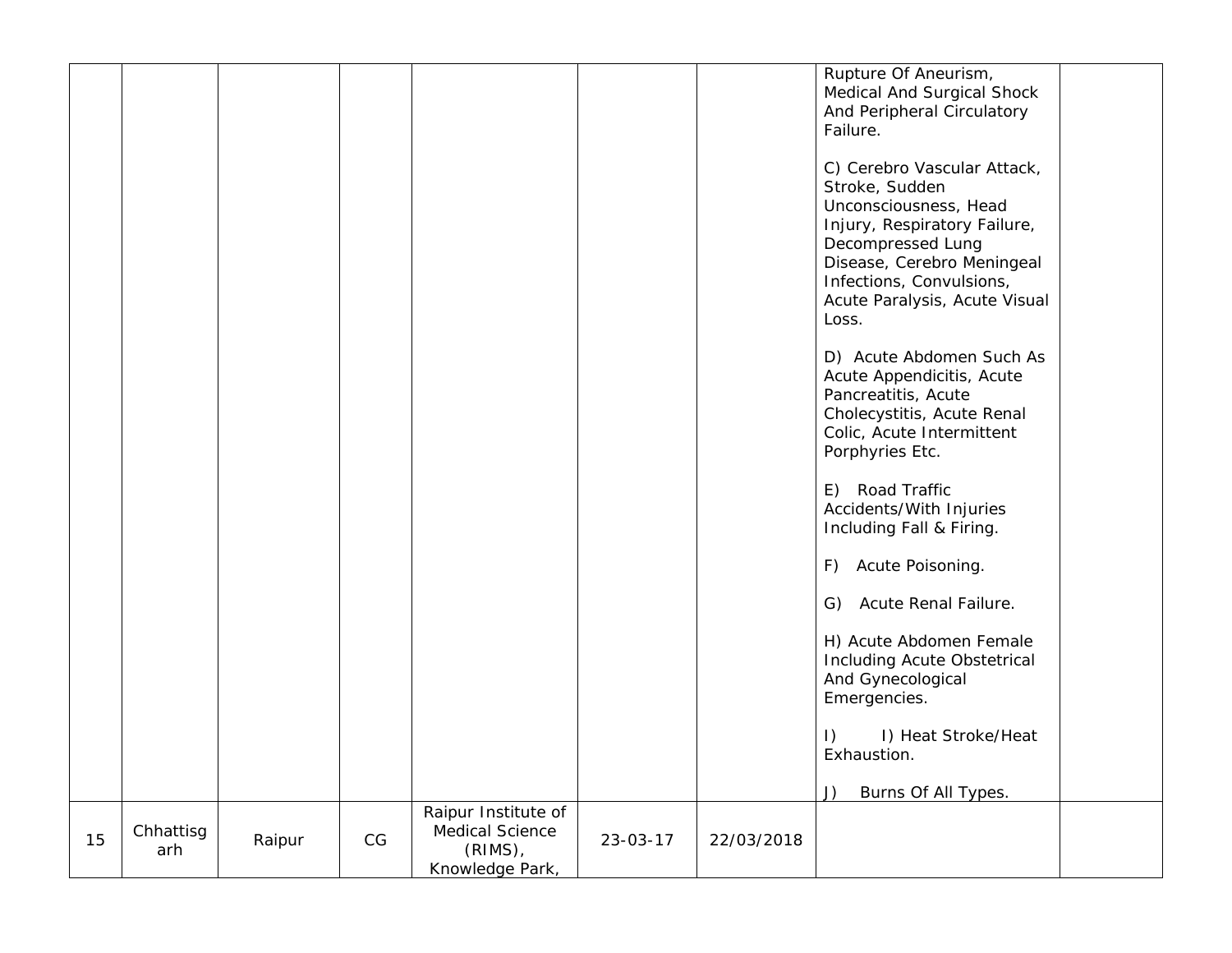|    |                  |        |    | Bhansoj Road, Off<br>NH-6, Village<br>Godhi, Raipur<br>(CG)                                            |                |            |                                                                                                                                                                                                                                                                                                                                                                                                                                                                                                                                                                                                                                                                                                                                                                                                                                                                                                                                                         |  |
|----|------------------|--------|----|--------------------------------------------------------------------------------------------------------|----------------|------------|---------------------------------------------------------------------------------------------------------------------------------------------------------------------------------------------------------------------------------------------------------------------------------------------------------------------------------------------------------------------------------------------------------------------------------------------------------------------------------------------------------------------------------------------------------------------------------------------------------------------------------------------------------------------------------------------------------------------------------------------------------------------------------------------------------------------------------------------------------------------------------------------------------------------------------------------------------|--|
| 16 | Chhattisg<br>arh | Raipur | CG | Ram Krishna Care<br>Hospital,<br>Aurobindo<br>Enclave, Pachpedi<br>Naka, Dhamtari<br>Road, Raipur (CG) | $20 - 11 - 17$ | 19/11/2018 | Acute Coronary<br>A)<br>Syndrome (Coronary Artery<br><b>By-Pass Graft/Percutaneous</b><br><b>Transluminal Coronary</b><br>Angioplasty) Including<br>Myocardial Infarction,<br>Unstable Angina, Ventricular<br>Arrhythmias Paroxysmal<br>Supra Ventricular<br>Tachycardia, Cardiac Failure,<br>Accelerated Hypertension,<br>Compete Heart Block And<br>Stroke Adam Attack, Acute<br>Aortic Dissection.<br>B) Acute Limb Ischemia,<br>Rupture Of Aneurism,<br>Medical And Surgical Shock<br>And Peripheral Circulatory<br>Failure.<br>C) Cerebro Vascular Attack,<br>Stroke, Sudden<br>Unconsciousness, Head<br>Injury, Respiratory Failure,<br>Decompressed Lung<br>Disease, Cerebro Meningeal<br>Infections, Convulsions,<br>Acute Paralysis, Acute Visual<br>Loss.<br>D) Acute Abdomen Such As<br>Acute Appendicitis, Acute<br>Pancreatitis, Acute<br>Cholecystitis, Acute Renal<br>Colic, Acute Intermittent<br>Porphyries Etc.<br>Road Traffic<br>E) |  |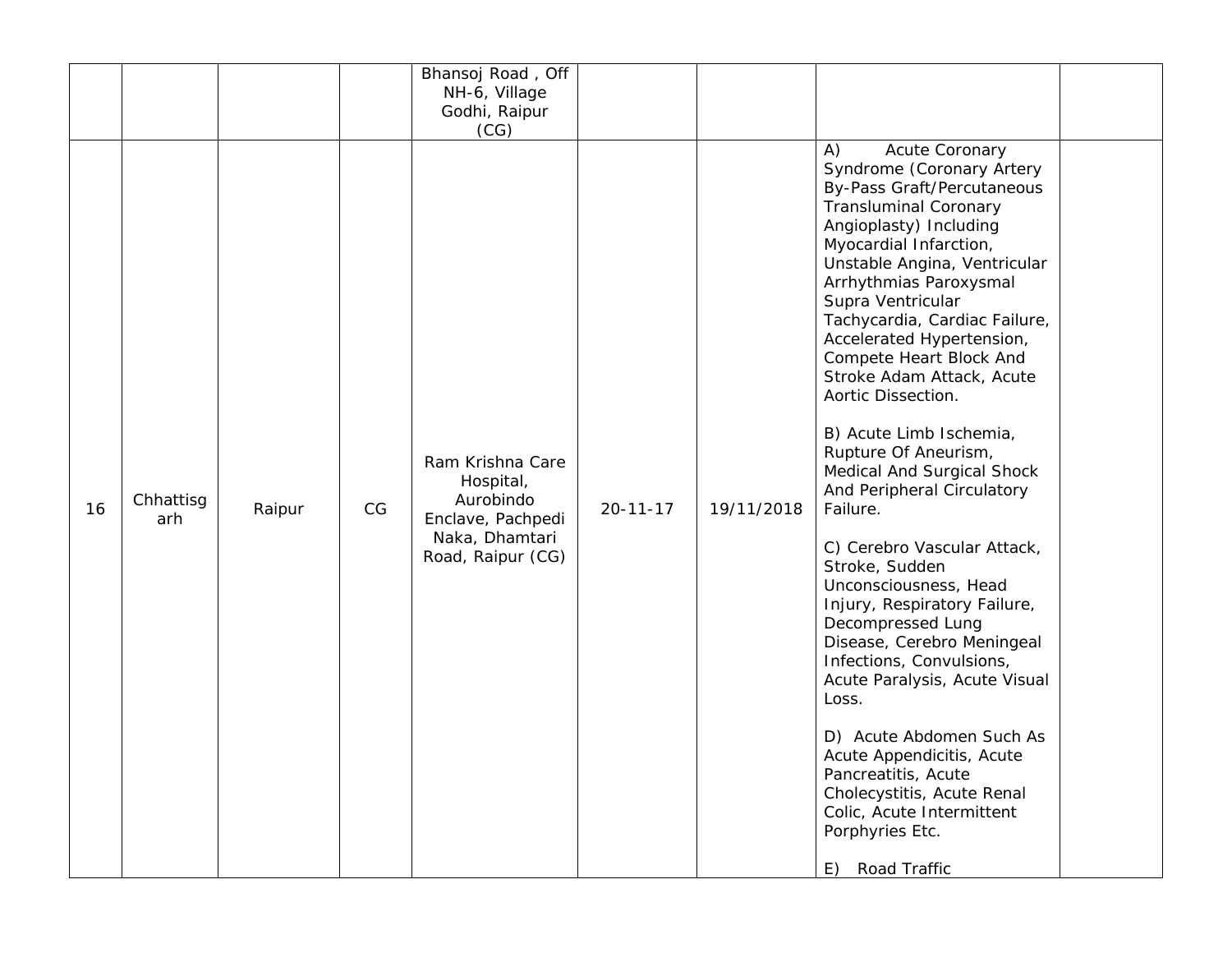|    |                  |        |    |                                                                                                       |            |            | Accidents/With Injuries<br>Including Fall & Firing.<br>F) Acute Poisoning.                                                                                                                                                                                                                                                                                                                                                                                                                                   |
|----|------------------|--------|----|-------------------------------------------------------------------------------------------------------|------------|------------|--------------------------------------------------------------------------------------------------------------------------------------------------------------------------------------------------------------------------------------------------------------------------------------------------------------------------------------------------------------------------------------------------------------------------------------------------------------------------------------------------------------|
|    |                  |        |    |                                                                                                       |            |            | Acute Renal Failure.<br>G)<br>H) Acute Abdomen Female<br>Including Acute Obstetrical<br>And Gynecological<br>Emergencies.<br>I) Heat Stroke/Heat<br>$\vert$ )<br>Exhaustion.                                                                                                                                                                                                                                                                                                                                 |
|    |                  |        |    |                                                                                                       |            |            | Burns Of All Types.<br>J)                                                                                                                                                                                                                                                                                                                                                                                                                                                                                    |
| 17 | Chhattisg<br>arh | Raipur | CG | Sanjeevani CBCC<br><b>USA Cancer</b><br>Hospital, Dawada<br>Colony, Pachpedi<br>Naka, Raipur,<br>9CGO | 21/06/2018 | 20/06/2019 | High fever, vomiting after<br>Chemotherapy,<br>Radiotherapy or cancer<br>surgery.<br>B) Profound weakness &<br>vomiting due to cancer.<br>C) Emergency<br>Tracheostomy.<br>Haemostatic R.T<br>D)<br><b>Emergency Laparotomy</b><br>E)<br>for acute abdomen related<br>to cancer or tumor.<br>Emergency ascitic<br>F)<br>tapping and pleural tapping.<br>G) Acute febrile or non<br>febrile neutropenia.<br>H) Secondary Hemorrhage<br>after any major surgery.<br><b>Emergency Ureteric G.I</b><br>$\vert$ ) |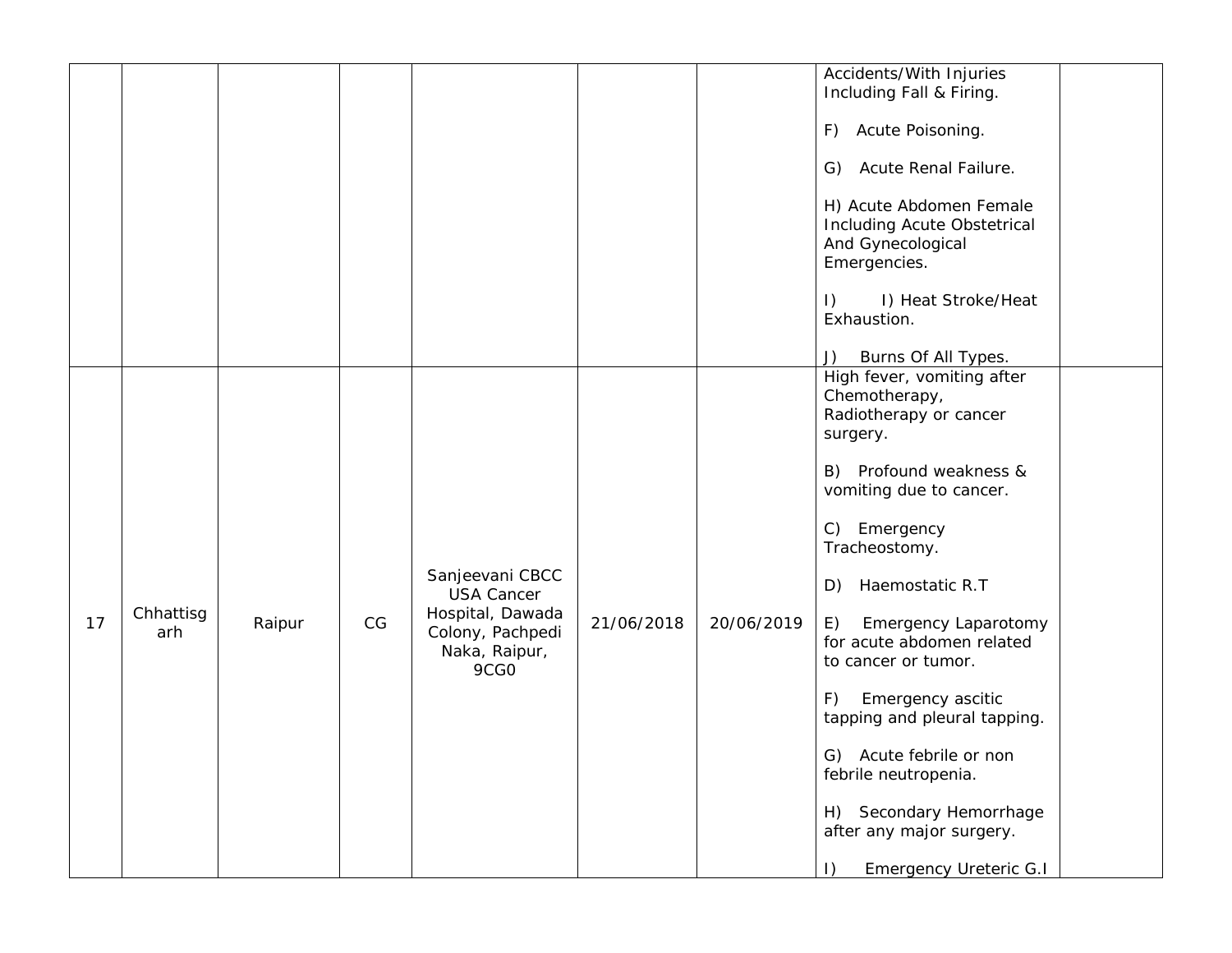|    |                  |        |    |                                                                                                                 |            |            | & billiary stenting.                                                                                                                                                                                                                                                                                                                                                                                                                                                                                                                                                                                                                                                                                                                                                                                                                                                                                           |  |
|----|------------------|--------|----|-----------------------------------------------------------------------------------------------------------------|------------|------------|----------------------------------------------------------------------------------------------------------------------------------------------------------------------------------------------------------------------------------------------------------------------------------------------------------------------------------------------------------------------------------------------------------------------------------------------------------------------------------------------------------------------------------------------------------------------------------------------------------------------------------------------------------------------------------------------------------------------------------------------------------------------------------------------------------------------------------------------------------------------------------------------------------------|--|
|    |                  |        |    |                                                                                                                 |            |            |                                                                                                                                                                                                                                                                                                                                                                                                                                                                                                                                                                                                                                                                                                                                                                                                                                                                                                                |  |
| 18 | Chhattisg<br>arh | Raipur | CG | Shree Narayana<br>Hospital, Near<br>Ganj Mandi,<br>Behind Sec - 5,<br>Devendra Nagar,<br>Pandri, Raipur<br>(CG) | 24/05/2018 | 23/05/2019 | Acute Coronary<br>A)<br>Syndrome (Coronary Artery<br><b>By-Pass Graft/Percutaneous</b><br><b>Transluminal Coronary</b><br>Angioplasty) Including<br>Myocardial Infarction,<br>Unstable Angina, Ventricular<br>Arrhythmias Paroxysmal<br>Supra Ventricular<br>Tachycardia, Cardiac Failure,<br>Accelerated Hypertension,<br>Compete Heart Block And<br>Stroke Adam Attack, Acute<br>Aortic Dissection.<br>B) Acute Limb Ischemia,<br>Rupture Of Aneurism,<br>Medical And Surgical Shock<br>And Peripheral Circulatory<br>Failure.<br>C) Cerebro Vascular Attack,<br>Stroke, Sudden<br>Unconsciousness, Head<br>Injury, Respiratory Failure,<br>Decompressed Lung<br>Disease, Cerebro Meningeal<br>Infections, Convulsions,<br>Acute Paralysis, Acute Visual<br>Loss.<br>D) Acute Abdomen Such As<br>Acute Appendicitis, Acute<br>Pancreatitis, Acute<br>Cholecystitis, Acute Renal<br>Colic, Acute Intermittent |  |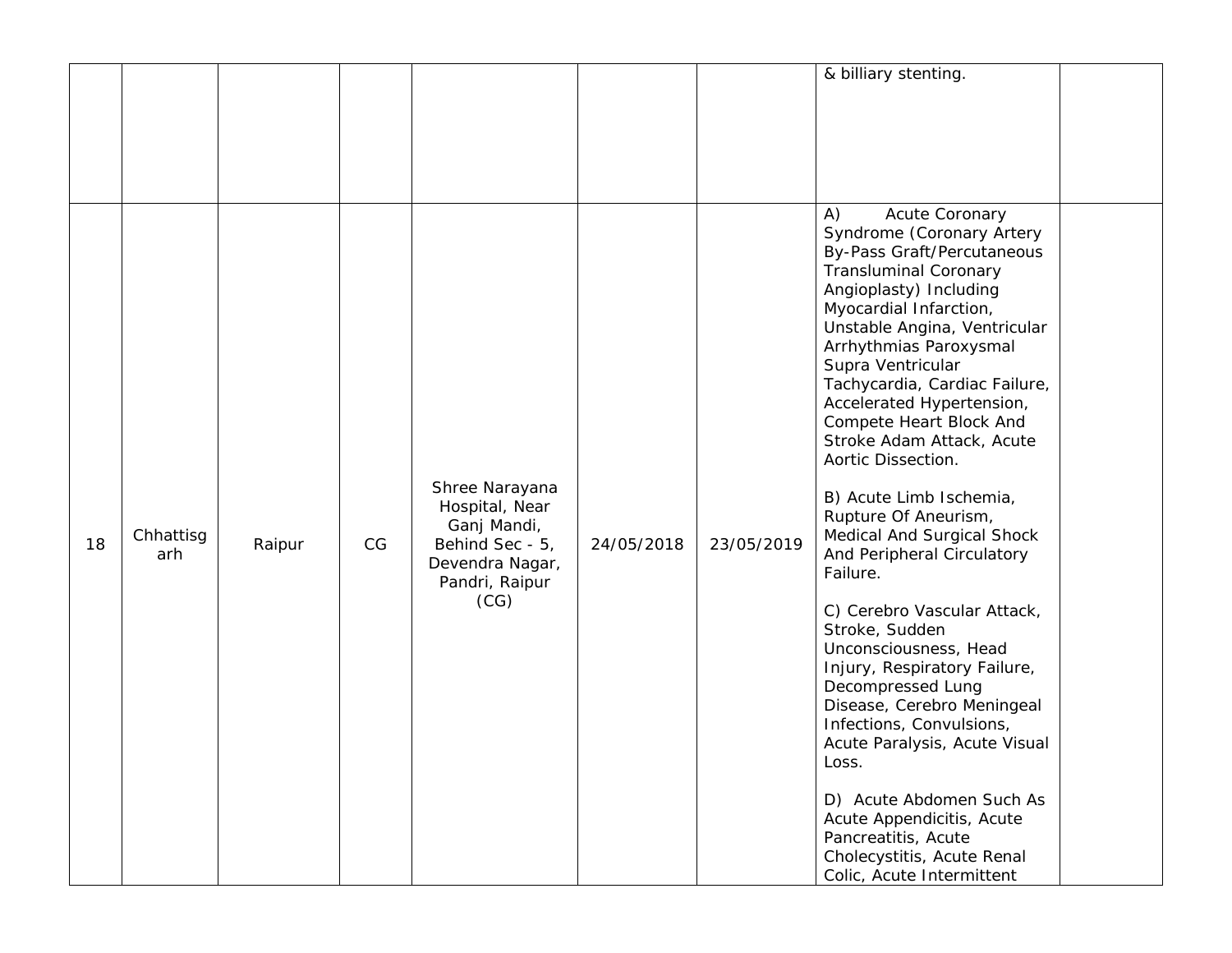|    |           |        |    |                                                          |            |            | Porphyries Etc.                                                                                                                                                                                                                 |
|----|-----------|--------|----|----------------------------------------------------------|------------|------------|---------------------------------------------------------------------------------------------------------------------------------------------------------------------------------------------------------------------------------|
|    |           |        |    |                                                          |            |            | E) Road Traffic<br>Accidents/With Injuries<br>Including Fall & Firing.                                                                                                                                                          |
|    |           |        |    |                                                          |            |            | F) Acute Poisoning.                                                                                                                                                                                                             |
|    |           |        |    |                                                          |            |            | Acute Renal Failure.<br>G)                                                                                                                                                                                                      |
|    |           |        |    |                                                          |            |            | H) Acute Abdomen Female<br>Including Acute Obstetrical<br>And Gynecological<br>Emergencies.                                                                                                                                     |
|    |           |        |    |                                                          |            |            | $\vert$ )<br>I) Heat Stroke/Heat<br>Exhaustion.                                                                                                                                                                                 |
|    |           |        |    |                                                          |            |            | Burns Of All Types.<br>J)                                                                                                                                                                                                       |
|    |           |        |    |                                                          |            |            | Peripheral Circulatory<br>Failure.                                                                                                                                                                                              |
| 19 | Chhattisg | Raipur | CG | Shri Balaji Super<br>Speciality Hospital,<br>Ekta Chaowk | 25/05/2018 | 24/05/2019 | C) Cerebro Vascular Attack,<br>Stroke, Sudden<br>Unconsciousness, Head<br>Injury, Respiratory Failure,<br>Decompressed Lung<br>Disease, Cerebro Meningeal<br>Infections, Convulsions,<br>Acute Paralysis, Acute Visual<br>Loss. |
|    | arh       |        |    | Dubey Colony,<br>Mowa, Raipur (CG)                       |            |            | D) Acute Abdomen Such As<br>Acute Appendicitis, Acute<br>Pancreatitis, Acute<br>Cholecystitis, Acute Renal<br>Colic, Acute Intermittent<br>Porphyries Etc.                                                                      |
|    |           |        |    |                                                          |            |            | E) Road Traffic<br>Accidents/With Injuries<br>Including Fall & Firing.                                                                                                                                                          |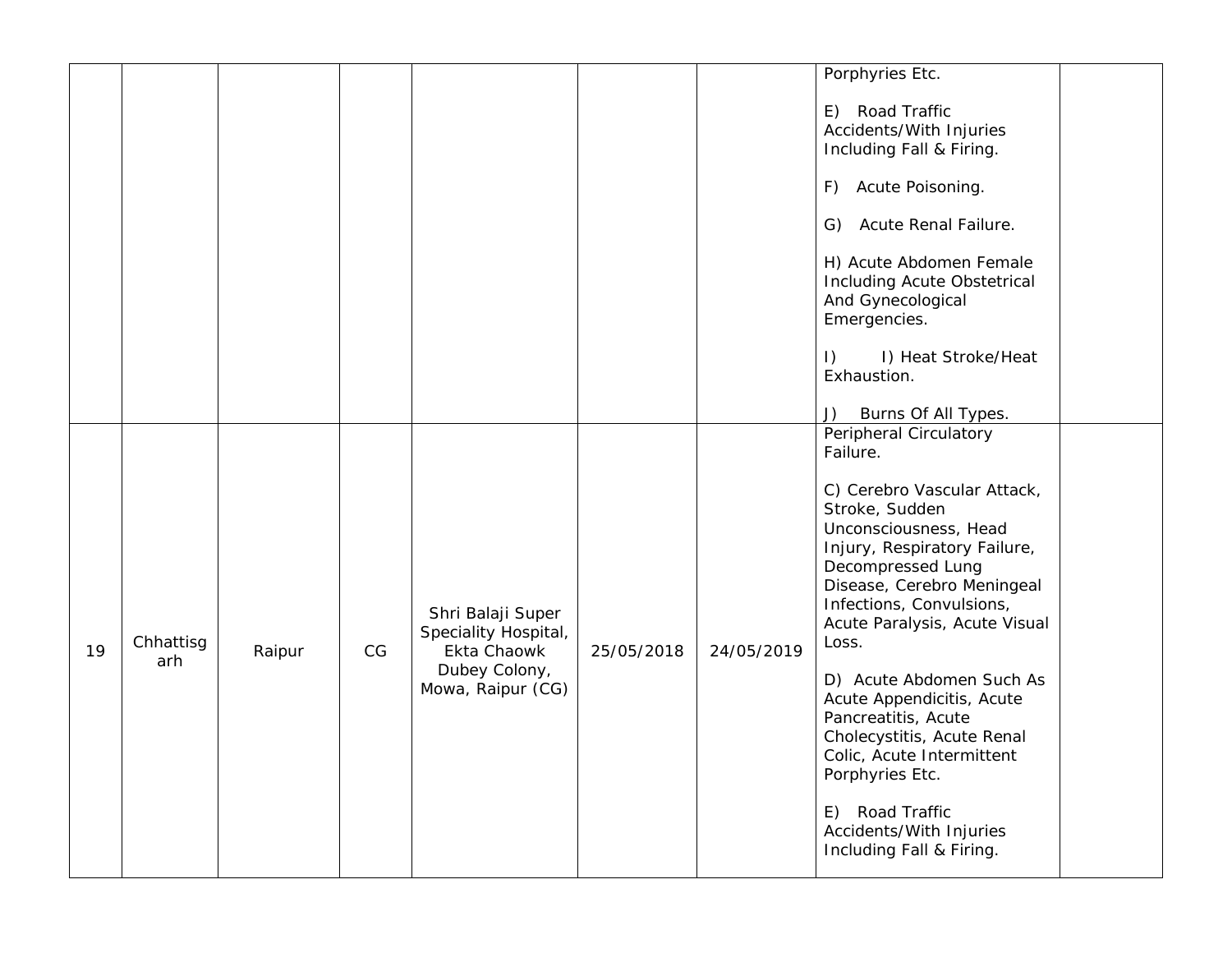|    |                  |        |    |                                                                                             |          |          | Acute Poisoning.<br>F)                                                                                                                                                                                                                                                                                                                                                                                                                                                                                                                                                                                                                                                                                                                                                                                        |
|----|------------------|--------|----|---------------------------------------------------------------------------------------------|----------|----------|---------------------------------------------------------------------------------------------------------------------------------------------------------------------------------------------------------------------------------------------------------------------------------------------------------------------------------------------------------------------------------------------------------------------------------------------------------------------------------------------------------------------------------------------------------------------------------------------------------------------------------------------------------------------------------------------------------------------------------------------------------------------------------------------------------------|
|    |                  |        |    |                                                                                             |          |          | Acute Renal Failure.<br>G)                                                                                                                                                                                                                                                                                                                                                                                                                                                                                                                                                                                                                                                                                                                                                                                    |
|    |                  |        |    |                                                                                             |          |          | H) Acute Abdomen Female<br>Including Acute Obstetrical<br>And Gynecological<br>Emergencies.                                                                                                                                                                                                                                                                                                                                                                                                                                                                                                                                                                                                                                                                                                                   |
|    |                  |        |    |                                                                                             |          |          | I) Heat Stroke/Heat<br>$\vert$ )<br>Exhaustion.                                                                                                                                                                                                                                                                                                                                                                                                                                                                                                                                                                                                                                                                                                                                                               |
|    |                  |        |    |                                                                                             |          |          | Burns Of All Types.<br>J)                                                                                                                                                                                                                                                                                                                                                                                                                                                                                                                                                                                                                                                                                                                                                                                     |
| 20 | Chhattisg<br>arh | Raipur | CG | VY Hospita,<br>Adjacent to Kamal<br>Vihar (Sector 12),<br>New Dhamtari<br>Road, Raipur (CG) | 03-08-17 | 08-02-18 | A)<br>Cardiology- Angina,<br>cardic Failure, myocardial<br>infraction, non invasive<br>cardiology, acute limb<br>ischemia, valve disease,<br>hypertension,<br>hyperlipidemia peripheral<br>circulatory failure.<br>B)<br>Nephrology- All<br>kidney diseases including<br>ARF, Chronic kidney<br>diseases, Congenital<br>anomalies, dialysis different<br>nephropathy, renal<br>transplant.<br>$\mathcal{C}$ )<br>Internal Medicine- All<br>acute emergencies related<br>to internal medicine,<br>complicated malaria and<br>dengue.<br>Neurology- Cerebro-<br>D)<br>vascular attacks, sudden<br>unconsciousness, epilepsy,<br>meningitis & other<br>neurological emergencies.<br>Pulmonology-<br>E)<br>Respiratory failure,<br>decompressive lung disease,<br>acute pneumonitis,<br>pulmonary koch's, pleural |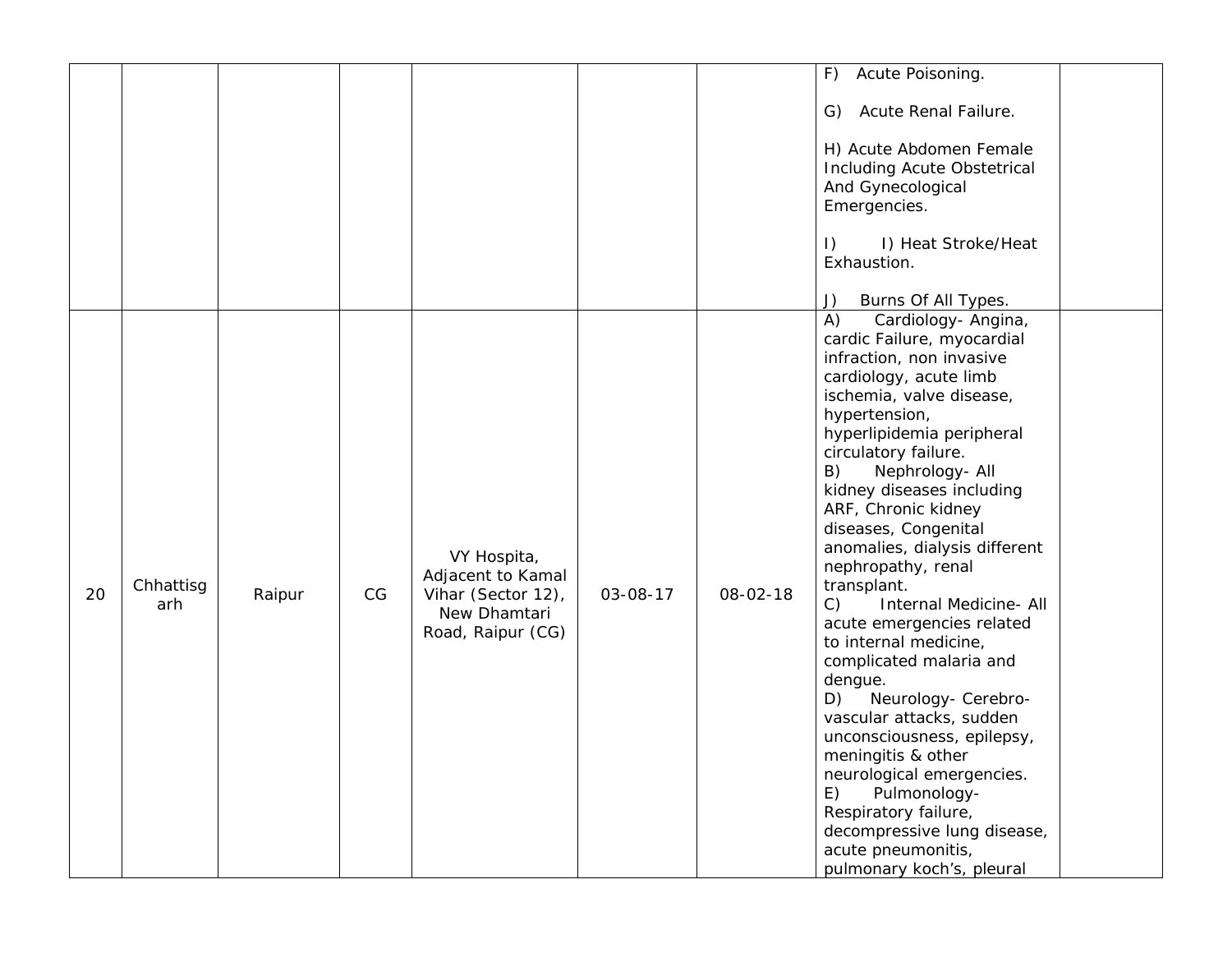|  |  |  | effusion, Asthmatic               |  |
|--|--|--|-----------------------------------|--|
|  |  |  | bronchitis & other                |  |
|  |  |  | pulmonary disease.                |  |
|  |  |  | F)<br>Gastroenterology-           |  |
|  |  |  | Acute gastritis, acute            |  |
|  |  |  | abdominal pain, upper and         |  |
|  |  |  |                                   |  |
|  |  |  | lower GI endoscopy, ERCP &        |  |
|  |  |  | other gastroenterology            |  |
|  |  |  | emergency.                        |  |
|  |  |  | G) Surgery-Laparoscopic           |  |
|  |  |  | surgeries, acute abdominal        |  |
|  |  |  | diseases, appendicitis,           |  |
|  |  |  | perforation, intestinal           |  |
|  |  |  | obstruction & other surgical      |  |
|  |  |  | emergency.                        |  |
|  |  |  |                                   |  |
|  |  |  | H)<br>Neurosurgery- Brain         |  |
|  |  |  | tumor, poly trauma, head          |  |
|  |  |  | injury, spinal trauma, skull      |  |
|  |  |  | fracture.                         |  |
|  |  |  | Urology- Acute<br>$\vert$ )       |  |
|  |  |  |                                   |  |
|  |  |  | urological emergency, uretic      |  |
|  |  |  | stone, prostate                   |  |
|  |  |  | enlargement, any vascular &       |  |
|  |  |  | congenital anomalies,             |  |
|  |  |  | pyelonephritis etc.               |  |
|  |  |  | ENT- All acute<br>J)              |  |
|  |  |  | emergency due to poly             |  |
|  |  |  | truma, tonsillectomy, otitis      |  |
|  |  |  | media.                            |  |
|  |  |  | $K$ )<br>Obs & Gynae- All ANC     |  |
|  |  |  | follow-ups & complicated          |  |
|  |  |  | pregnancy, eclampsia all          |  |
|  |  |  | related emergency.                |  |
|  |  |  | Burns & Plastic- All<br>$\lfloor$ |  |
|  |  |  | type of burns &                   |  |
|  |  |  | reconstructive surgery.           |  |
|  |  |  | M) Critical care- All life        |  |
|  |  |  |                                   |  |
|  |  |  | threatening diseases in           |  |
|  |  |  | which critical care &             |  |
|  |  |  | ventilator support required.      |  |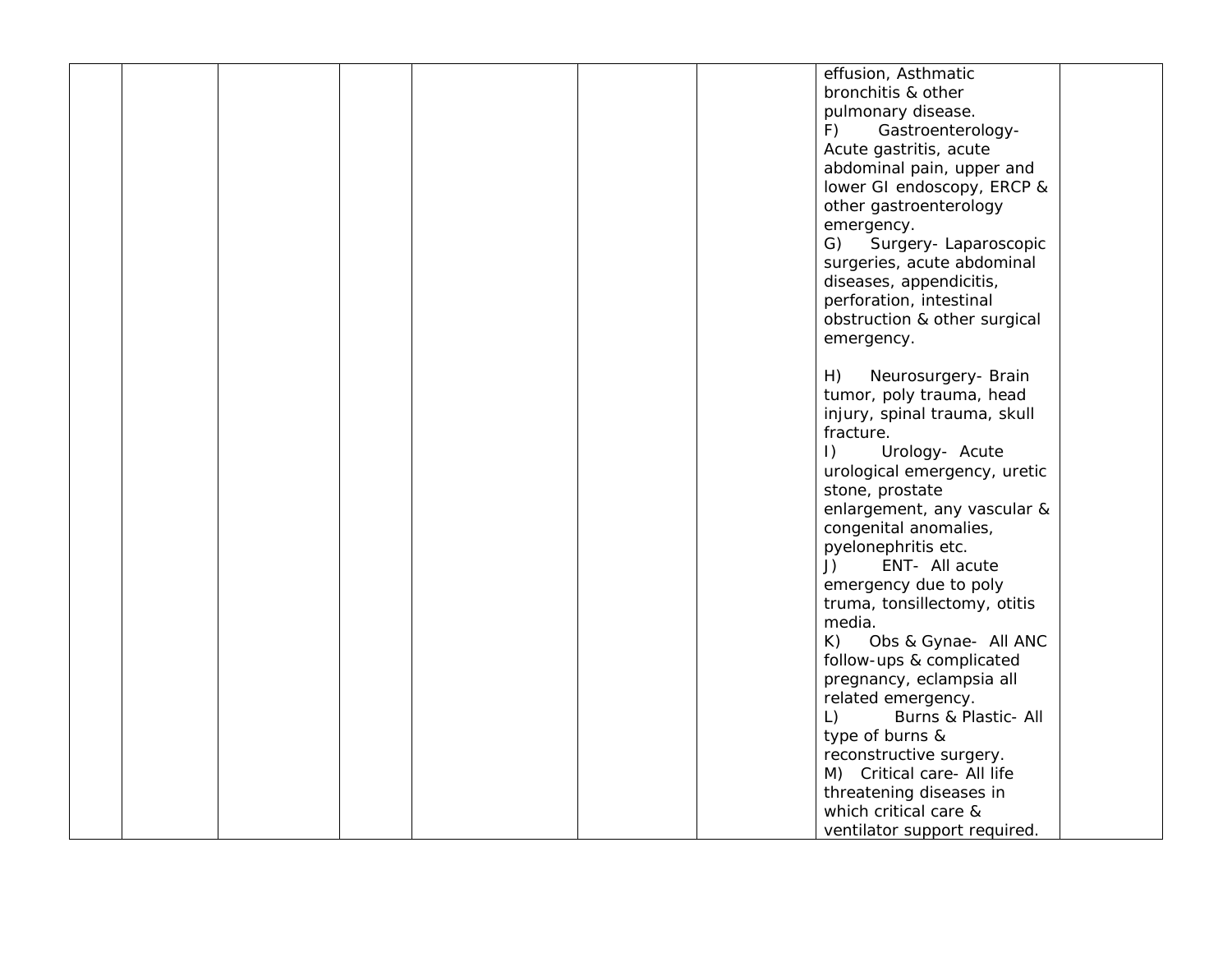| 21 | Delhi | New Delhi | <b>NS</b> | <b>Action Cancer</b><br>Hospital, A-4<br>Pashchim Vihar,<br>New Delhi-110063                                                      | 01/12/2017 | 30/11/2018 | <b>Cancer Treatment</b><br>(Chemotherapy Cancer<br>Surgery Radiotherapy).                                                                                                                                                                                                                |  |
|----|-------|-----------|-----------|-----------------------------------------------------------------------------------------------------------------------------------|------------|------------|------------------------------------------------------------------------------------------------------------------------------------------------------------------------------------------------------------------------------------------------------------------------------------------|--|
| 22 | Delhi | New Delhi | <b>NS</b> | <b>Bharti Eye</b><br>Foundation, 1/3,<br>East Patel Nagar,<br><b>New Delhi-110008</b>                                             | 18/04/2018 | 17/04/2019 | Exclusive eye care centre                                                                                                                                                                                                                                                                |  |
| 23 | Delhi | New Delhi | <b>NS</b> | <b>Bharti Eye</b><br>Hospital, E-52,<br>Greater Kailesh 1,<br>New Delhi-<br>110048                                                | 18/04/2018 | 17/04/2019 | Exclusive eye care centre                                                                                                                                                                                                                                                                |  |
| 24 | Delhi | New Delhi | <b>NS</b> | Cygnus Orthocare<br>Hospital, C-5/29,<br>Opposite IIT Main<br>Gate, Safdarjung<br>Development<br>Area, Hauz Khas,<br>New Delhi-16 | 23/11/2017 | 22/11/2018 | General Medicine, Gynae &<br>Obs. Orthopedics, joint<br>replacement, General<br>Surgery, Endoscopic,<br>Laparoscopic procedures,<br>Neurology & Neuro surgery,<br>Gastroenterology, Dental,<br>Urology & Nephrology<br>including Dialysis, Eye, ENT<br>and diagnostic.                   |  |
| 25 | Delhi | New Delhi | <b>NS</b> | Delhi Heart & Lung<br>Institute, 3 MM-II,<br>Panchkulan Road,<br>NEW DELHI-55                                                     | 20/01/2018 | 19/01/2019 | (Cardiology & Cardiovascular<br>and cardio thoracic Surgery)                                                                                                                                                                                                                             |  |
| 26 | Delhi | New Delhi | <b>NS</b> | <b>Fortis Escorts</b><br>Heart Institute &<br>Research Centre,<br>Okhla Road, New<br>Delhi-110025                                 | 20/05/2017 | 19/05/2018 | General Medicine, General<br>Surgery, Bone Marrow<br>Transplant, Cardiology,<br>Cardio Thracic Surgery,<br>Gynaecology & Obstethecs,<br>Gastroenterology,<br>Nephrology, Neurology,<br>Neuro surgery including joint<br>replacement. Respiratory<br>medicine, Urology and<br>diagnostic. |  |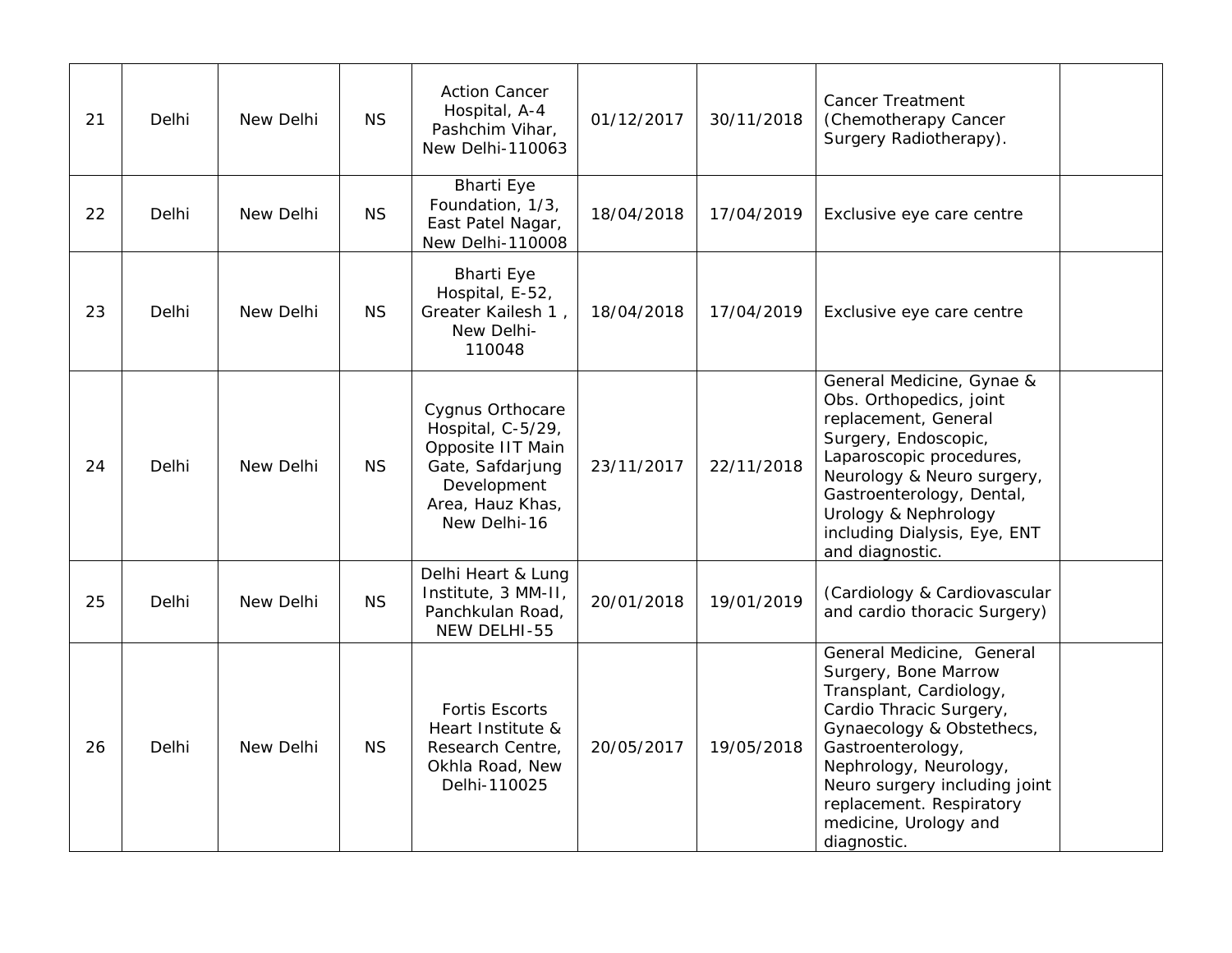| 27 | Delhi | New Delhi | <b>NS</b> | Fortis Hospital,<br>Shalimar Bagh, A-<br>Block, Delhi-<br>110088                                                                | 16/05/2018 | 15/06/2019 | General Medicine, General<br>Surgery, Cardiology, Cardio<br>thoracic Surgery,<br>Gynaecology & Obstetheics,<br>Gastroenterology,<br>Nephrology, Neurology,<br>Neurosurgery, Neonatology,<br>Dialysis, Endocrinology,<br>Pediatrics, Rheumatology,<br>Renal Transplant, ENT, Eye,<br>Othopedic Surgery including<br>joint replacement,<br>Respiratory Medicine,<br>Urology, BMT, Medical and<br>Surgical Oncology and<br>Diagnostics. |
|----|-------|-----------|-----------|---------------------------------------------------------------------------------------------------------------------------------|------------|------------|--------------------------------------------------------------------------------------------------------------------------------------------------------------------------------------------------------------------------------------------------------------------------------------------------------------------------------------------------------------------------------------------------------------------------------------|
| 28 | Delhi | New Delhi | <b>NS</b> | <b>Indian Spinal</b><br>Injuries Centre,<br>Sector-C, Vasant<br>Kunj, Opposite<br>Vasant Valley<br>School, New Delhi-<br>110070 | 20/01/2018 | 19/01/2019 |                                                                                                                                                                                                                                                                                                                                                                                                                                      |
| 29 | Delhi | New Delhi | <b>NS</b> | Kalra Hospital<br>SRCNC Pvt. Ltd.<br>A-4, 5&6 Tulsi<br>Dass Kalra Marg,<br>Kirti Nagar, New<br>Delhi-110015                     | 20/01/2018 | 19/01/2019 | Cardiology, Endoscopic/<br>Lalaroscopic procedures,<br>Gynecology & Obstetrics,<br><b>Orthopedic Surgery</b><br>including joint replacement,<br>General medicine, General<br>surgery, Neurology and<br>Neuro surgery, Urology &<br>Nephrology (including<br>dialysis), Gastroenterology<br>and GI surgery,<br>Paediatrices, Eye, ENT,<br>Cancer treatment (Surgery,<br>Chemptherapy) and<br>Diagnostic                               |
| 30 | Delhi | New Delhi | <b>NS</b> | Mangalam Medical<br>& Surgical Centre,<br>154/81, Main<br>Bawana Road,<br>Pooth Khurd,                                          | 26/10/2017 | 25/10/2018 | General medicine, General<br>Surgery, Gynecology and<br>Obst. Orthopedic, Eye, ENT,<br>Endoscopic, Laparoscopic<br>Surgery, Gastroenterology,                                                                                                                                                                                                                                                                                        |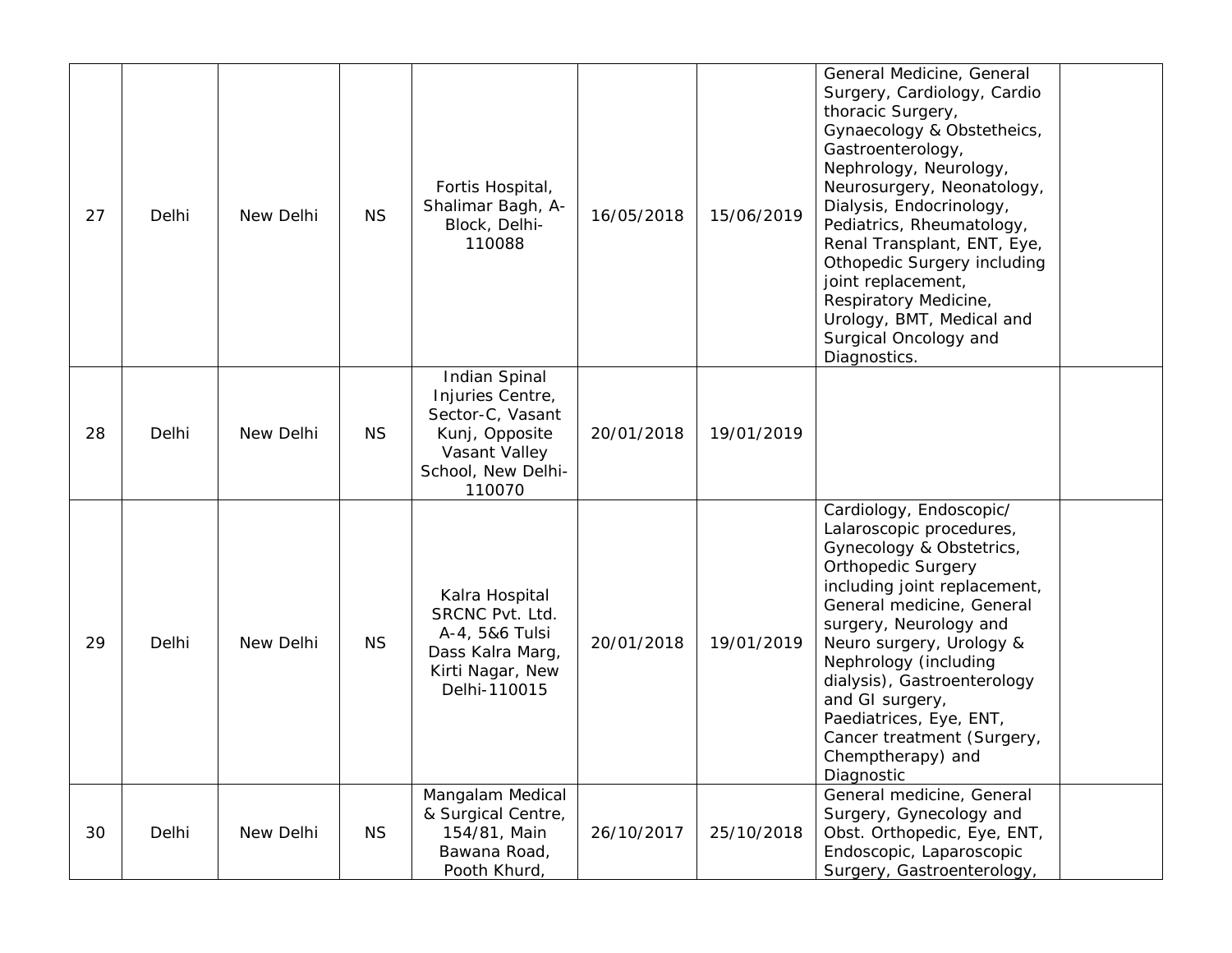|    |       |           |           | Near-Sector-35,<br>Roini, Delhi                                                                  |            |            | Neurology, Dental and<br>Diagnostics                                                                                                                                                                                                                                                                                                                                                              |
|----|-------|-----------|-----------|--------------------------------------------------------------------------------------------------|------------|------------|---------------------------------------------------------------------------------------------------------------------------------------------------------------------------------------------------------------------------------------------------------------------------------------------------------------------------------------------------------------------------------------------------|
| 31 | Delhi | New Delhi | <b>NS</b> | Max Supper<br>Speciality Hospital,<br>Shalimar Bagh,<br>Delhi PIN-110088                         | 26/10/2017 | 25/10/2018 | Cardiology, Orthopaedic with<br>joint replacement and<br>oncology                                                                                                                                                                                                                                                                                                                                 |
| 32 | Delhi | New Delhi | <b>NS</b> | Metro Hospital &<br>Heart Institute, 14<br>Ring Road, Lajpat<br>Nagar-IV, New<br>Delhi           | 26/10/2017 | 25/10/2018 | General medicine,<br>Cardiology & Cardiothoracic<br>surgery & diagnosis                                                                                                                                                                                                                                                                                                                           |
| 33 | Delhi | New Delhi | <b>NS</b> | Moolchand<br>Hospital, Lajpat<br>Nagar-III, New<br>Delhi-110024                                  | 13/09/2017 | 12/09/2018 | Interventional Cardiology &<br>Cardiothoracic surgery,<br>Laparoscopic/Endoscopic<br>procedures, Gynecology &<br>Obstetrics, Orthopedic<br>surgery including joint<br>replacements, General<br>Medicine, General Surgery,<br>Neurology, Neurosurgery,<br>Urology &<br>Nephrology(including<br>dialysis)                                                                                           |
| 34 | Delhi | New Delhi | <b>NS</b> | <b>National Heath</b><br>Institute, 49-50,<br>Community<br>Centre, East of<br>Kailash, New Delhi | 18/01/2018 | 17/01/2019 | Interventional Cardiology &<br>Cardiothoracic Surgery,<br>Endoscopic/Laparoscopic<br>procedures, Gynecology &<br>Obstetrics, Orthopedic<br>Surgery including Joint<br>Replacement, General<br>Medicine, General Surgery,<br>Neurology & Neurosurgery,<br>Urology & Nephrology<br>(Including Dialysis),<br>Gastroenterology, Eye,<br>Cancer treatment (Surgery,<br>Chemotherapy and<br>Diagnostics |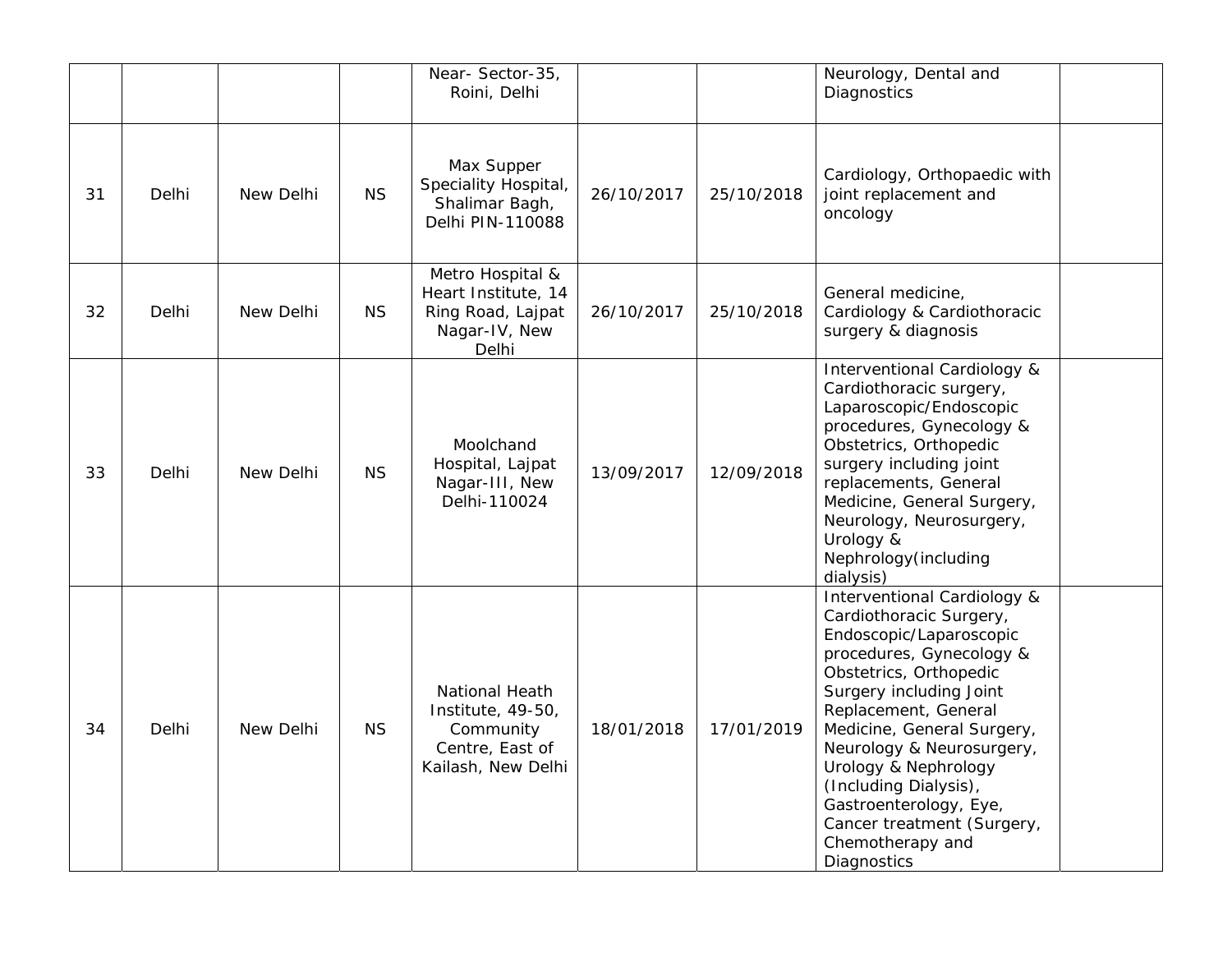| 35 | Delhi | New Delhi | <b>NS</b> | NKS Hospital, 219-<br>220, Gulabi Bagh,<br>Delhi-110007.                                                                | 18/04/2018 | 17/04/2019 | General Medicine, OBS &<br>Gynae.<br>Endoscopic/Laparoscopic<br>surgery, Eye, ENT,<br>Gastroenterology,<br>Neurology, Urology,<br>Nephrology including<br>Dialysis, Dental and<br>diagnostic.                                                                                                                                                                                     |  |
|----|-------|-----------|-----------|-------------------------------------------------------------------------------------------------------------------------|------------|------------|-----------------------------------------------------------------------------------------------------------------------------------------------------------------------------------------------------------------------------------------------------------------------------------------------------------------------------------------------------------------------------------|--|
| 36 | Delhi | New Delhi | <b>NS</b> | Park Hospital,<br>Meera Enclave<br>(Chowkandi), Near<br>Keshopur Bus<br>Depot, Outer Ring<br>Road, NEW DELHI-<br>110018 | 21/03/2018 | 20/03/2019 | General purpose and Super<br>speciality in<br>Cardiology (Angiography, Ang<br>ioplasty & Cardio-thoracic)/<br><b>CANCER</b> treatment                                                                                                                                                                                                                                             |  |
| 37 | Delhi | New Delhi | <b>NS</b> | Primus Super<br><b>Speciality Hospital</b><br>2 Chandragupta<br>Marg,<br>Chanakyapuri,<br>New Delhi-21                  | 19/06/2018 | 18/06/2019 | Laparoscopic/Endoscopic<br>procedures, Gynecology,<br>Orthopedic surgery including<br>joint replacement, General<br>Medicine, General Surgery,<br>Pulmonology, Neurology,<br>Neurosurgery, Urology &<br>Nephrology (including<br>dialysis), Gastroenterology &<br>GI surgery, Paediatrics Eye,<br>ENT, Dental, Cancer<br>treatment (Surgery,<br>Chemotherapy) and<br>Diagnostics. |  |
| 38 | Delhi | New Delhi | <b>NS</b> | Rescue Hospital, A<br>S-5, Vishwas Park,<br>Behind Sector-3,<br>Petrol Pump<br>Dwarika, New<br>Delhi-110059.            | 22/03/2017 | 21/03/2018 | General Medicine, General<br>Surgery, Bone Marrow<br>Transplant, Cardiology,<br>Cardiothracic Surgery,<br>Gynaecology, Nephrology,<br>Neurology, Neuro surgery,<br>ENT, Eye, Dental,<br>Orthopedic surgery including<br>joint replacement,<br>respiratory medicine,<br>Urology and diagnostic.                                                                                    |  |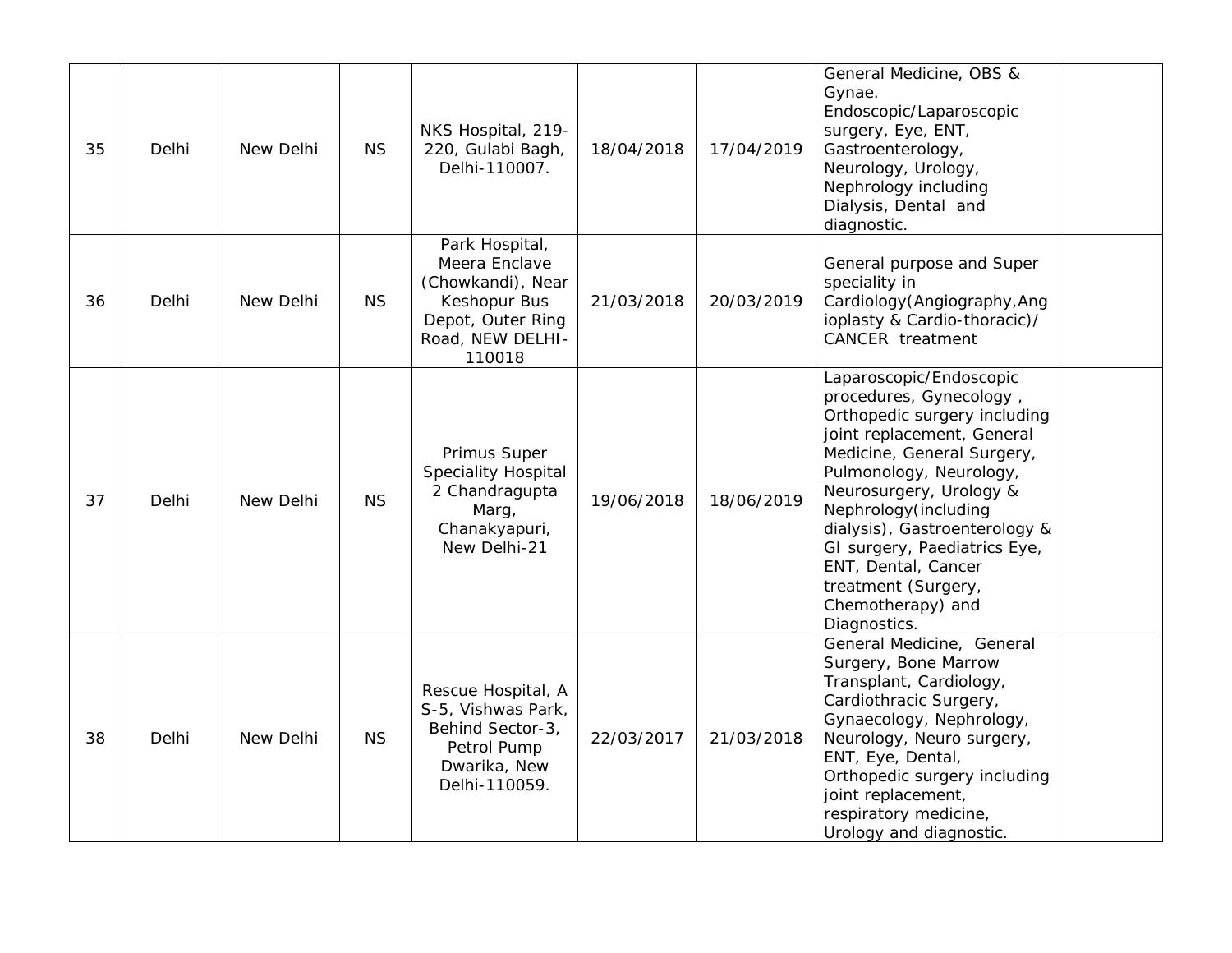| 39 | Delhi | New Delhi | <b>NS</b> | <b>RLKC</b><br>Hospital, Metro<br>heart<br>Institute, Naraina<br>Road, Pandav<br>Nagar, NEW<br>DELHI-08                                           | 04/11/2017 | 03/11/2018 | (Multi specialty, General<br>purpose, Joint replacement<br>and cardiology &<br>Cardiovascular surgery)                                                                                                                                                                                                                                                                                                                                         |
|----|-------|-----------|-----------|---------------------------------------------------------------------------------------------------------------------------------------------------|------------|------------|------------------------------------------------------------------------------------------------------------------------------------------------------------------------------------------------------------------------------------------------------------------------------------------------------------------------------------------------------------------------------------------------------------------------------------------------|
| 40 | Delhi | New Delhi | <b>NS</b> | Saroj hospital &<br>Heart Institute,<br>Plot No.2,<br>Institutional Area,<br>Sec-14 Extension,<br>Near Madhuban<br>Chowk, Rohini,<br>New Delhi-85 | 09/01/2018 | 08/01/2019 | General Medicine, General<br>Surgery, Cardiology &<br>Cardiothoracis Surgery,<br>Orthopedics including joint<br>replacement. GI Surgery,<br>Neurology, Neuro surgery,<br>Urology, Eye, ENT, Gyne &<br>Obstetrics, Endoscopic.<br>Laparoscopic procedures,<br>Dental, Cancer<br>treatment(Surgery,<br>Chemotherapy) and<br>diagnostics.                                                                                                         |
| 41 | Delhi | New Delhi | <b>NS</b> | Shanti Mukund<br>Hospital, 2,<br>Institutional Area,<br>Vikas Marg<br>Extn., (Near Metro<br>Pillar No.116)<br>Karkardooma, NEW<br>DELHI-110092    | 18/03/2018 | 17/03/2019 | Cardiology, Laparoscopic,<br>Endoscopic Procedures,<br>Gynaecology & Obstetrics,<br><b>Orthopedic Surgery</b><br>including Joint replacement,<br>, Pulmonology, General<br>Medicine, General Surgery<br>Neurology & Neurosurgery,<br>Urology & Nepthrology<br>(including dialysis),<br>Gastroenterology and GI<br>surgery, Paediarics, Eye &<br>ENT. Dental, Cancer<br>treatment(Surgery<br>chemotherapy &<br>radiotherapy) and<br>diagnostics |
| 42 | Delhi | New Delhi | <b>NS</b> | <b>Sharp Sight</b><br>Centre (East) 81,<br>Defence Enclave,<br>Vikas Marg, New<br>Delhi-110092                                                    | 13/09/2017 | 12/09/2018 | (Eye Treatment)                                                                                                                                                                                                                                                                                                                                                                                                                                |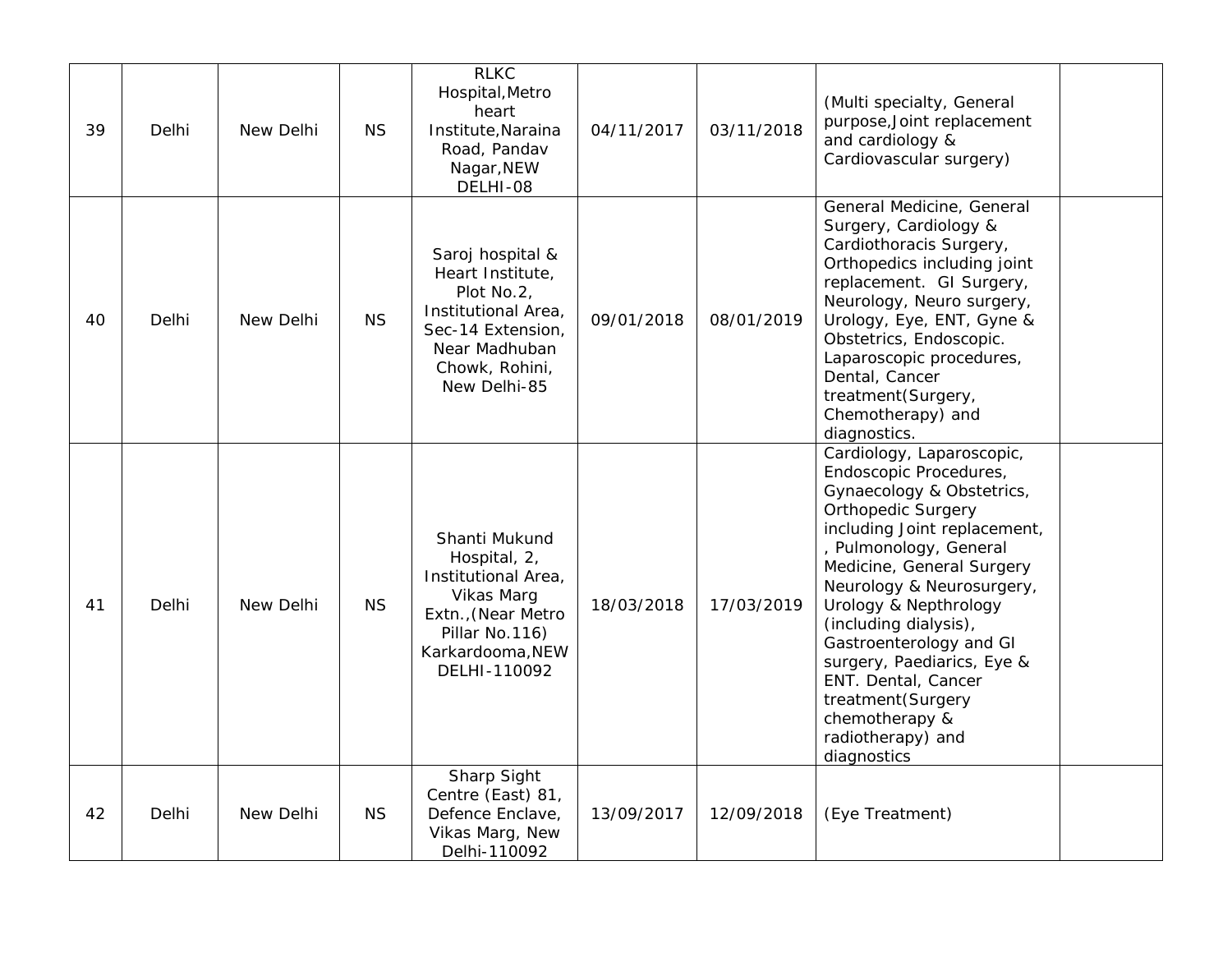| 43 | Delhi   | New Delhi | <b>NS</b> | Venu Eye Institute<br>& Research<br>Centre,<br>Plot No.1, Facility<br>Centre-31, Sheikh<br>Sarai, Institutional<br>Area, Phase-2,<br>NEW DELHI-17. | 03/09/2017 | 02/09/2018 | Eye's treatment                                                                                                                                                                                                                                                                                                                                                                                                                                          |  |
|----|---------|-----------|-----------|----------------------------------------------------------------------------------------------------------------------------------------------------|------------|------------|----------------------------------------------------------------------------------------------------------------------------------------------------------------------------------------------------------------------------------------------------------------------------------------------------------------------------------------------------------------------------------------------------------------------------------------------------------|--|
| 44 | Gujarat | Ahmedabad | <b>WS</b> | Shalby Hospital,<br>Opp. Karnavati<br>club, S.G. Road,<br>Ahmedabad-<br>380015                                                                     | 15/09/2017 | 14/09/2019 |                                                                                                                                                                                                                                                                                                                                                                                                                                                          |  |
| 45 | Haryana | Faridabad | <b>NS</b> | Asian Institute of<br>Medical Sciences,<br>Badkal Flyover<br>Road, Sector-21 A,<br>Faridabad,<br>Haryana (121001)                                  | 12/03/2018 | 11/03/2019 | (Oncology, Cardiology,<br>Orthopaedic, Nephrology,<br>Endocrinology,<br>Gastroenterology, GI<br>surgery, Neurology,<br>Neurosurgery, Urology,<br>Nuclear Medicine)                                                                                                                                                                                                                                                                                       |  |
| 46 | Haryana | Faridabad | <b>NS</b> | QRG Central<br><b>Hospital Research</b><br>Centre Ltd,<br>Sector-21 $(A)$ ,<br>Near Neelam<br>Flyover,<br>Faridabad.                               | 15/03/2018 | 14/03/2019 | Cardiology & Cardiothoracic<br>Surgery, Endoscopic/<br>Laparoscopic procedures,<br>Gynecology & Obstetrics,<br><b>Orthopedic Surgery</b><br>including joint replacement,<br>General Medicine, General<br>Surger, Neurology &<br>Neurosurgery, Pulmonology,<br>Urology & Nephrology<br>(Including Dialysis),<br>Gastroenterology and GI<br>Surgery, Paediatrics, Dental,<br>Eye & ENT, Cancer<br>treatment (Surgery,<br>Chemotherapy) and<br>Diagnostics. |  |
| 47 | Haryana | Gurugram  | <b>NS</b> | Medanta the<br>Medicity (A unit of<br><b>Global Health</b><br>Private Limited),<br>Sector-38,<br>Gurugram                                          | 24/04/2018 | 23/03/2019 | Cardiology & Cardiac Thracic<br>Vascular Surgery (CTVS),<br>Joint replacement Surgery<br>made under Orthopedics,<br>Medical Oncology<br>(Chemotherapy) and                                                                                                                                                                                                                                                                                               |  |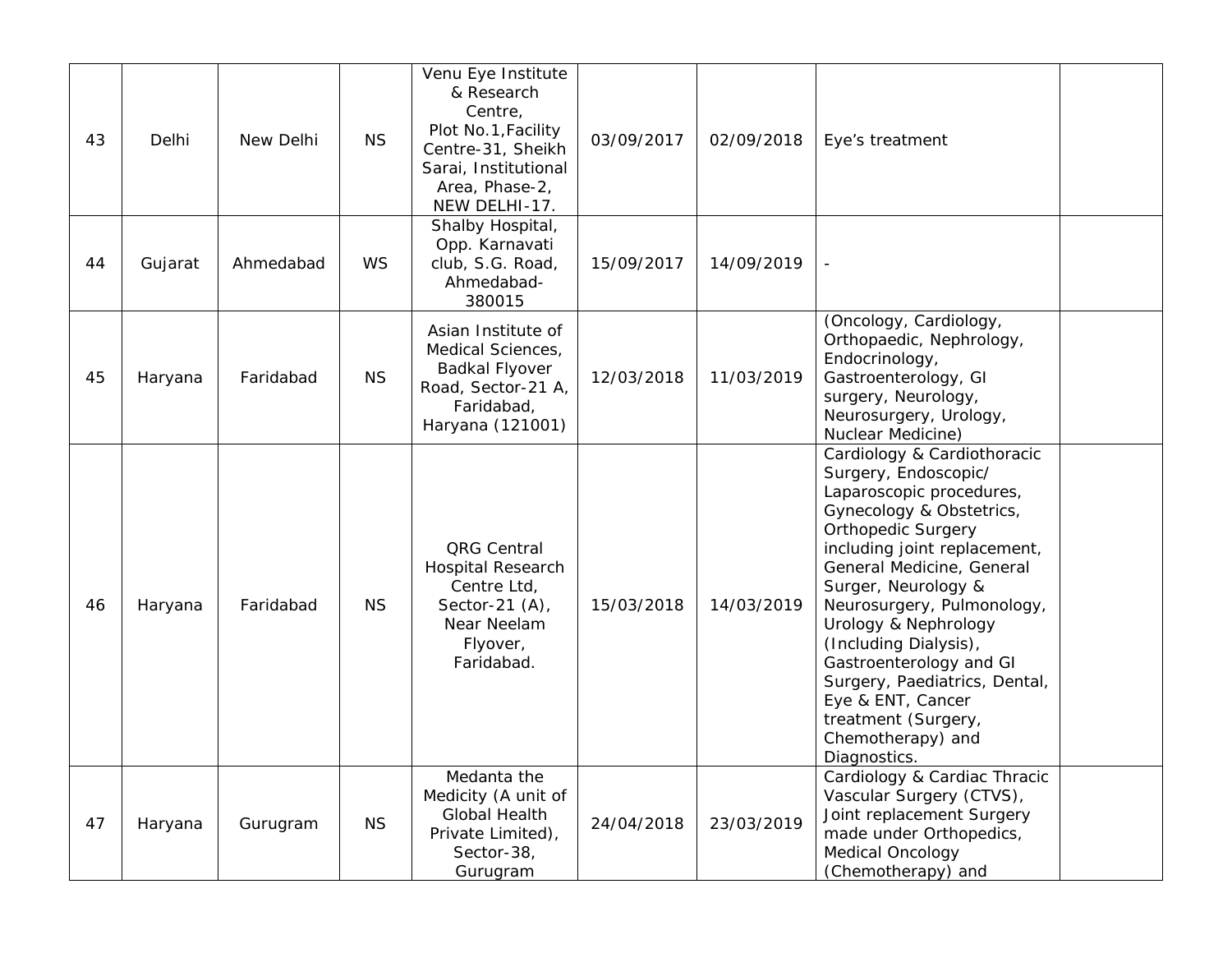|    |         |          |           | (Haryana)                                                                                         |            |            | Radiation Oncology. But in<br>case caswe of acute<br>emergency conditions, the<br>hospital will also provide<br>treatment to CRPF<br>beneficiaries other than<br>mentioned above.                                                                                                                                                                |  |
|----|---------|----------|-----------|---------------------------------------------------------------------------------------------------|------------|------------|--------------------------------------------------------------------------------------------------------------------------------------------------------------------------------------------------------------------------------------------------------------------------------------------------------------------------------------------------|--|
| 48 | Haryana | Gurugram | <b>NS</b> | Metro Hospitals &<br>Heart Institute, H-<br>Block, Palam<br>Vihar,<br>Gurugram (Haryan<br>a)      | 27/11/2017 | 26/11/2018 | General Medicine, General<br>Surgery,<br>Endoscopic/Laparoscopic<br>Surgery, Gynae & Obst, Eye,<br>ENT Pediatrics, Orthopedic<br>surgery with Joint<br>Replacement, Urology,<br>Neurology, Neuro surgery,<br>GI Surgery, Nephrology<br>including Dialysis,<br>Cardiology, Cardiothoracic<br>surgery, Dental and<br>diagnostics                   |  |
| 49 | Haryana | Gurugram | <b>NS</b> | Paras Healthcare<br>Pvt. Ltd. C-1,<br>Sushant Lok<br>Phase-1,<br>Gurugram,<br>Haryana-122002      | 23/11/2017 | 22/11/2018 | General Medicine, General<br>Surgery, Cardiology,<br>Endoscopic/Laparoscopic<br>procedures Gynaecology &<br>Obstetrics, Orthopaedic<br>surgery including joint<br>replacement, Neurology,<br>Neurosurgery Including<br>Dialysis) Gastroenterology<br>and GI surgery, Eye, ENT,<br>Cancer treatment (Surgery,<br>Chemotherapy) and<br>diagnostics |  |
| 50 | Haryana | Gurugram | <b>NS</b> | Park Hospital, Q-<br>Block, south city-<br>II, Sohna Road,<br>Main Sec-47,<br>GURGAON,<br>HARYANA | 04/11/2017 | 03/11/2018 | General Medicine, General<br>Surgery,<br>Endoscopic/Laparoscopic<br>Surgery, Cardiology &<br>Cardiothoracic Surgery, GI<br>Surgery, Dialysis,<br>Gastroenterology<br>Orthopedics including Joint<br>Replacement, Eye, ENT,<br>Dental, Gynaecology, and                                                                                           |  |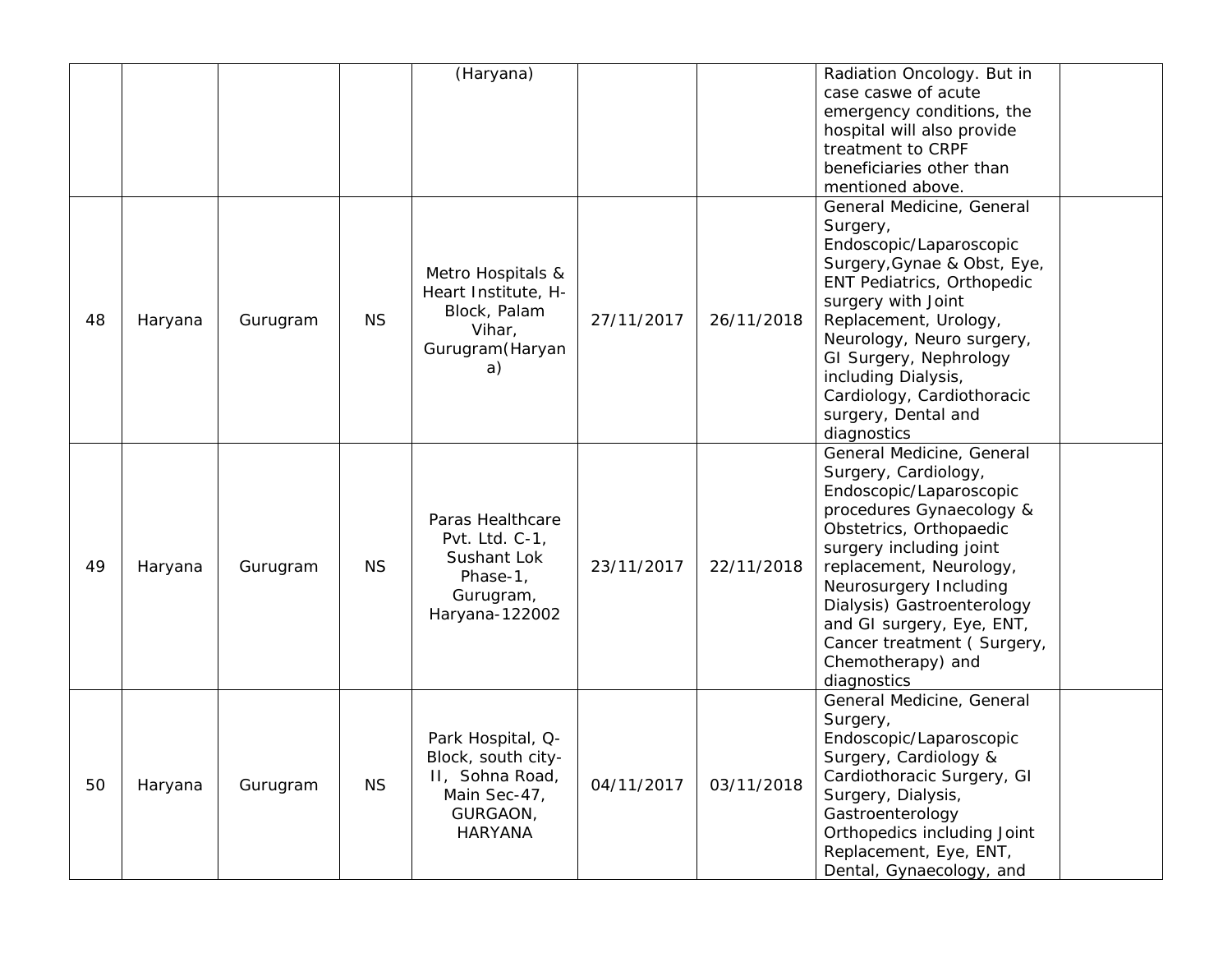|    |               |            |            |                                                                                                                      |            |            | Obstetrics, Neurology,<br>Neurosurgery, Pediatrics,<br>Nephrology, Urology,<br>Medical and surgical<br>oncology and diagnostics. |  |
|----|---------------|------------|------------|----------------------------------------------------------------------------------------------------------------------|------------|------------|----------------------------------------------------------------------------------------------------------------------------------|--|
| 51 | J&K           | Srinagar   | <b>SNR</b> | Florence Hospital                                                                                                    | 19/06/2018 | 18/06/2019 | All kind of specialty required<br>for emergency cases/stone<br>pelting injuries                                                  |  |
| 52 | J&K           | Srinagar   | <b>SNR</b> | Kidney and<br>Urological<br><b>Diseases Research</b><br>Centre                                                       | 09/08/2017 | 08/08/2018 | All kind of specialty required<br>for emergency cases/stone<br>pelting injuries                                                  |  |
| 53 | J&K           | Srinagar   | <b>SNR</b> | Noora Hospital                                                                                                       | 19/04/2018 | 18/04/2019 | All kind of specialty required<br>for emergency cases/stone<br>pelting injuries                                                  |  |
| 54 | Jharkhan<br>d | <b>JSR</b> | <b>JKD</b> | Brahmananda<br>Narayana<br>Multispeciality<br>Hospital, Tamolia,<br>Jamshedpur (JKD)                                 | 27/08/2017 | 26/08/2018 |                                                                                                                                  |  |
| 55 | Jharkhan<br>d | <b>JSR</b> | <b>JKD</b> | Medica Hospital,<br>PVT LTD, (Kantilal<br>Gandhi Memorial<br>Hospital), South<br>Park, Bistupur,<br>Jamshedpur (JKD) | 27/08/2017 | 26/08/2018 |                                                                                                                                  |  |
| 56 | Jharkhan<br>d | Ranchi     | <b>JKD</b> | Contacare Eye<br>Hospital, Pee Pee<br>compound, Ranchi<br>(JKD)                                                      | 04/05/2017 | 03/05/2018 | Eye treatment                                                                                                                    |  |
| 57 | Jharkhan<br>d | Ranchi     | <b>JKD</b> | Devkamal Hospital<br>& Research<br>Centre, Bajra, ITKI<br>Road, Ranchi<br>(JKD)                                      | 20/10/2017 | 19/10/2018 |                                                                                                                                  |  |
| 58 | Jharkhan<br>d | Ranchi     | <b>JKD</b> | Health Point,<br>Bariatu Road,<br>Medical Chowk,<br>Ranchi (JKD)                                                     | 26/04/2018 | 25/04/2019 |                                                                                                                                  |  |
| 59 | Jharkhan<br>d | Ranchi     | <b>JKD</b> | <b>Orchid Medical</b><br>Centre, H.B Road,<br>Ranchi (JKD)                                                           | 13/07/2018 | 12/07/2019 |                                                                                                                                  |  |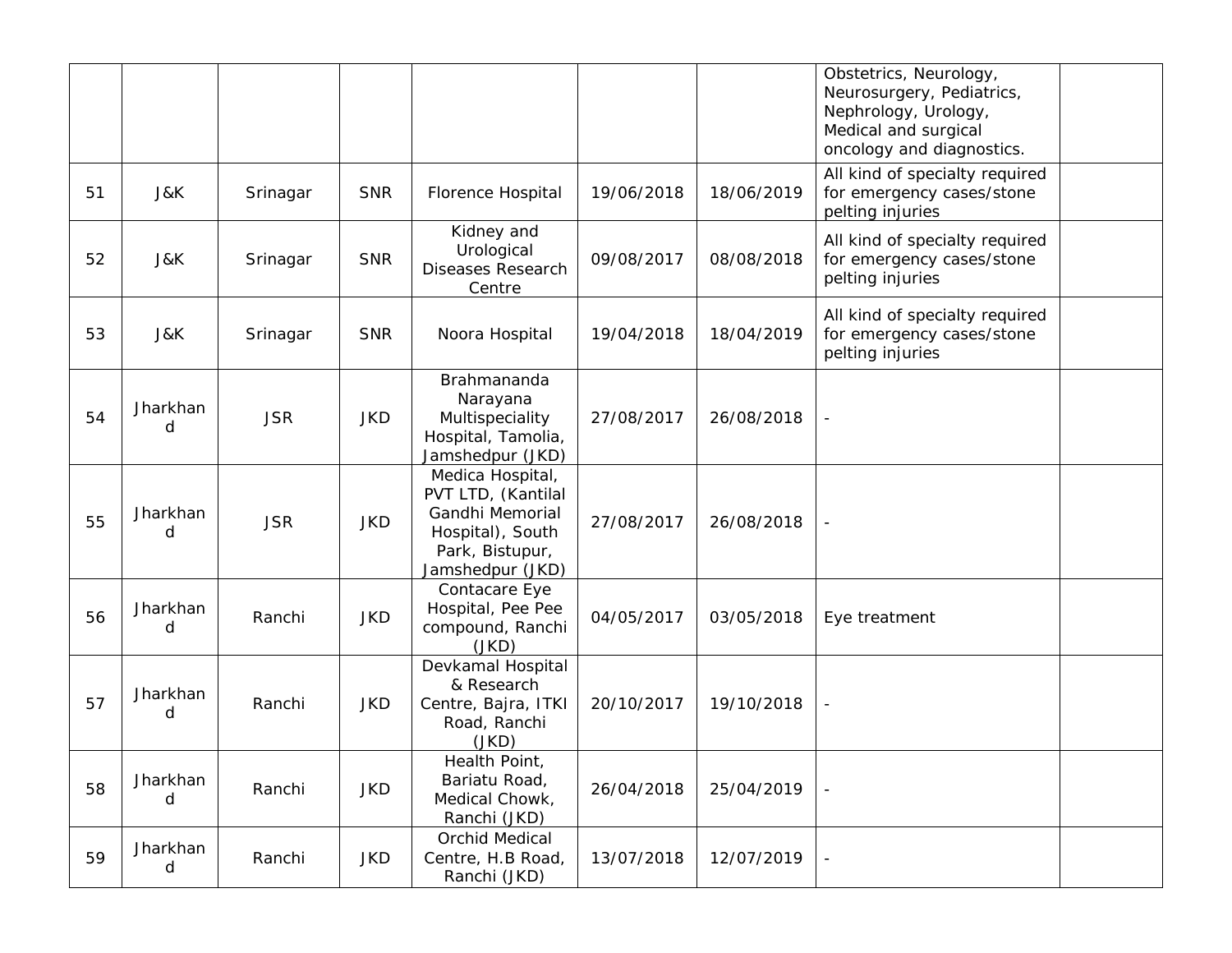| 60 | Jharkhan<br>d | Ranchi    | <b>JKD</b> | Raj Hospital, Main<br>Road, Ranchi<br>(JKD)                                                                                                                         | 05/05/2017     | 03/05/2018     | $\qquad \qquad \blacksquare$ |  |
|----|---------------|-----------|------------|---------------------------------------------------------------------------------------------------------------------------------------------------------------------|----------------|----------------|------------------------------|--|
| 61 | Karnatka      | Bangaluru | <b>KKS</b> | Apollo Hospital,<br>Bengaluru. (2<br>Units<br>Sheshadripuram,<br>Jayanagar and<br>Bannerghatta<br>Road, Bengaluru                                                   | $02 - 08 - 17$ | $08 - 01 - 18$ | <b>General Treatment</b>     |  |
| 62 | Karnatka      | Bangaluru | <b>KKS</b> | Columbia Clinic,<br>(Unit of Columbia<br>Asia Hospital Pvt.<br>Ltd, Bashettihalli,<br>Doddaballapur,<br>Bengaluru 561203                                            | $01 - 04 - 18$ | 31/03/2019     | <b>General Treatment</b>     |  |
| 63 | Karnatka      | Bangaluru | <b>KKS</b> | Dr Agarwal's<br>Healthcare<br>Limited, Eye<br>Hospital, No 2557<br>HIG, 16th B Cross<br>Road, 3rd Stage,<br>Opposite Mysore<br>Bank, Yelahanka,<br>Bangalore 560064 | $24 - 03 - 18$ | 23/03/2019     | Eye Specialty Hospital       |  |
| 64 | Karnatka      | Bangaluru | <b>KKS</b> | <b>HCG Hospital, HCG</b><br>Tower, 8-P Lalinga<br>Rao Road,<br>Sampangi Ram<br>Nagar, Bangalore<br>560027                                                           | $17 - 07 - 17$ | 18/07/2018     | Cancer treatment             |  |
| 65 | Karnatka      | Bangaluru | <b>KKS</b> | <b>Health Care Global</b><br>Enterprises<br>Limited,<br>Bangalore, HCG<br>Towers, No. 8, P.<br>Kalinga Rao Road,<br>Sampangi Ram<br>Nagar, Bagalore-<br>560027      | 18/07/2018     | 17/07/2019     | <b>General Treatment</b>     |  |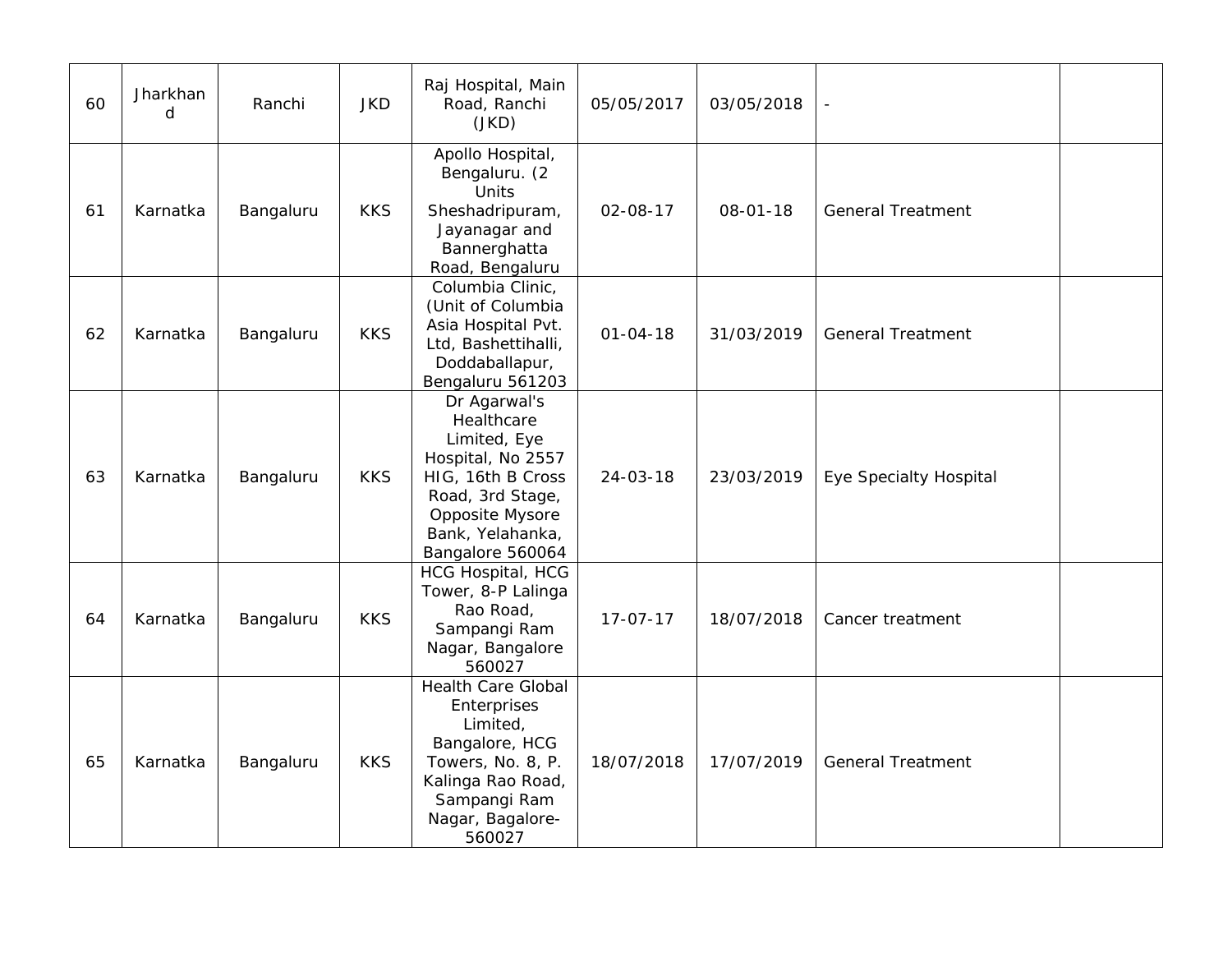| 66 | Karnatka        | Bangaluru | <b>KKS</b> | Narayana<br>Hrudyalaya<br>Hospital Ltd,<br>258/A,<br>Bommasandra,<br>Industrial Area,<br>Bengaluru 560099                                                               | $01 - 09 - 17$ | 31/08/2018     | <b>Heart Specialty Hospital</b>                                                                                                                                                                                                                                                                                                                                                                                                               |
|----|-----------------|-----------|------------|-------------------------------------------------------------------------------------------------------------------------------------------------------------------------|----------------|----------------|-----------------------------------------------------------------------------------------------------------------------------------------------------------------------------------------------------------------------------------------------------------------------------------------------------------------------------------------------------------------------------------------------------------------------------------------------|
| 67 | Karnatka        | Bangaluru | <b>KKS</b> | Narayana<br>Netralaya Hospital,<br>121/C, Chord<br>Road, Rajajinagar,<br>1st R-Block,<br>Bengaluru<br>560010, (2 Units<br>Bommasandra and<br>Ashok Nagar,<br>Bengaluru) | $08 - 11 - 17$ | $11 - 07 - 18$ | <b>Eye Specialty Hospital</b>                                                                                                                                                                                                                                                                                                                                                                                                                 |
| 68 | Maharash<br>tra | Mumbai    | WS         | Apollo Hospitals<br>Enterprise Limited,<br>Sector 23, Plot 13,<br>Parsik Hill Road,<br>Off Uran Road,<br>CBD Belapur, Navi<br>Mumbai                                    | $17 - 07 - 18$ | $16 - 07 - 18$ |                                                                                                                                                                                                                                                                                                                                                                                                                                               |
| 69 | Maharash<br>tra | Mumbai    | WS         | <b>TATA Memorial</b><br>Hospital, Mumbai                                                                                                                                | $07 - 05 - 17$ | $07 - 04 - 19$ | Cancer                                                                                                                                                                                                                                                                                                                                                                                                                                        |
| 70 | Maharash<br>tra | Nagpur    | WS         | Ganga Care<br>Hospital, Ashirvad<br>Commercial<br>Complex,<br>Ramdaspeth,<br>Nagpur                                                                                     | 17/11/2016     | 16/11/2018     | Heart diseases/Acute Limb<br>Ischaemia, Rupture of<br>aneurysm, Medical and<br>surgical shock and<br>peripheral circulatory<br>failure/ Cerebro Vascular<br>attack/ Strok/ sudden<br>unconsciousness/ head<br>injury/respiratory<br>failure/lung disease/ cerebro<br>meningeal infection/acute<br>paralysis/ Appendicities<br>/RTA with injuries including<br>fall and firing/Acute<br>poisoning/Acute renal<br>failure/Acute obstetrical and |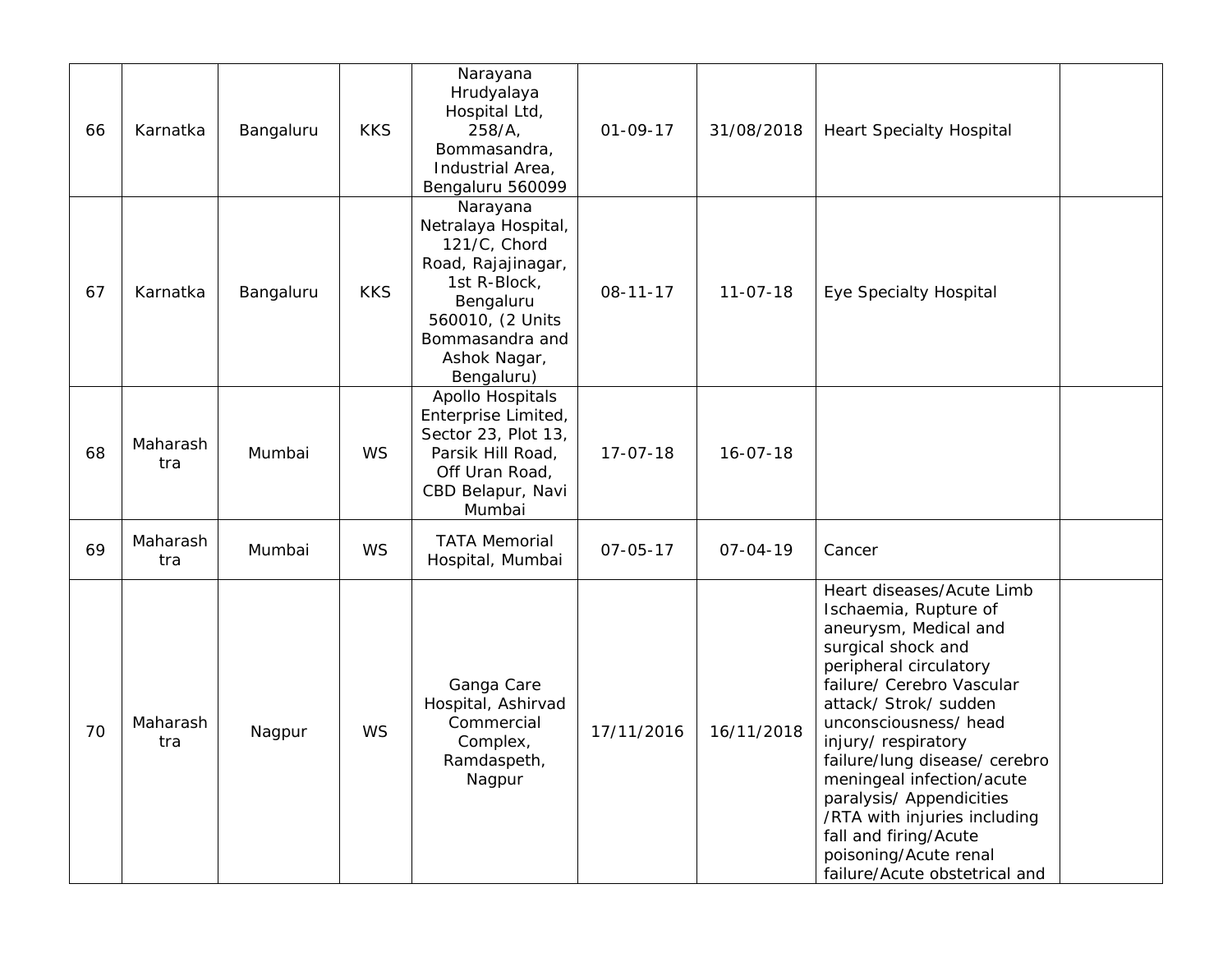|    |                 |             |           |                                                                                                                                                                 |                |                | Gynecological emergencies/<br>Burns of all type |
|----|-----------------|-------------|-----------|-----------------------------------------------------------------------------------------------------------------------------------------------------------------|----------------|----------------|-------------------------------------------------|
| 71 | Maharash<br>tra | Nagpur      | <b>WS</b> | Midas<br>Multispecialty<br>Hospital, Central<br>Bazar Road,<br>Ramdaspeth,<br>Nagpur-440010.                                                                    | $04 - 02 - 18$ | $04 - 01 - 20$ | Multispecialty                                  |
| 72 | Maharash<br>tra | Nagpur      | WS        | Rashtrasant<br>Tukdoji Regional<br>Cancer Hospital &<br>Research Centre,<br>Nagpur                                                                              | 15/03/2018     | 15/03/2019     | Cancer                                          |
| 73 | Maharash<br>tra | Nagpur      | WS        | Shri Radhakrishna<br>Hospital &<br>Research Institute,<br>East Wardhaman<br>nagar, Nagpur                                                                       | 17/11/2016     | 16/11/2018     | $\overline{\phantom{a}}$                        |
| 74 | Maharash<br>tra | Navi Mumbai | <b>WS</b> | Ashtvinayak<br>Hospital,<br>Multispecialty &<br>Superspeciality,<br>Plot No. 10,<br>Sector-6, Khanda<br>colony, New<br>Panvel (West),<br>Navi Mumbai-<br>410206 | 21/08/2017     | 20/05/2018     | Multispecialty &<br>Superspeciality             |
| 75 | Maharash<br>tra | Navi Mumbai | WS        | Contacare Eye<br>Hospital, Mahavir<br>Ratan Tower, Plot<br>No. 113, Kopri<br>Nakka, Opposite<br>to Blue Diamond<br>Hotel, Sector-12,<br>Vashi, Navi<br>Mumbai   | 21/08/2017     | 23/07/2018     | Eye                                             |
| 76 | Maharash<br>tra | Navi Mumbai | WS        | DR. R. N. Patil's<br>Suraj Hospital,<br>Sun Palm view                                                                                                           | 24/05/2018     | 23/05/2019     |                                                 |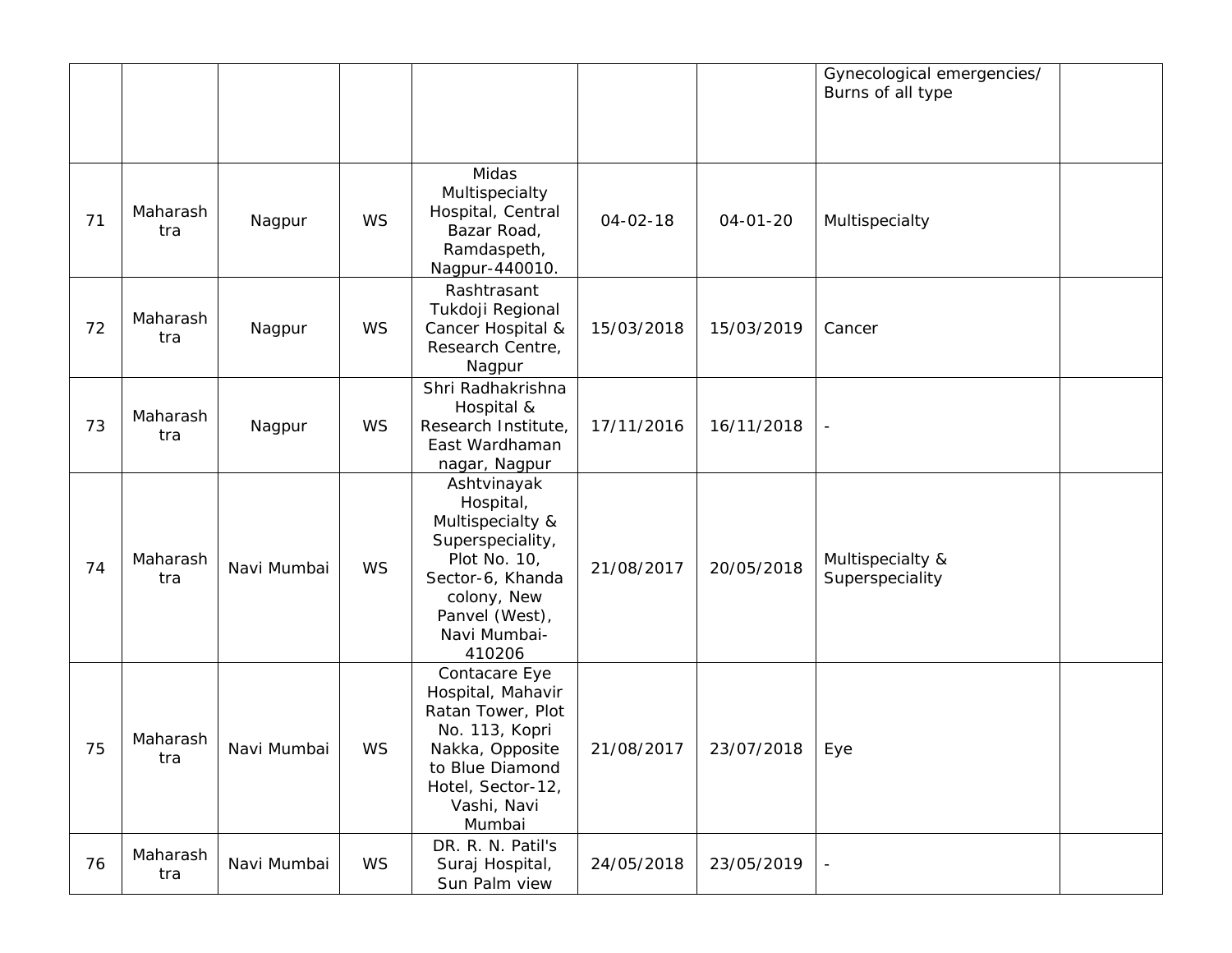|    |                 |             |           | Bldg, Plot No. 1 &<br>1A, Sector 15,<br>Sanapada, Navi<br>Mumbai                                                          |                |                |                                                                                                                                                                                                                                                                                                                                                                                                                                                                            |  |
|----|-----------------|-------------|-----------|---------------------------------------------------------------------------------------------------------------------------|----------------|----------------|----------------------------------------------------------------------------------------------------------------------------------------------------------------------------------------------------------------------------------------------------------------------------------------------------------------------------------------------------------------------------------------------------------------------------------------------------------------------------|--|
| 77 | Maharash<br>tra | Navi Mumbai | <b>WS</b> | Niramaya Holistic<br><b>Health Services</b><br>Private limited,<br>Plot No.5A, Sector-<br>4, Kharghar, Navi<br>Mumbai.    | 25/10/2016     | 24/10/2018     |                                                                                                                                                                                                                                                                                                                                                                                                                                                                            |  |
| 78 | Maharash<br>tra | Navi Mumbai | <b>WS</b> | Panacea Hospital,<br>Plot No. 105/106,<br>Sector-8, New<br>Panvel (E), Navi<br>Mumbai - 410206                            | 21/08/2017     | 23/05/2018     |                                                                                                                                                                                                                                                                                                                                                                                                                                                                            |  |
| 79 | Maharash<br>tra | Navi Mumbai | WS        | Prachin Health<br><b>Care Multispecialty</b><br>Hospital, Plot No.<br>69/2, Behind Hotel<br>Garden Panvel,<br>Navi Mumbai | 24/05/2018     | 23/05/2020     |                                                                                                                                                                                                                                                                                                                                                                                                                                                                            |  |
| 80 | Maharash<br>tra | Navi Mumbai | WS        | Shushrusha<br>Hospital, Plot<br>No.22A, Sector-6,<br>Nerul (W), Navi<br>Mumbai.                                           | $10 - 06 - 16$ | $10 - 05 - 18$ | $\blacksquare$                                                                                                                                                                                                                                                                                                                                                                                                                                                             |  |
| 81 | Manipur         | Imphal      | M&N       | Catholic Medical<br>Centre (CMC<br>Hospital),<br>Koirengei, Imphal<br>(Manipur)                                           | 15/11/2017     | 14/11/2018     | Acute Coronary Syndrome<br>(Coronary Artery By-pass<br>Graft / Percutaneous<br><b>Transluminal Coronary</b><br>Angioplasty) including<br>Myocardinal infarction<br>unstable angina, Ventricular<br>Arrhythhmias Paroxysmal<br>Supra Ventricular<br>Tachycardia, Cardiac<br>Temponade acute left<br>Ventricular Failure / Severe<br>Congestive Cardiac Failure,<br>Accelerated Hypertension,<br>Complete Heart Block and<br>Stroke Adam Attack, Acute<br>Aortic Dissection. |  |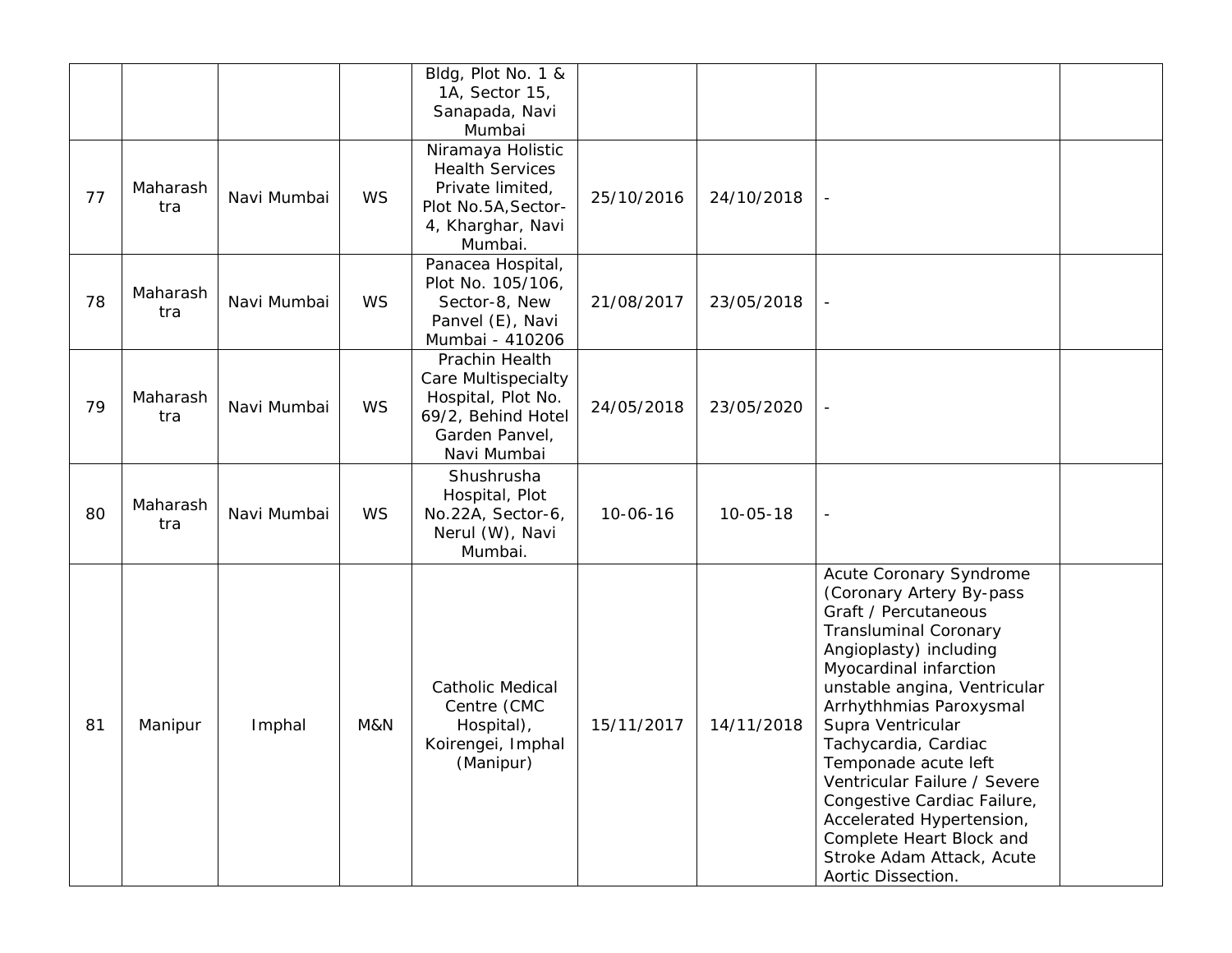|  |  |  | b) Acute Limb Ischemia<br>Ruptures of Aneurism,<br>Medical Surgical Shock and<br>Peripheral Circulatory<br>Failure.                                                                                                              |  |
|--|--|--|----------------------------------------------------------------------------------------------------------------------------------------------------------------------------------------------------------------------------------|--|
|  |  |  | c) Cerebro-Vascular Attack,<br>Stroke, Sudden-<br>Unconsciousness, Head<br>Injury, Respiratory Failure,<br>Decompressed Lung<br>Disease, Cerebro Meningeal<br>Infections, Convulsions,<br>Acute Paralysis, Acute Visual<br>Loss. |  |
|  |  |  | d) Acute Abdomen such as<br>Acute Appendicitis, Acute<br>Pancreatitis, Acute<br>Cholecystitis, Acute Renal<br>Colic, Acute Intermittent<br>Porphyries etc.                                                                       |  |
|  |  |  | e) Road Traffic Accidents /<br>with injuries including Fall<br>and Firing.                                                                                                                                                       |  |
|  |  |  | f) Acute Poisoning.                                                                                                                                                                                                              |  |
|  |  |  | g) Acute Renal Failure &<br>other Renal Diseases.                                                                                                                                                                                |  |
|  |  |  | h) Acute Abdomen in female<br>including Acute Obstetrical<br>and Gynaecological<br>Emergencies.                                                                                                                                  |  |
|  |  |  | Heat Stroke / Heat<br>i)<br>Exhaustion.                                                                                                                                                                                          |  |
|  |  |  | j) Burns of all types.                                                                                                                                                                                                           |  |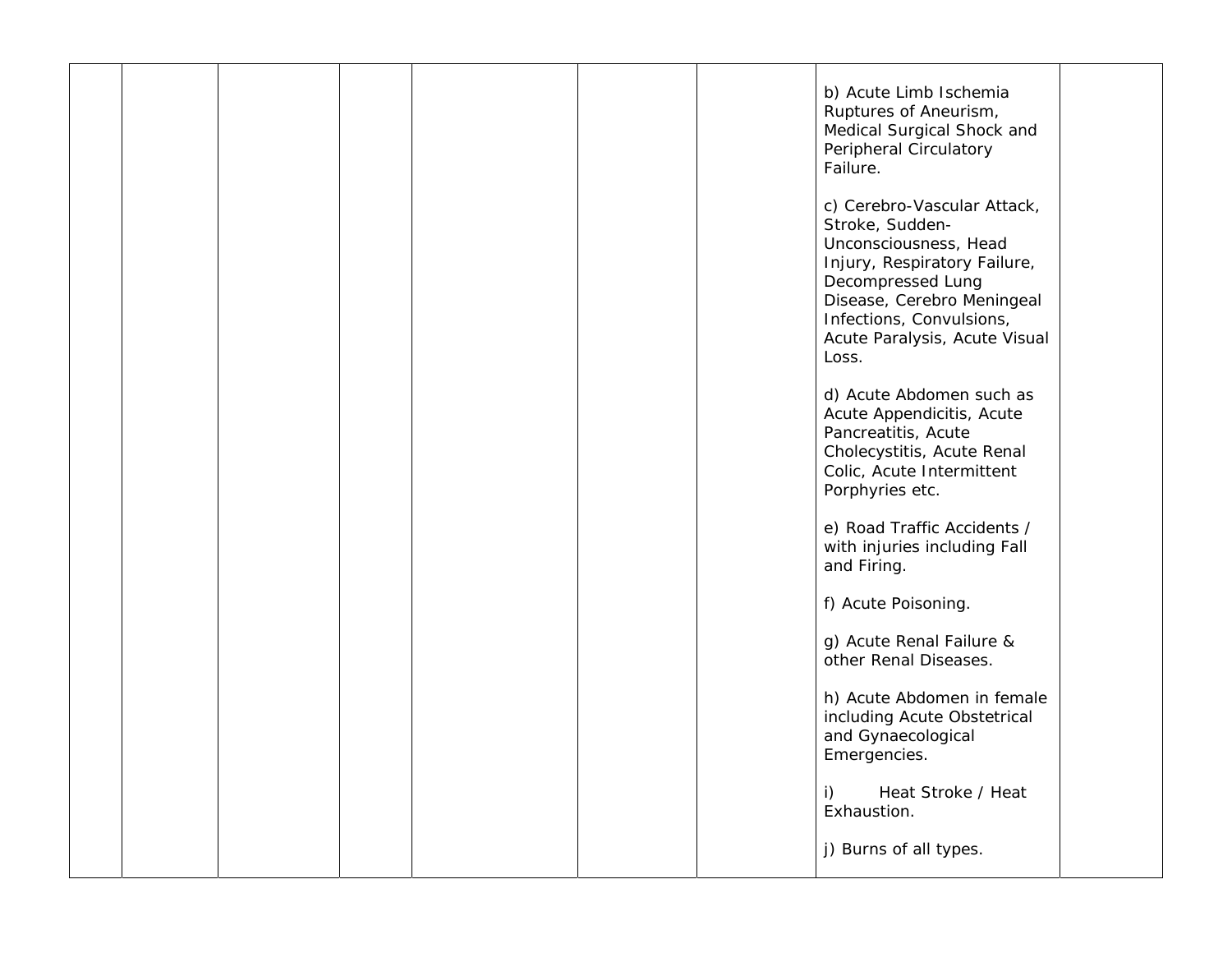|    |         |        |     |                                                                         |          |            | k) Any other disease /<br>conditions which the treating<br>doctor considers life<br>threatening.                                                                                                                                                                                                                                                                                                                                                                                                                                                                                                                                                                                                                                                                                                                                                                                                                                                                               |
|----|---------|--------|-----|-------------------------------------------------------------------------|----------|------------|--------------------------------------------------------------------------------------------------------------------------------------------------------------------------------------------------------------------------------------------------------------------------------------------------------------------------------------------------------------------------------------------------------------------------------------------------------------------------------------------------------------------------------------------------------------------------------------------------------------------------------------------------------------------------------------------------------------------------------------------------------------------------------------------------------------------------------------------------------------------------------------------------------------------------------------------------------------------------------|
| 82 | Manipur | Imphal | M&N | Shija Hospital &<br>Research Institute,<br>Langol, Imphal-<br>(Manipur) | 08-01-17 | 31/07/2018 | Acute Coronary Syndrome<br>(Coronary Artery By-pass<br>Graft / Percutaneous<br><b>Transluminal Coronary</b><br>Angioplasty) including<br>Myocardinal infarction<br>unstable angina. Ventricular<br>Arrhythhmias Paroxysmal<br>Supra Ventricular<br>Tachycardia, Cardiac<br>Temponade acute left<br>Ventricular Failure / Severe<br>Congestive Cardiac Failure,<br>Accelerated Hypertension,<br>Complete Heart Block and<br>Stroke Adam Attack, Acute<br>Aortic Dissection.<br>b) Acute Limb Ischemia<br>rupture of Aneurism, Medical<br>Surgical shock and<br>Peripheral Cheulatory<br>Failure.<br>c) Cerebro-Vascular Attack,<br>Stroke, sudden,<br>unconsciousness, Head<br>injury, Respiratory failure,<br>Decompressed lung disease,<br>Cerebro meningeal<br>infections, Convulsions,<br>Acute paralysis, Acute visual<br>loss.<br>d) Acute Abdomen such as<br>acute appendicitis, acute<br>pancreatitis, acute<br>cholecystitis, acute renal<br>colic, acute intermittent |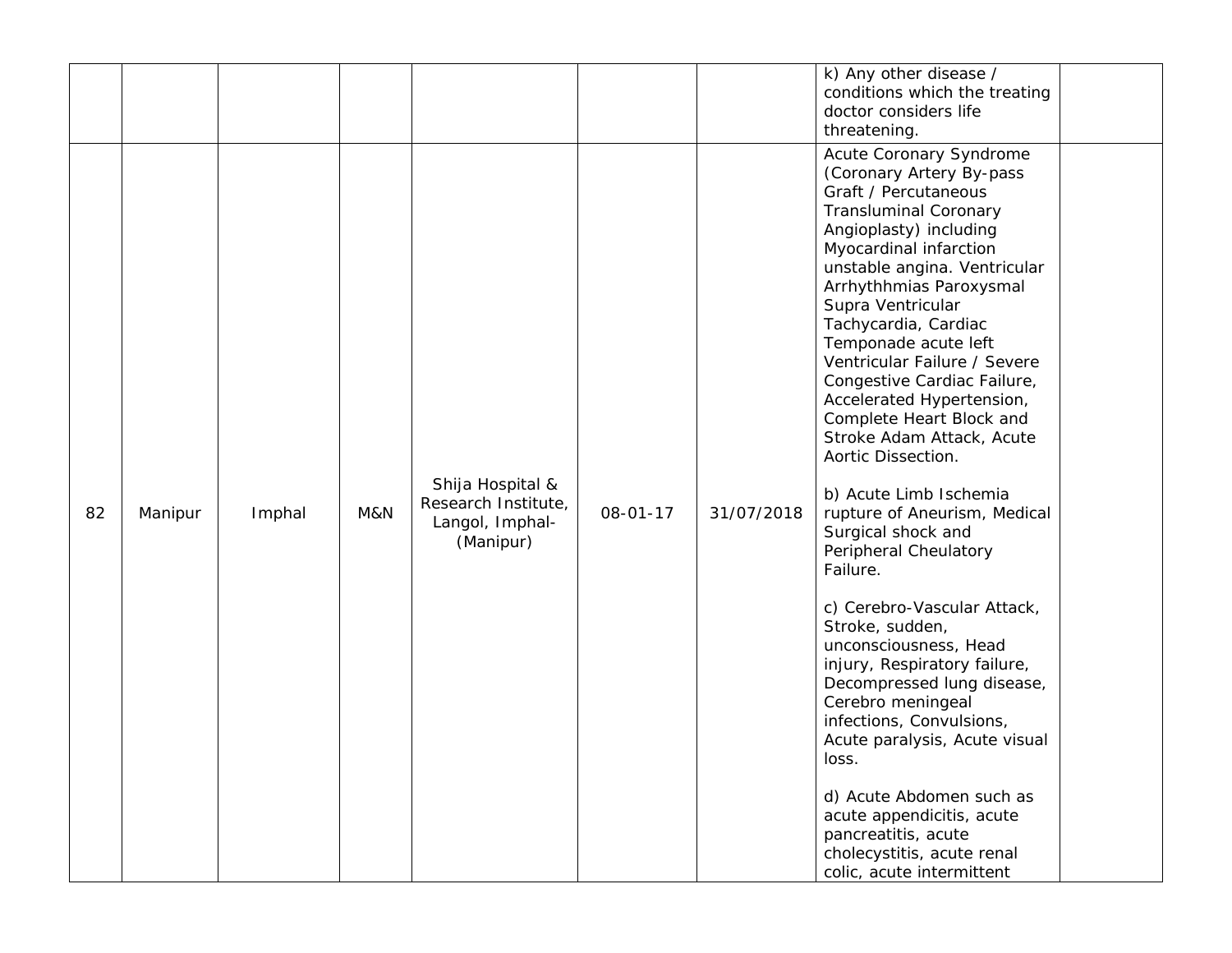|    |         |        |     |                                                                                    |          |          | porphyries etc.                                                                                                                                                                                                                                                                                                                                                                                                                                                                                                                                                  |  |
|----|---------|--------|-----|------------------------------------------------------------------------------------|----------|----------|------------------------------------------------------------------------------------------------------------------------------------------------------------------------------------------------------------------------------------------------------------------------------------------------------------------------------------------------------------------------------------------------------------------------------------------------------------------------------------------------------------------------------------------------------------------|--|
|    |         |        |     |                                                                                    |          |          | e) Road Traffic Accidents /<br>with injuries including fail &<br>firing.<br>f) Acute poisoning.<br>g) Acute Renal failure.<br>h) Acute Abdomen in female<br>including acute obstetrical<br>and Gynaecological<br>emergencies.<br>i) Heart Stroke / Heart<br>Exhaustion.                                                                                                                                                                                                                                                                                          |  |
|    |         |        |     |                                                                                    |          |          | j) Burns of all types.                                                                                                                                                                                                                                                                                                                                                                                                                                                                                                                                           |  |
|    |         |        |     |                                                                                    |          |          | k) Any other disease /<br>condition which the treating<br>doctor considers life<br>threatening.                                                                                                                                                                                                                                                                                                                                                                                                                                                                  |  |
| 83 | Manipur | Imphal | M&N | Sky Hospital and<br>Research centre<br>Pvt. Ltd, RIMS<br>Road, Imphal<br>(Manipur) | 08-10-17 | 08-09-18 | Acute Coronary Syndrome<br>(Coronary Artery By-pass<br>Graft / Percutaneous<br><b>Transluminal Coronary</b><br>Angioplasty) including<br>Myocardinal infarction<br>unstable angina. Ventricular<br>Arrhythhmias Paroxysmal<br>Supra Ventricular<br>Tachycardia, Cardiac<br>Temponade acute left<br>Ventricular Failure / Severe<br>Congestive Cardiac Failure,<br>Accelerated Hypertension,<br>Complete Heart Block and<br>Stroke Adam Attack, Acute<br>Aortic Dissection.<br>b) Stroke, Sudden<br>unconsciousness,<br>Respiratory Failure,<br>Decompressed Lung |  |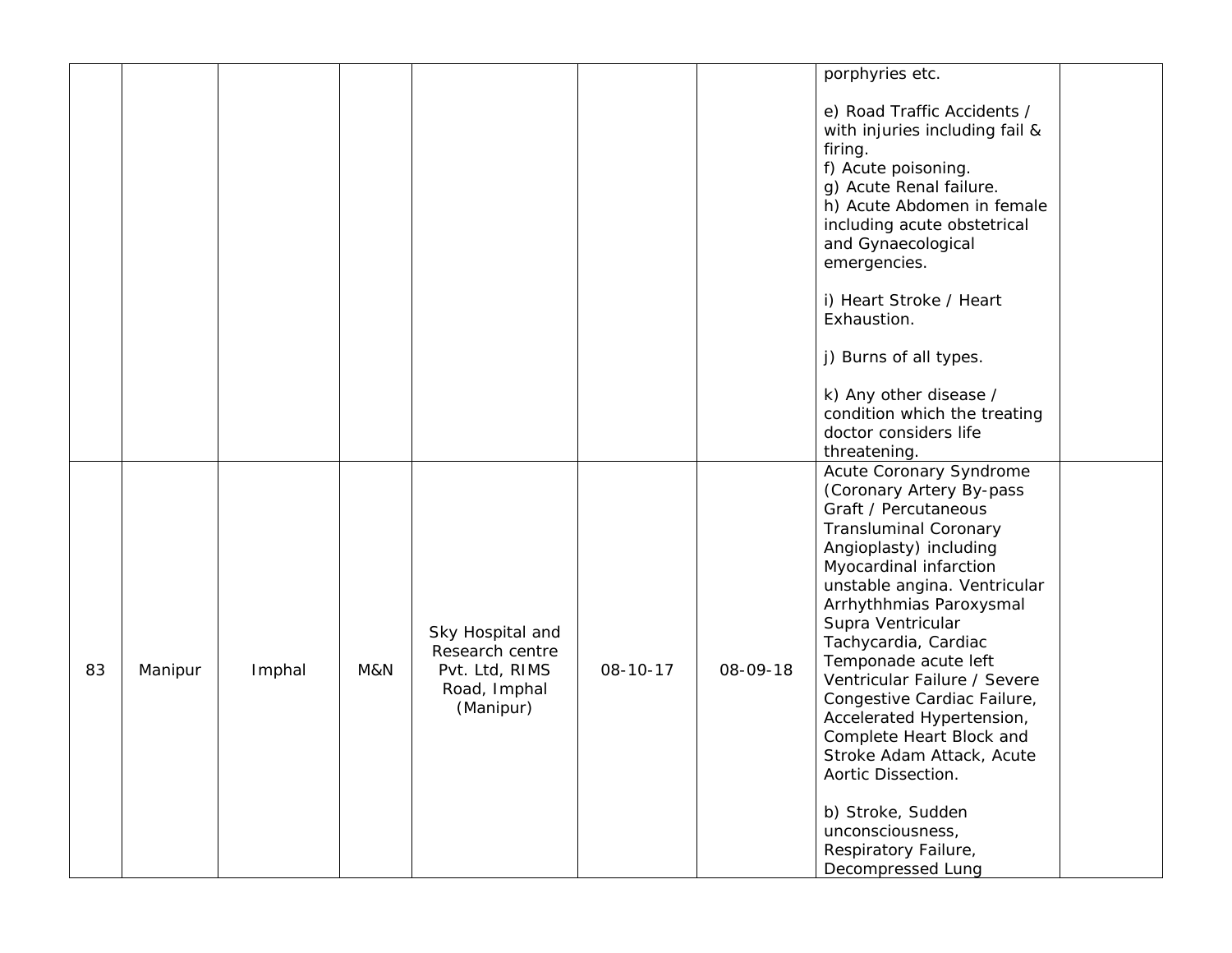|  |  |  | Disease, Chest & Lung.        |  |
|--|--|--|-------------------------------|--|
|  |  |  |                               |  |
|  |  |  | c) Heart Stroke / Heart       |  |
|  |  |  | Exhaustion.                   |  |
|  |  |  |                               |  |
|  |  |  | (A) Interventional            |  |
|  |  |  |                               |  |
|  |  |  | Cardiology:                   |  |
|  |  |  | 1. Device closure of ASD,     |  |
|  |  |  | VSD, PDA.                     |  |
|  |  |  | 2. Radio-Frequency Ablation   |  |
|  |  |  | for PSVT & VT.                |  |
|  |  |  | 3. ICD, Biventricular pacing  |  |
|  |  |  | (CRT), CRT-D (Combo           |  |
|  |  |  | Device).                      |  |
|  |  |  | 4. Balloon Dilation of Mitral |  |
|  |  |  | Stenosis, Valvular            |  |
|  |  |  | pulmonary stenosis,           |  |
|  |  |  | Coarctation of aorta.         |  |
|  |  |  | 5. Coronary angioplasty       |  |
|  |  |  | (PCI) and stent.              |  |
|  |  |  | 6. Pacemaker Implantation     |  |
|  |  |  | (Single and Dual chambers).   |  |
|  |  |  | 7. Coronary angiogram.        |  |
|  |  |  | 8. Pulmonary and              |  |
|  |  |  | peripheral angiogram.         |  |
|  |  |  | 9. Any other interventional   |  |
|  |  |  | cardiac procedure not         |  |
|  |  |  |                               |  |
|  |  |  | mentioned above.              |  |
|  |  |  | 10.All diagnostic procedures  |  |
|  |  |  | relating to above.            |  |
|  |  |  |                               |  |
|  |  |  | (B) Cardiothoracic &          |  |
|  |  |  | Vascular Surgery :            |  |
|  |  |  | 1. AVR.                       |  |
|  |  |  | 2. MVR.                       |  |
|  |  |  | 3. Coronary Artery Bypass     |  |
|  |  |  | Graft (CABG) surgery.         |  |
|  |  |  | 4. Mitral Valvotomy.          |  |
|  |  |  | 5. Pericardiotomy and         |  |
|  |  |  | Pericardiectomy.              |  |
|  |  |  | 6. Closure of large ASD,      |  |
|  |  |  | VSD, PDA (not suitable for    |  |
|  |  |  | device closure).              |  |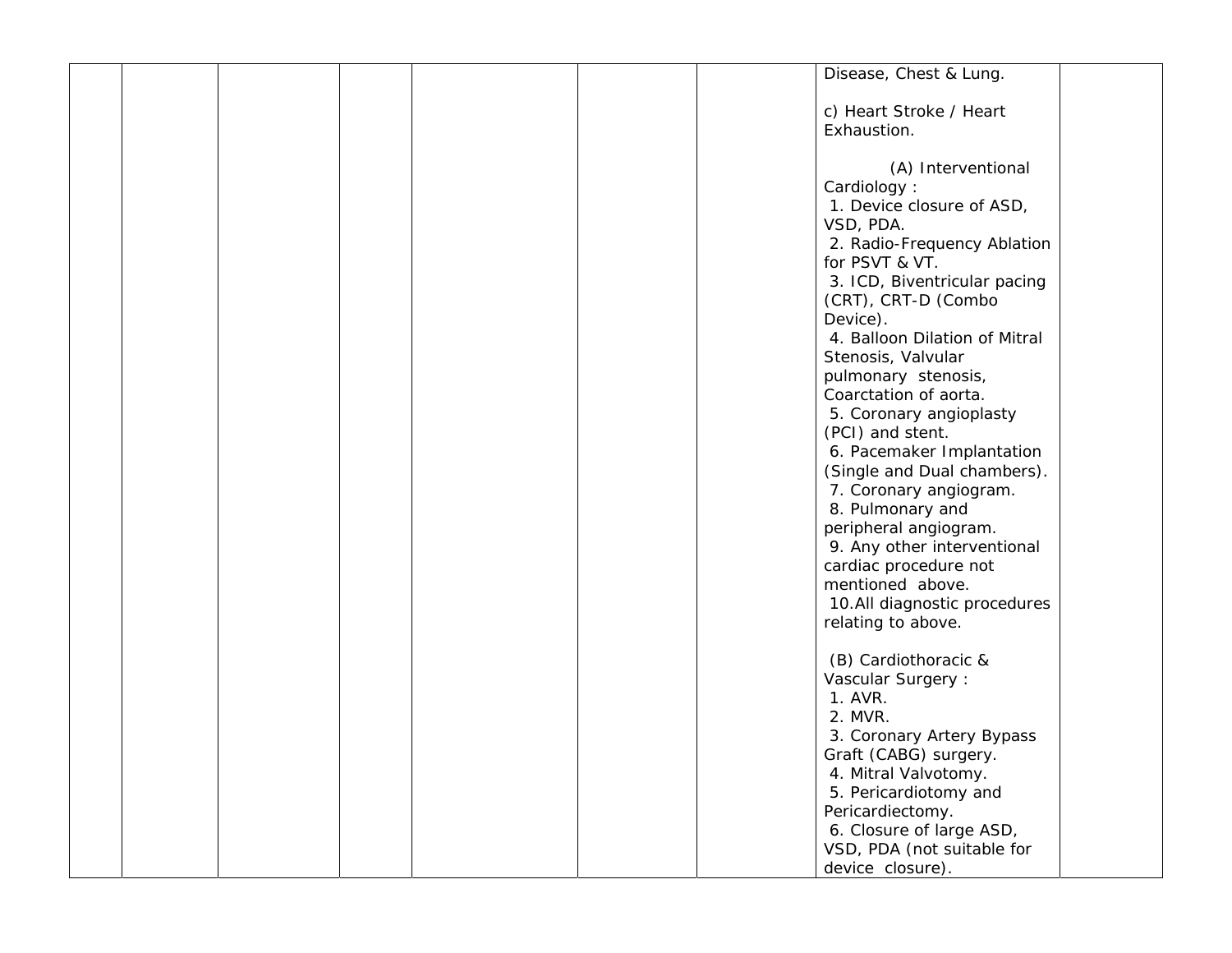|    |           |        |            |                                               |                |                | 7. Any open heart surgery<br>including resection of<br>tumour like myxoma.<br>8. Any open heart surgery<br>e.g. Lobectomy, Resection<br>of lung cancer.<br>9. Any other or lung<br>surgery not mentioned<br>above.<br>10.All diagnostic procedure<br>relating to above.                                                                                                                                                                                                                                                                                                                                                          |  |
|----|-----------|--------|------------|-----------------------------------------------|----------------|----------------|----------------------------------------------------------------------------------------------------------------------------------------------------------------------------------------------------------------------------------------------------------------------------------------------------------------------------------------------------------------------------------------------------------------------------------------------------------------------------------------------------------------------------------------------------------------------------------------------------------------------------------|--|
| 84 | Mizoram   | Aizwal | <b>TPA</b> | Synod Hospital                                | $06 - 04 - 18$ | $05 - 04 - 19$ | Various specific treatment                                                                                                                                                                                                                                                                                                                                                                                                                                                                                                                                                                                                       |  |
| 85 | <b>MP</b> | Bhopal | <b>MP</b>  | Career Institute of<br><b>Medical Science</b> | 22/08/2017     | 21/08/2018     | General treatment                                                                                                                                                                                                                                                                                                                                                                                                                                                                                                                                                                                                                |  |
| 86 | <b>MP</b> | Bhopal | <b>MP</b>  | Galaxy Hospital,<br>Kolar Road,<br>Bhopal, MP | $04 - 04 - 18$ | $04 - 03 - 19$ | (I) Medical Services:- (1)<br>Arthroscopy Surgery (2)<br>Joint replacement surgery<br>(3) Spine and other<br>orthopaedic surgery (4)<br>Gynecological surgery (5)<br>General and Onco surgery<br>(6) Urosurgery (7)<br>Laparoscopy & Minimal<br>Access surgery (II)<br>Diagnostic services:- (A)<br>Pathology: _ (1)<br>Biochemistry (2) Clinical<br>Pathology (3) Hematology<br>(4) Microbiology (5)<br>Histopathology &<br>Cytopathology (B)<br>Radiology: - (1) In-house X -<br>Ray (2) In-house<br>Ultrasonography (3) CT<br>Scan and MRI (III) Other<br>Services:- (1)<br>Physiotherapy (2) Dietetics<br>(3) TPA & Cashless |  |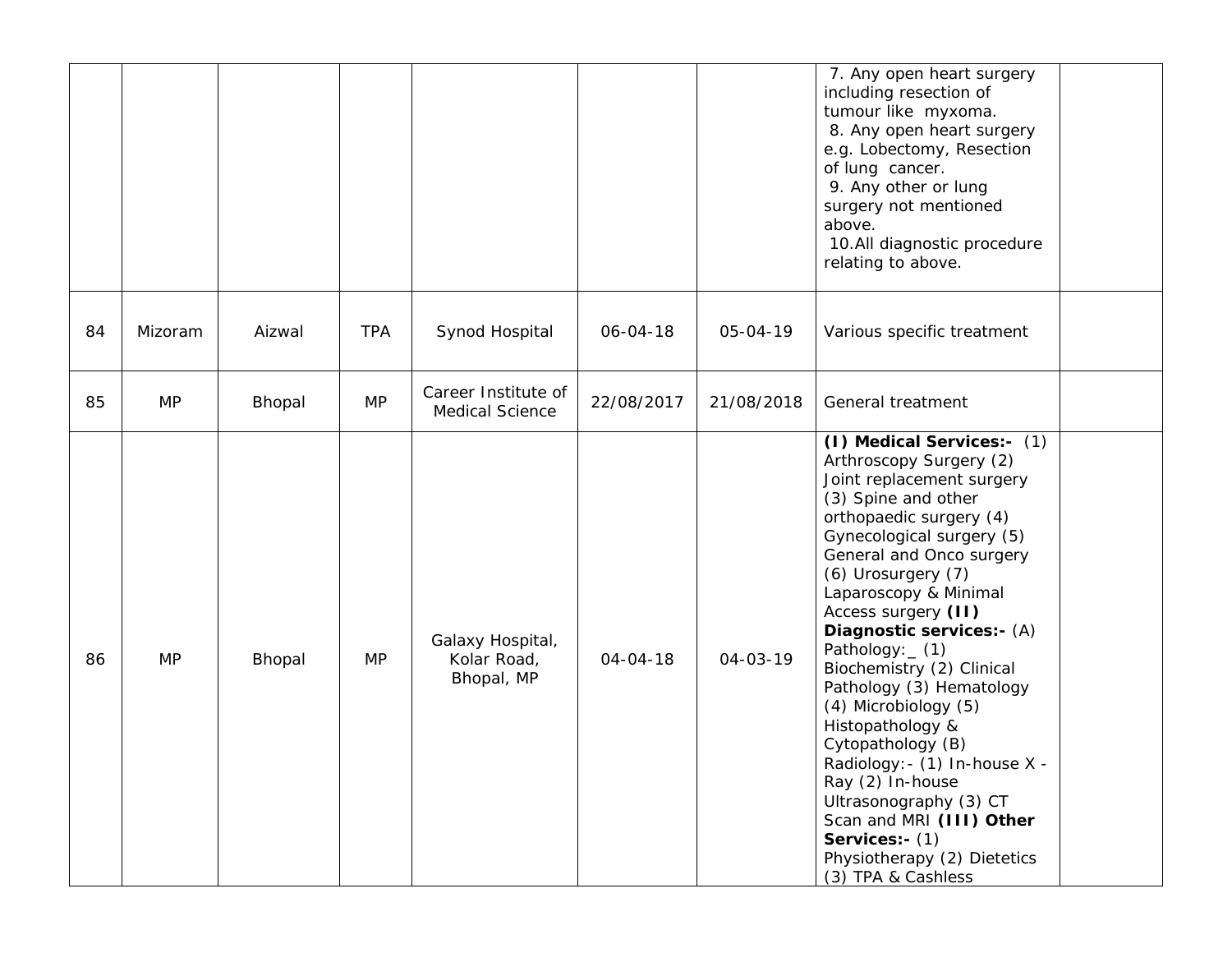|    |           |                                   |           |                                                                 |                |                | department                                                                                                                                                                                                                                                                                                                                          |  |
|----|-----------|-----------------------------------|-----------|-----------------------------------------------------------------|----------------|----------------|-----------------------------------------------------------------------------------------------------------------------------------------------------------------------------------------------------------------------------------------------------------------------------------------------------------------------------------------------------|--|
| 87 | <b>MP</b> | Bhopal                            | <b>MP</b> | Manoria Heart &<br><b>Critical Care</b><br>Hospital             | 08-09-17       | 08-08-18       | Heart speciality hospital                                                                                                                                                                                                                                                                                                                           |  |
| 88 | <b>MP</b> | Bhopal                            | <b>MP</b> | Narmada Trauma<br>Centre, E-3/23,<br>Area Colony,<br>Bhopal, MP | $04 - 04 - 18$ | $04 - 03 - 19$ | Facilities:- (1) Orthopedics<br>(2) General surgery (3)<br>General Medicine (4) Neuro<br>Medicine & Neuro Surgery<br>(5) Spine surgery (6)<br>Maxilo-facial surgery (7)<br>ENT surgery (8) Joint and<br>replacement surgery (9)<br>Plastic and cosmetic surgery<br>(10) Obs & Gynae (11) All<br>Laproscopic surgery (12)<br>Urology (13) Nephrology |  |
| 89 | <b>MP</b> | Bhopal                            | <b>MP</b> | Noble<br>Multispecialty<br>hospital                             | 14/12/2017     | 13/12/2018     | General treatment                                                                                                                                                                                                                                                                                                                                   |  |
| 90 | <b>MP</b> | Gwalior                           | <b>MP</b> | <b>BIMR Hospital</b>                                            | 27/09/2017     | 26/09/2018     | General treatment                                                                                                                                                                                                                                                                                                                                   |  |
| 91 | <b>MP</b> | Gwalior                           | <b>MP</b> | Kalyan Memorial<br>and KDJ Hospital                             | 28/08/2017     | 27/08/2018     | General treatment                                                                                                                                                                                                                                                                                                                                   |  |
| 92 | Odisha    | Bhubaneswa<br>r                   | <b>OS</b> | <b>AMRI Hospital Ltd</b>                                        | 05/03/2018     | 04/03/2019     | Medical facilities available<br>for all purpose                                                                                                                                                                                                                                                                                                     |  |
| 93 | Odisha    | <b>Bhubaneswa</b><br>$\mathsf{r}$ | <b>OS</b> | Hi-Tech, Medical<br>College and<br>Hospital                     | 10/08/2017     | 09/08/2018     | Medical facilities available<br>for all purpose                                                                                                                                                                                                                                                                                                     |  |
| 94 | Odisha    | Bhubaneswa<br>$\mathsf{r}$        | <b>OS</b> | Institute of<br><b>Medical Science</b><br>and Sum Hospital      | 01/01/2018     | 31/12/2018     | Medical facilities available<br>for all purpose                                                                                                                                                                                                                                                                                                     |  |
| 95 | Odisha    | Bhubaneswa                        | <b>OS</b> | <b>KIMS Hospital</b>                                            | 22/01/2018     | 21/01/2019     | Medical facilities available<br>for all purpose                                                                                                                                                                                                                                                                                                     |  |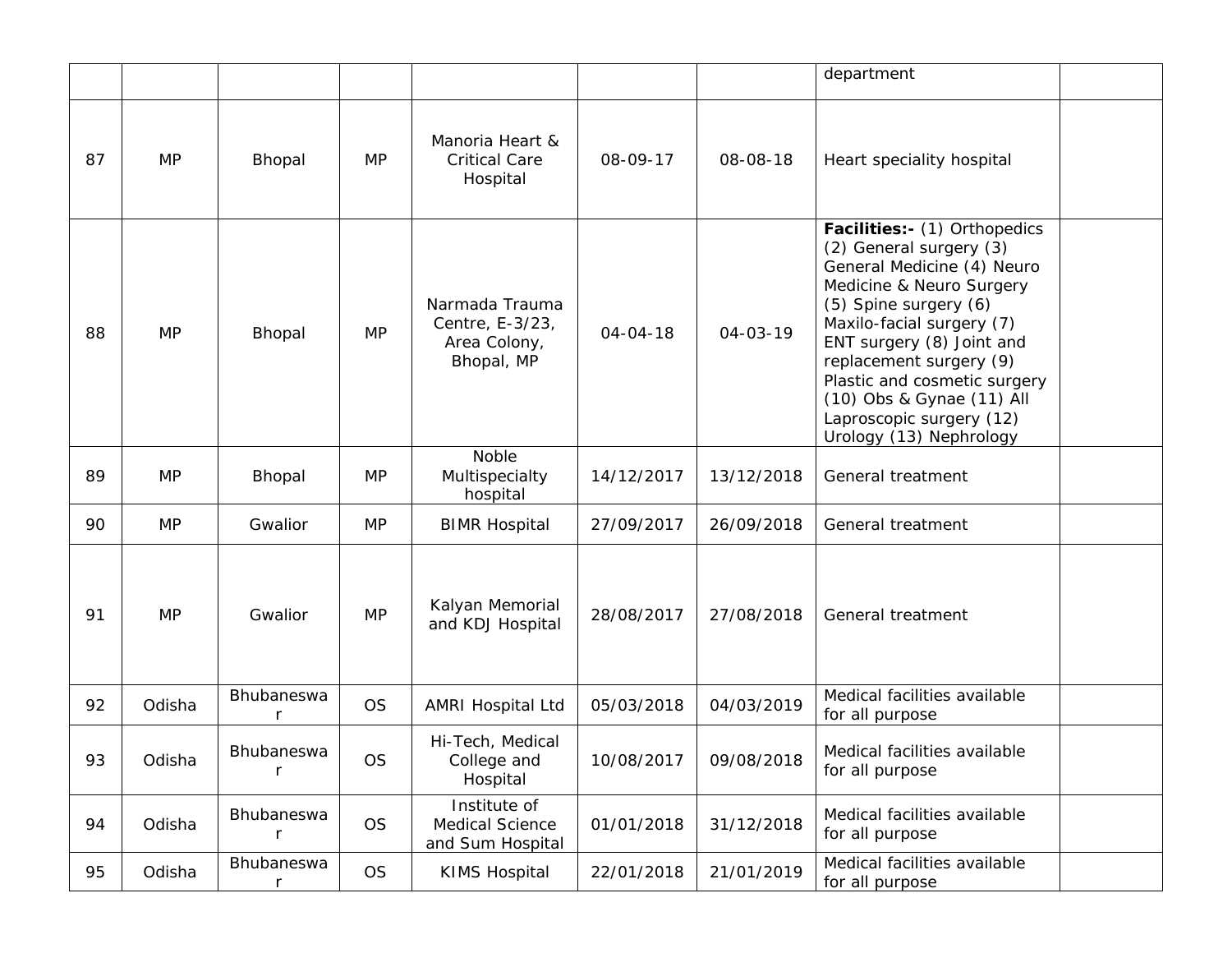| 96 | Punjab | Chandigarh | <b>NWS</b> | Mukat Hospital<br>Heart Institute,<br>Sector-34 A,<br>Chandigarh Ph No.<br>01724344444                          | $01 - 03 - 18$ | 31/03/2019 | do                                                                                                                                                                                                                                                                                                                                                                                                                                                                                                                                                                                                                                                                                                                                                                                                                                                                                                                                                                                                                                                                                                   |  |
|----|--------|------------|------------|-----------------------------------------------------------------------------------------------------------------|----------------|------------|------------------------------------------------------------------------------------------------------------------------------------------------------------------------------------------------------------------------------------------------------------------------------------------------------------------------------------------------------------------------------------------------------------------------------------------------------------------------------------------------------------------------------------------------------------------------------------------------------------------------------------------------------------------------------------------------------------------------------------------------------------------------------------------------------------------------------------------------------------------------------------------------------------------------------------------------------------------------------------------------------------------------------------------------------------------------------------------------------|--|
| 97 | Punjab | Mohali     | <b>NWS</b> | <b>Grecian Super</b><br>Speciality Hospital,<br>Sector 69, SAS<br>Nagar, Mohali,<br>Punjab Ph No.<br>9810019082 | $01 - 03 - 18$ | 31/03/2019 | (a) Acute Coronary<br>Syndrome (Coronary Artery<br>By-pass Graft/ Percutaneous<br><b>Trans Luminal Coronary</b><br>Angioplasty) including<br>Micardial Infarction,<br>Unstable Angina, Bentricular<br>Arrhythmias, Paroxysmal<br>Supra Ventricular<br>Tachycardia, Cardiac<br>Tamponade, Acute Left<br>Ventricular Hypertension,<br>Complete Heart Block and<br>Stroke Adam Attack, Acute<br>Aortic Dissection. (b) Acute<br>Limb Ischemia, Rupture of<br>Aneurism, Medical and<br>Surgical Shock and<br>Peripheral Circulatory<br>Failure. (c) Cerebro-vascular<br>Attack, Stroke, Sudden<br>Unconsciousness, Head<br>Injury, Respiratory Failure,<br>Decomressed Lung Disease,<br>Cerebrao Meningeal<br>infections, Convulsions,<br>Acute Paralysis, Acute Visual<br>loss. (d) Acute Abdomen<br>Such as Acute appendicitis,<br>acute pancreatitis, acute<br>cholecystitis, acute renal<br>colic, acute intermittent<br>porphyrias etd. (e) Road<br>Traffic Accidents/ with<br>injuries including fall &<br>firing. (f) Acute poisoning.<br>(g) Acute Renal Failure. (h)<br>Acute Abdomen in female |  |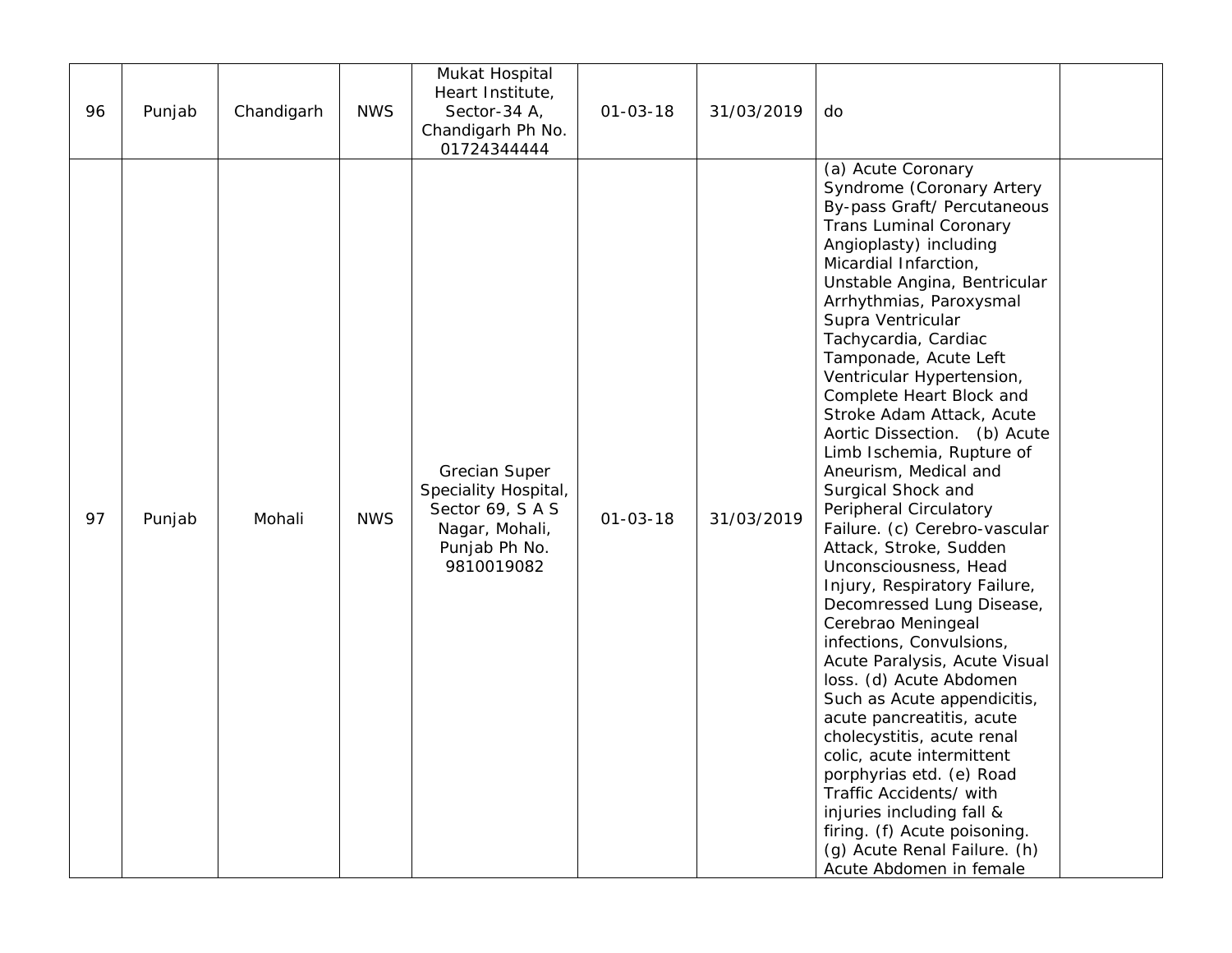|     |           |        |            |                                                                                                          |                |                | including acute Obstetrical<br>and Gynecological<br>emergencies. (i) Heat<br>Stroke/ Heat Exhaution. (j)<br>Burns of all types. (k)<br>Complicated malaria/<br>Dengue cases. |                                                          |
|-----|-----------|--------|------------|----------------------------------------------------------------------------------------------------------|----------------|----------------|------------------------------------------------------------------------------------------------------------------------------------------------------------------------------|----------------------------------------------------------|
| 98  | Punjab    | Mohali | <b>NWS</b> | IVY Hospital,<br>Sector 71, Mohali,<br>Punjab Ph No. 91-<br>172-7170000                                  | $01 - 03 - 18$ | 31/03/2019     | do                                                                                                                                                                           |                                                          |
| 99  | Punjab    | Mohali | <b>NWS</b> | JP Hospital,<br>Ambala-<br>Chandigarh Road,<br>Zirakpur, Mohali<br>(Punjab)                              | 12/05/2018     | 11/05/2019     | do                                                                                                                                                                           |                                                          |
| 100 | Rajasthan | Jaipur | <b>RS</b>  | Apex Hospital Pvt<br>Ltd, SP-6, Malviya<br>Industrial Area,<br>Malviya Nagar,<br>Jaipur                  | 1/7/18         | 30/9/18        | All kinds of Diseases                                                                                                                                                        |                                                          |
| 101 | Rajasthan | Jaipur | <b>RS</b>  | Bhagwan<br>Mahaveer Cancer<br>Hospital &<br>Research Centre,<br>JLN Marg, Jaipur                         | 1/7/18         | 30/9/18        | Cancer                                                                                                                                                                       |                                                          |
| 102 | Rajasthan | Jaipur | <b>RS</b>  | Centre for Sight<br>Limited Malviya<br>Nagar, Jaipur.                                                    | 01/04/18       | $30 - 06 - 18$ | Eyes                                                                                                                                                                         | Under<br>correspon<br>dence for<br>further<br>extension. |
| 103 | Rajasthan | Jaipur | <b>RS</b>  | <b>Eternal Heart Care</b><br>Centre and<br>Research Institute<br>Pvt Ltd, Jagatpura,<br>Jaipur, Rajsthan | $12 - 07 - 18$ | 11/7/19        | <b>Heart Diseases</b>                                                                                                                                                        |                                                          |
| 104 | Rajasthan | Jaipur | <b>RS</b>  | Heart & General<br>Hospital, 7-<br>Vivekanand<br>$C -$<br>Marg,<br>Scheme, Jaipur-<br>302001             | 1/7/18         | 30/9/18        | All kinds of Diseases                                                                                                                                                        |                                                          |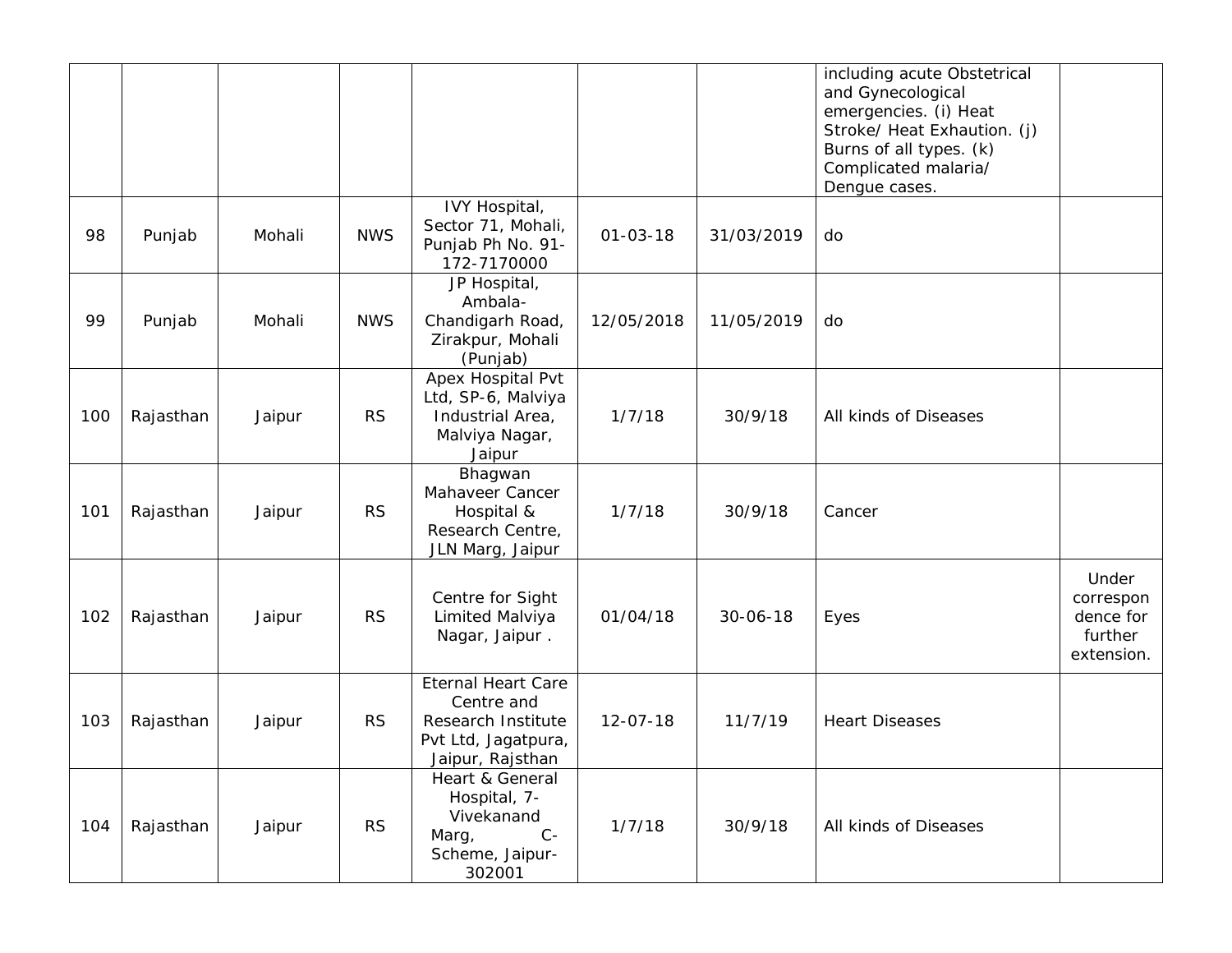| 105 | Rajasthan     | Jaipur    | <b>RS</b> | K.C.Memerial Eye<br>Hospital, Malan Ka<br>Chauraha, Malviya<br>Marg, C-Scheme,<br>Jaipur | 31/12/17   | $31 - 03 - 18$ | Eyes                  | Under<br>correspon<br>dence for<br>further<br>extension. |
|-----|---------------|-----------|-----------|------------------------------------------------------------------------------------------|------------|----------------|-----------------------|----------------------------------------------------------|
| 106 | Rajasthan     | Jaipur    | <b>RS</b> | Narayana<br>Hrudayalaya<br>Limited, Sec-28,<br>Kumbha Marg,<br>Pratap Nagar,<br>Jaipur   | 1/7/18     | 30/9/18        | All kinds of Diseases |                                                          |
| 107 | Rajasthan     | Jaipur    | <b>RS</b> | Rungta Hospital,<br>Calgiri road,<br>Malviya Nagar,<br>Jaipur-17 (Raj)                   | 1/7/18     | 30/9/18        | All kinds of Diseases |                                                          |
| 108 | Rajasthan     | Mount Abu | <b>RS</b> | J. Watumull Global<br>Hospital &<br>Research Centre,<br>Mount Abu (Raj.)                 | 08/07/2017 | 07/07/2019     | All kinds of Diseases |                                                          |
| 109 | Tamil<br>Nadu | Chennai   | SS        | Dr. Agarwal's, Eye<br>Hospital, No. 19,<br>Cathedral Road,<br>Chennai                    | 13/01/2017 | 12/01/2019     | Eye treatment         |                                                          |
| 110 | Tamil<br>Nadu | Chennai   | SS        | <b>Frontier Lifeline</b><br>Hospital,<br>Mogappair,<br>Chennai                           | 30/09/2016 | 29/09/2018     | Cardiac treatment     |                                                          |
| 111 | Tamil<br>Nadu | Chennai   | SS        | Kauvery HCG<br>Cancer, Mylapore,<br>Chennai                                              | 30/09/2016 | 29/09/2018     | Cancer treatment      |                                                          |
| 112 | Tamil<br>Nadu | Chennai   | SS        | Miot International<br>Hospital,<br>Manappakkam,<br>Chennai                               | 09/09/2016 | 08/09/2018     | All treatment         |                                                          |
| 113 | Tamil<br>Nadu | Chennai   | SS        | Noble Hospital,<br>No. 4, Audiappa<br>Street,<br>Purasawalkam,<br>Chennai                | 05/08/2016 | 04/08/2018     | All treatment         |                                                          |
| 114 | Telangan<br>a | Hyderabad | SS        | Aditya Hospital, 4-<br>1-16, Boggulaknta<br>Tilak Road, Abids<br>Hyderabad, Phone        | 17/05/2018 | 16/05/2019     |                       |                                                          |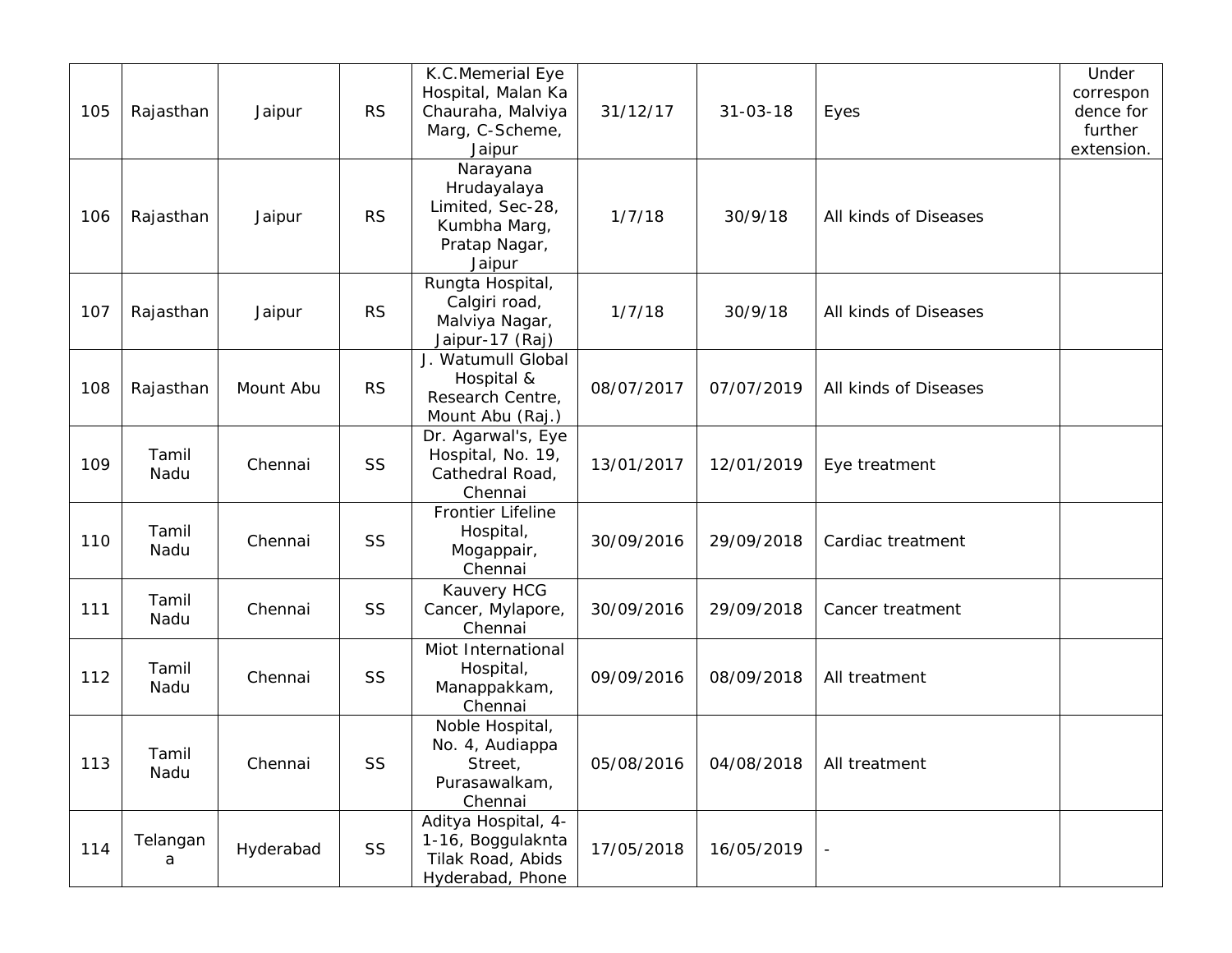|     |               |           |           | NO. 040-<br>39111333,<br>41424344                                                                                                                        |                |                |                                                                                                                                                                                                                                                                                |  |
|-----|---------------|-----------|-----------|----------------------------------------------------------------------------------------------------------------------------------------------------------|----------------|----------------|--------------------------------------------------------------------------------------------------------------------------------------------------------------------------------------------------------------------------------------------------------------------------------|--|
| 115 | Telangan<br>a | Hyderabad | <b>SS</b> | APOLLO DRDO,<br>HOSPITAL,<br>DMRL, 'X' ROAD,<br>KANCHANBAGH<br>HYD. P/NO. - 040-<br>24342222                                                             | 24/10/2017     | 23/10/2018     | All kinds of diseases                                                                                                                                                                                                                                                          |  |
| 116 | Telangan<br>a | Hyderabad | SS        | Aware global<br>Hospitals Pvt Ltd L<br>B Nagar,<br>Hderabad. P/no.-<br>040-24111111                                                                      | $02 - 11 - 18$ | $02 - 10 - 19$ | General purpose cardiology,<br>cardiothoracic surgery,<br>vascular surgery, renal<br>transplantation,<br>haemodialysis, urology,<br>urosurgery, neuro surgery,<br>orthopedics incl. joint<br>replacement, ent,<br>gastroenterology,<br>endoscopic and laparoscopic<br>surgery. |  |
| 117 | Telangan<br>a | Hyderabad | SS        | Basavatarakam<br>Indo-American<br>Cancer Hospital &<br>Research Institute,<br>Road No. 14<br>Banjara Hills<br>Hyderabad(91-<br>40-23551235 /<br>23607944 | 23/05/2018     | 22/05/2019     | Cancer                                                                                                                                                                                                                                                                         |  |
| 118 | Telangan<br>a | Hyderabad | SS        | Care Hospital, 5-<br>5-199, J.N. Road<br>nampally<br>Hyderabad P/No.<br>040-30417777,<br>24735465                                                        | $02 - 11 - 18$ | $02 - 10 - 19$ | All kinds of diseases                                                                                                                                                                                                                                                          |  |
| 119 | Telangan<br>a | Hyderabad | SS        | Care<br>Hospital, d/no. 6-<br>3/248/2, road no.<br>1 banjara hills<br>Hyderabad. P/No.<br>040-3041888,<br>23234444                                       | $02 - 11 - 18$ | $02 - 10 - 19$ | All kinds of diseases                                                                                                                                                                                                                                                          |  |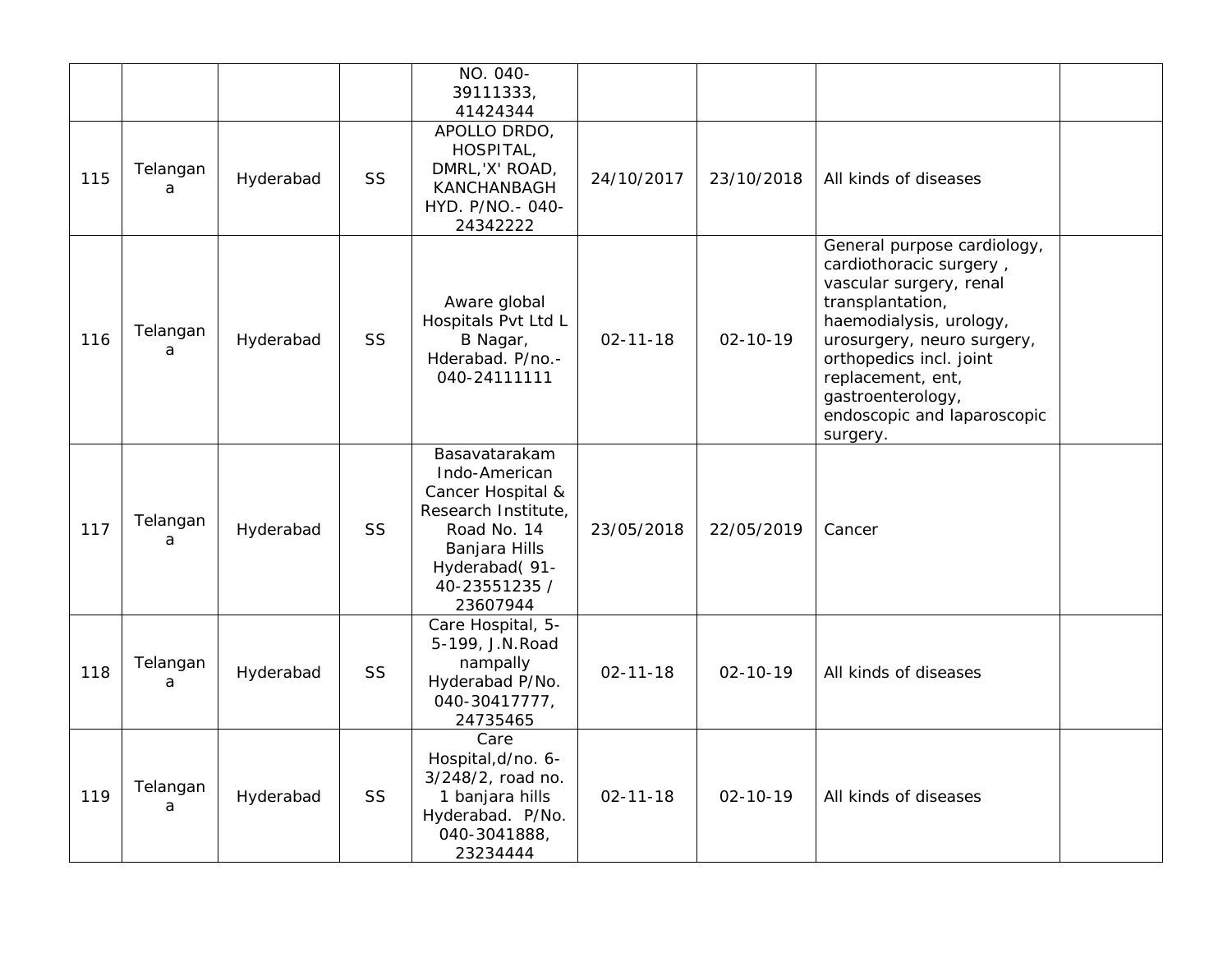| 120 | Telangan<br>a | Hyderabad | SS        | Indo-US<br>Superspeciality<br>Hospital $# 7-1-$<br>57/B&C, Shyam<br>Karan Road,<br>Anand Bagh,<br>Ameerpet,<br>Hyderabad-<br>500016                                                                                        | $02 - 03 - 18$ | $02 - 02 - 19$ | General purpose,<br>Cardiology, Cardiothoracic,<br>Surgery, Haemodialysis,<br>Orthopaedics Incl. Joint<br>replacement, Neurosurgery,<br>Gastroenterology,<br>Endoscopic/Laproscopic<br>Surgery                                                                             |  |
|-----|---------------|-----------|-----------|----------------------------------------------------------------------------------------------------------------------------------------------------------------------------------------------------------------------------|----------------|----------------|----------------------------------------------------------------------------------------------------------------------------------------------------------------------------------------------------------------------------------------------------------------------------|--|
| 121 | Telangan<br>a | Hyderabad | <b>SS</b> | Kamineni hospital,<br>pvt. Ltd., L.B.<br>Nagar,<br>Mansoorabad,<br>Hyderabad-68.<br>P/no-040-<br>39879999/240222<br>77                                                                                                     | 20/01/2018     | 19/01/2019     | General purpose cardiology,<br>cardiothoracic surgery,<br>cardiovascular surgery,<br>renal transplant,<br>haemodialysis, lithotripsy,<br>orthopedics incl. Joint<br>replacement, neuro surgery,<br>gastroenterology, ent.<br>Oncology endoscopic /<br>laparoscopic surgery |  |
| 122 | Telangan<br>a | Hyderabad | <b>SS</b> | Krishna Institute<br>of Medical<br>Sciences Ltd 1-8-<br>31/1, Minister<br>Road<br>Secunderabad<br>500003 Telangana<br>State Phone No.<br>040-44885000                                                                      | 20/01/2018     | 19/01/2019     | All kinds of diseases                                                                                                                                                                                                                                                      |  |
| 123 | Telangan<br>a | Hyderabad | <b>SS</b> | <b>MAXCURE</b><br>HOSPITAL,<br><b>BEHIND CYBER</b><br><b>TOWER PATRIKA</b><br>NAGAR, LANE IN<br>BETWEEN MC,<br>DONALD'S &<br><b>VENKY'S</b><br>EXPRESS,<br><b>MADHAPUR</b><br><b>HYDERABAD TEL</b><br>NO. 040-<br>45404540 | 22-08-17       | $21 - 08 - 18$ | General purpose cardiolog,<br>cardiothoracic surgery<br>orthopaedics incl joint<br>replacement neurosurgery<br>gastroenterology ent.<br>endoscopic/laproscopic<br>surgery and other available<br>services.                                                                 |  |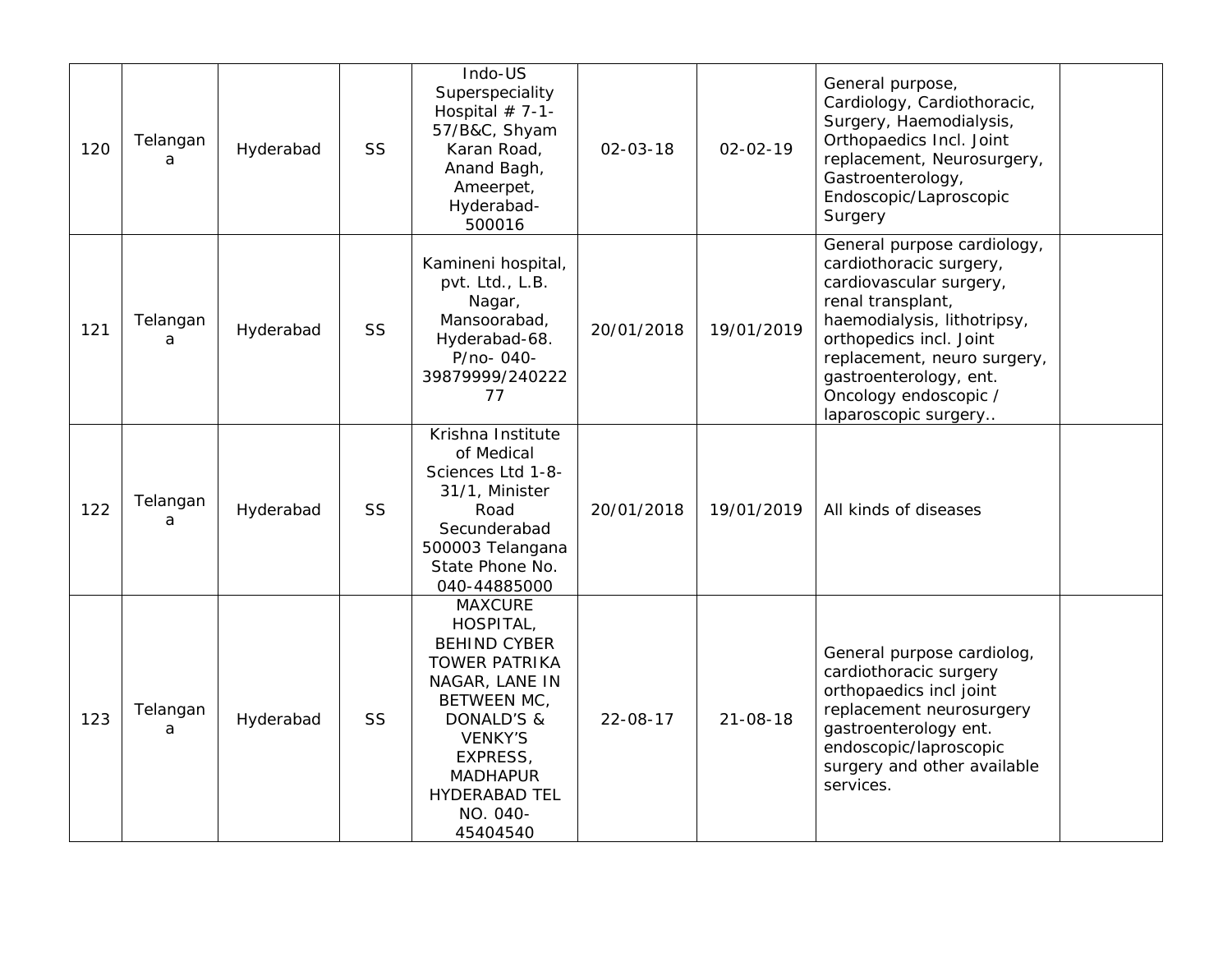| 124 | Telangan<br>a | Hyderabad | SS | Maxivision super<br>speciality Eye<br>Hospital, #6-3-<br>903 /A/1/1, Lane<br>Beside Yashoda<br>Hospital,<br>Samojiguda<br>Hyderabad.             | 23/09/2017     | 22/09/2018     | Cataract surgery incl iol,<br>occuloplasty, adnexia,<br>glaucoma, strabismus,<br>ocular investigations and<br>other available facilities.                                                                                                                                      |  |
|-----|---------------|-----------|----|--------------------------------------------------------------------------------------------------------------------------------------------------|----------------|----------------|--------------------------------------------------------------------------------------------------------------------------------------------------------------------------------------------------------------------------------------------------------------------------------|--|
| 125 | Telangan<br>a | Hyderabad | SS | Omega Hospital,<br>banjara hills,<br>Hyderabad<br>P/no. 040-<br>23551034                                                                         | 13/02/2018     | $02 - 12 - 19$ | Treatment is being given for<br>all kinds of diseases                                                                                                                                                                                                                          |  |
| 126 | Telangan<br>a | Hyderabad | SS | Star Hospital, road<br>no 10, banjara<br>hills Hyderabad.<br>P/No-040-<br>44777777                                                               | $02 - 11 - 18$ | $02 - 10 - 19$ | General purpose cardiology,<br>cardiothoracic surgery,<br>vascular surgery, renal<br>transplantation,<br>haemodialysis, urology,<br>urosurgery, neuro surgery,<br>orthopedics incl. joint<br>replacement, ent,<br>gastroenterology,<br>endoscopic and laparoscopic<br>surgery. |  |
| 127 | Telangan<br>a | Hyderabad | SS | Swarup Eye<br>Centre, 5-9-163,<br>near stanley<br>college, opp -<br>methodist chruch,<br>chapel road, abids,<br>Hyderabad. P/no-<br>040-23354558 | 15/01/2018     | 14/01/2019     | Eye cases                                                                                                                                                                                                                                                                      |  |
| 128 | Telangan<br>a | Hyderabad | SS | Yashoda<br>healthcare service<br>Pvt Ltd Nalgonda<br>X Roads Malakpet<br>Hyderabad -<br>500036 (Tel no.<br>040-24555555)                         | $02 - 11 - 17$ | $02 - 10 - 18$ | All kinds of diseases                                                                                                                                                                                                                                                          |  |
| 129 | Telangan<br>a | Hyderabad | SS | Yashodha Hospital,<br>1-1-156 & 157<br>(Behind Hari Hara<br>Kala Bhavan), SP                                                                     | 24/04/2017     | 23/04/2018     | All kinds of diseases                                                                                                                                                                                                                                                          |  |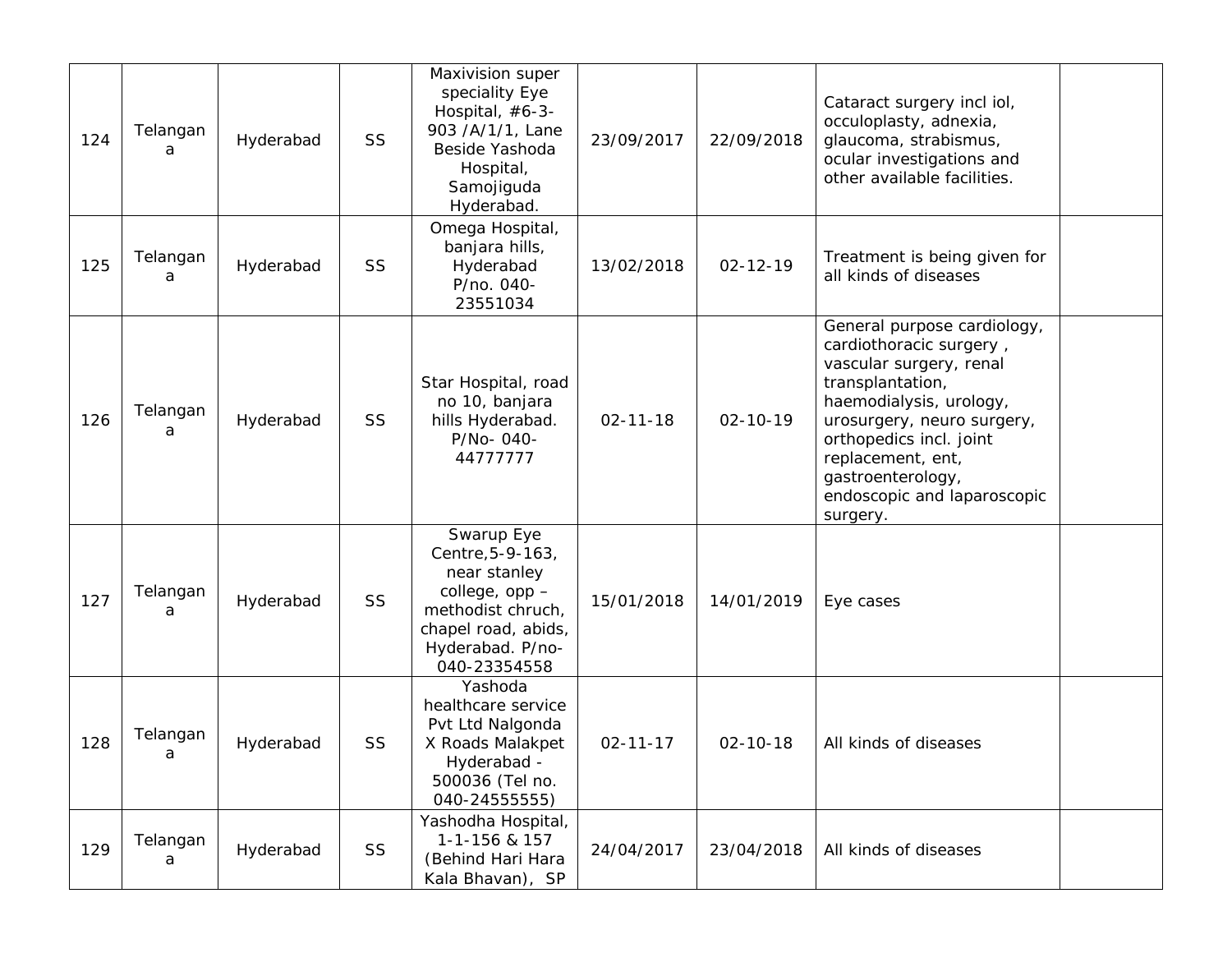|     |         |           |            | road,<br>Secunderabad -<br>500003                  |                |                |                                                                                                                                                                                                                                                                                                                                                                                                                                                                                                                                                                                                                                                                           |  |
|-----|---------|-----------|------------|----------------------------------------------------|----------------|----------------|---------------------------------------------------------------------------------------------------------------------------------------------------------------------------------------------------------------------------------------------------------------------------------------------------------------------------------------------------------------------------------------------------------------------------------------------------------------------------------------------------------------------------------------------------------------------------------------------------------------------------------------------------------------------------|--|
| 130 | Tripura | Agartala  | <b>TPA</b> | <b>ILS Hospital</b>                                | 22-08-17       | $21 - 08 - 18$ | Various specific treatment                                                                                                                                                                                                                                                                                                                                                                                                                                                                                                                                                                                                                                                |  |
| 131 | UP      | Allahabad | <b>CS</b>  | Panchsheel<br>Diagnostic Center                    | $16 - 12 - 15$ | $15 - 12 - 18$ | Digital X-ray<br>a)<br>and X-ray based procedure<br>like - IVP; RGU/MCU Ba<br>swallow etc.<br>b)<br>Ultra sound<br>like whole abdomen, HR,<br>Color Doppler, FWB USG, B-<br>SCAN and LEVL- USG.<br>c) CT scan whole body and<br>CECT.                                                                                                                                                                                                                                                                                                                                                                                                                                     |  |
| 132 | UP      | Allahabad | <b>CS</b>  | Ashutosh Hospital<br>& Trauma Centre<br>$(P)$ Ltd. | $22 - 12 - 16$ | $21 - 12 - 19$ | Acute Limb<br>(a)<br>Ischemia, Rupture of<br>Aneurism, Medical and<br>Surgical Shock and<br>Peripheral Circulatory<br>failure. (b)<br>Cerebo-<br>Vascular Attack, Stroke,<br>Sudden Unconsciousness,<br>head injury, Respiratory<br>Failure, Decompressed Lung<br>disease, Cerebro Meningeal<br>Infections, convulsions,<br>Acute Paralysis, Acute Visual<br>loss.<br>(c)<br>Acute Abdomen<br>such as acute appendicitis,<br>acute pancreatitis, acute<br>cholecystitis, acute renal<br>colio, acute intermittent<br>porphyries etc.<br>Road Traffic<br>(d)<br>Accidents/with injuries<br>including fall & firing.<br>Acute poisoning<br>(e)<br>(f)<br><b>Acute Renal</b> |  |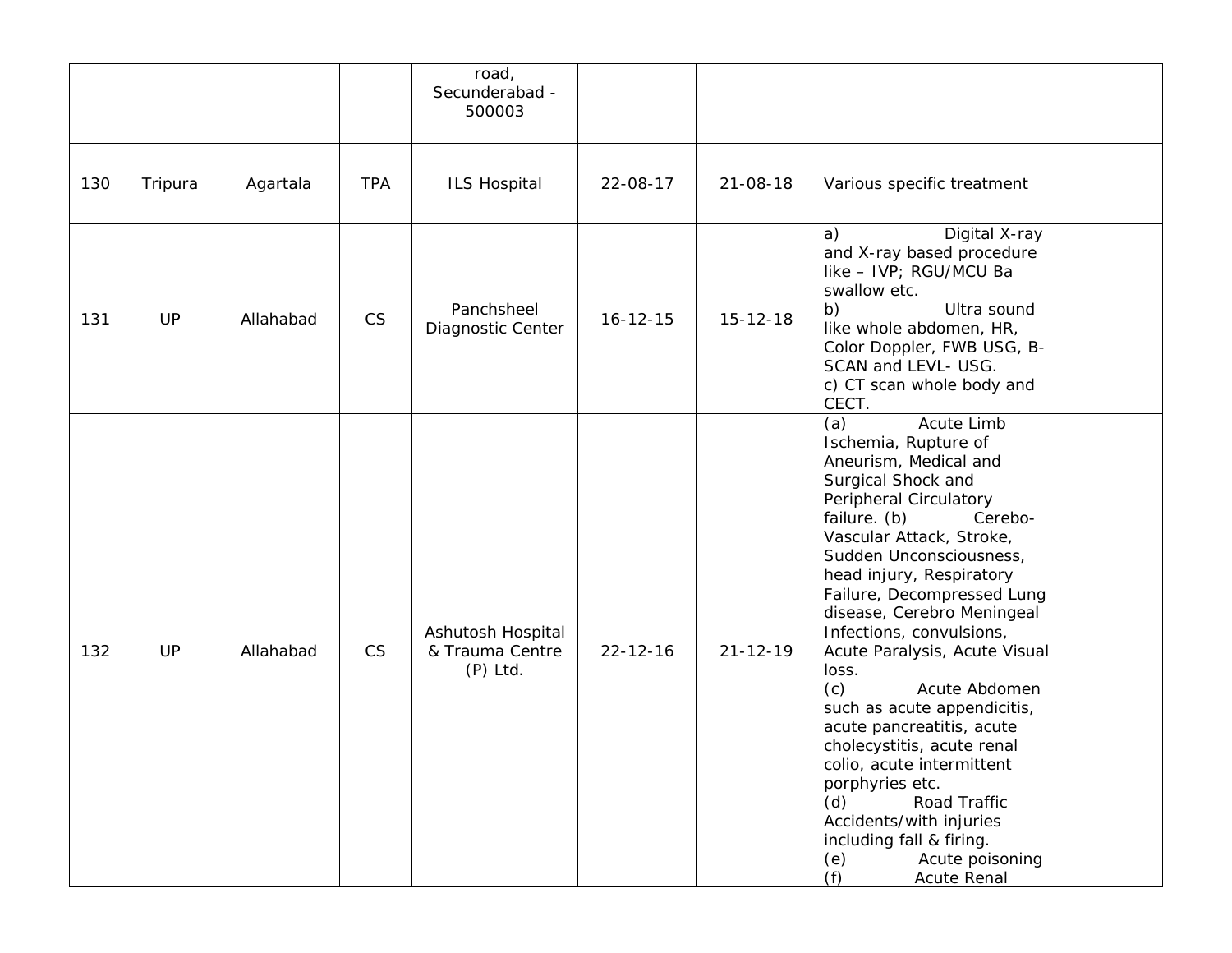|     |    |           |           |                              |                |                | Failure<br>(g)<br>Acute Abdomen<br>in female including acute<br>Obstetrical and<br>Gynecological emergencies.<br>(h)<br>Heat<br>Stroke/Heat Exhaustion.<br>(i) Heat Stroke/Heat<br>Exhaustion.<br>(j)<br>Burns of all types                                                                                                                                                                                                                                                                                                                                                                                                                                                                                                                                                                                                                           |
|-----|----|-----------|-----------|------------------------------|----------------|----------------|-------------------------------------------------------------------------------------------------------------------------------------------------------------------------------------------------------------------------------------------------------------------------------------------------------------------------------------------------------------------------------------------------------------------------------------------------------------------------------------------------------------------------------------------------------------------------------------------------------------------------------------------------------------------------------------------------------------------------------------------------------------------------------------------------------------------------------------------------------|
| 133 | UP | Allahabad | <b>CS</b> | Prachi Hospital<br>Pvt. Ltd. | $13 - 07 - 15$ | $12 - 07 - 18$ | (a)<br>Acute Limb<br>Ischemia, Rupture of<br>Aneurism, Medical and<br>Surgical Shock and<br>Peripheral Circulatory<br>failure. (b)<br>Cerebo-<br>Vascular Attack, Stroke,<br>Sudden Unconsciousness,<br>head injury, Respiratory<br>Failure, Decompressed Lung<br>disease, Cerebro Meningeal<br>Infections, convulsions,<br>Acute Paralysis, Acute Visual<br>loss.<br>(c)<br>Acute Abdomen<br>such as acute appendicitis,<br>acute pancreatitis, acute<br>cholecystitis, acute renal<br>colio, acute intermittent<br>porphyries etc.<br>(d)<br>Road Traffic<br>Accidents/with injuries<br>including fall & firing.<br>Acute poisoning<br>(e)<br>(f)<br>Acute Renal<br>Failure<br>(g)<br>Acute Abdomen<br>in female including acute<br>Obstetrical and<br>Gynecological emergencies.<br>(h)<br>Heat<br>Stroke/Heat Exhaustion.<br>(i) Heat Stroke/Heat |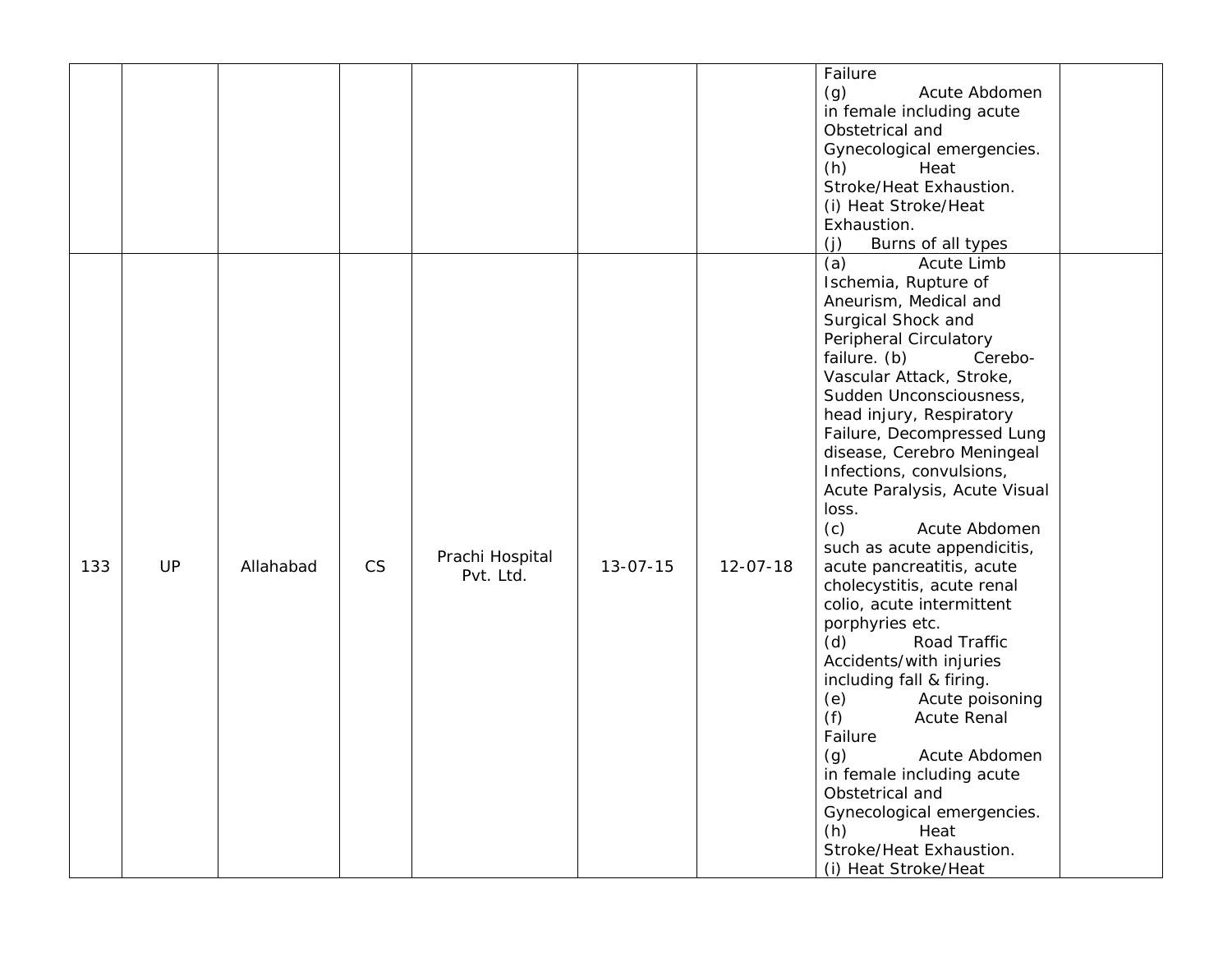|     |           |             |           |                                                                                 |                |            | Exhaustion.<br>Burns of all types<br>(j)                                                                                                                                                                                                                                                                                                                                                                                                                                                                                                                                                                                                                                                                                                                                                                                                                                                                 |  |
|-----|-----------|-------------|-----------|---------------------------------------------------------------------------------|----------------|------------|----------------------------------------------------------------------------------------------------------------------------------------------------------------------------------------------------------------------------------------------------------------------------------------------------------------------------------------------------------------------------------------------------------------------------------------------------------------------------------------------------------------------------------------------------------------------------------------------------------------------------------------------------------------------------------------------------------------------------------------------------------------------------------------------------------------------------------------------------------------------------------------------------------|--|
| 134 | <b>UP</b> | Allahahabad | CS        | Shakuntala<br>Hospital                                                          | $20 - 10 - 15$ | 19-10-18   | Acute Limb<br>(a)<br>Ischemia, Rupture of<br>Aneurism, Medical and<br>Surgical Shock and<br>Peripheral Circulatory<br>failure. (b)<br>Cerebo-<br>Vascular Attack, Stroke,<br>Sudden Unconsciousness,<br>head injury, Respiratory<br>Failure, Decompressed Lung<br>disease, Cerebro Meningeal<br>Infections, convulsions,<br>Acute Paralysis, Acute Visual<br>loss.<br>(c)<br>Acute Abdomen<br>such as acute appendicitis,<br>acute pancreatitis, acute<br>cholecystitis, acute renal<br>colio, acute intermittent<br>porphyries etc.<br>(d)<br>Road Traffic<br>Accidents/with injuries<br>including fall & firing.<br>Acute poisoning<br>(e)<br>(f)<br><b>Acute Renal</b><br>Failure<br>(g)<br>Acute Abdomen<br>in female including acute<br>Obstetrical and<br>Gynecological emergencies.<br>(h)<br>Heat<br>Stroke/Heat Exhaustion.<br>(i) Heat Stroke/Heat<br>Exhaustion.<br>(i)<br>Burns of all types |  |
| 135 | <b>UP</b> | Ghaziabad   | <b>NS</b> | <b>Family Health Care</b><br>Hospital, 15 HC-1<br>Vasundhara,<br>Ghaziabad (UP) | 22/03/2018     | 21/03/2019 | General Medicine,<br>Gynaecology & Obs,<br>Orthopedics, General<br>surgery, Endoscopic/                                                                                                                                                                                                                                                                                                                                                                                                                                                                                                                                                                                                                                                                                                                                                                                                                  |  |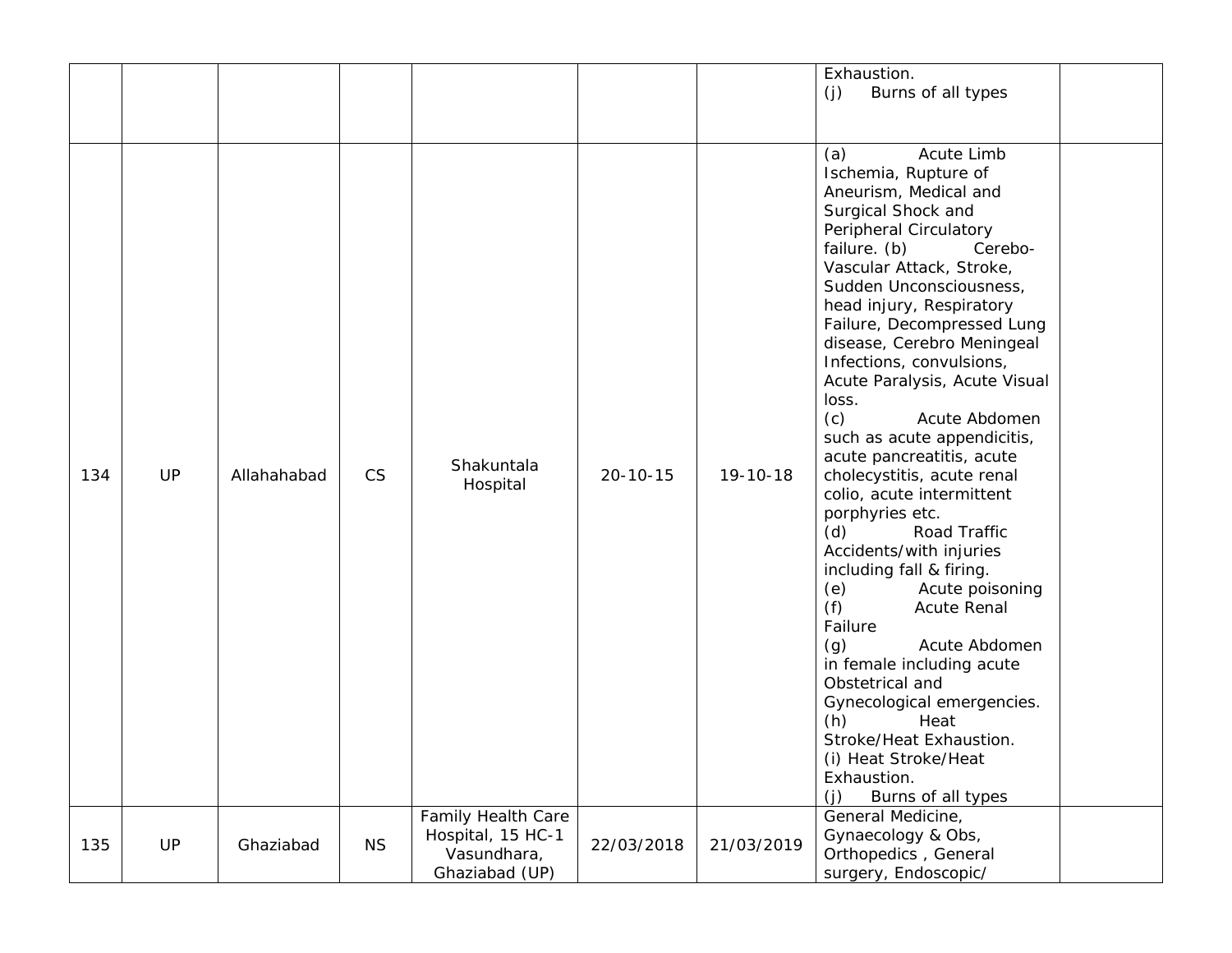|     |    |           |           |                                                                                 |                |                | Laparoscopic procedures,<br>Neurology & Neuro Surgery,<br>Gastroenterology, Dental,<br>Urology & Nephrology,<br>Cancer treatment (Surgery,<br>Chemotherapy) Eye, ENT<br>and diagnostic.                                                                                                                                                                                                                                                                                                                           |
|-----|----|-----------|-----------|---------------------------------------------------------------------------------|----------------|----------------|-------------------------------------------------------------------------------------------------------------------------------------------------------------------------------------------------------------------------------------------------------------------------------------------------------------------------------------------------------------------------------------------------------------------------------------------------------------------------------------------------------------------|
| 136 | UP | Ghaziabad | <b>NS</b> | Narinder Mohan<br>Hospital & Heart<br>Centre, Mohan<br>Nagar, Ghaziabad<br>(UP) | 16/01/2018     | 15/01/2019     | Cardiology & Cardiothoracic<br>Surgery, Endoscopic,<br>Laparoscopic Procedures,<br>Gynecology & Obstetrics,<br><b>Orthopedic Surgery</b><br>including Joint Replacement,<br>General medicine,<br>Pulmonology, General<br>Surgery, Neurology<br>(including dialysis),<br>Gastroenterology and G.I.<br>surgery, Paediatrics, Eye &<br>ENT, Dental, Cancer<br>treatment (Surgery,<br>Chemotherapy &<br>Radiotherapy) and<br>Diagnosis.                                                                               |
| 137 | UP | Lucknow   | <b>CS</b> | Ajanta Hospital &<br><b>IVF Centre Pvt.</b><br>Ltd.                             | $11 - 07 - 17$ | $11 - 06 - 18$ | Acute Limb<br>(a)<br>Ischemia, Rupture of<br>Aneurism, Medical and<br>Surgical Shock and<br>Peripheral Circulatory<br>failure. (b)<br>Cerebo-<br>Vascular Attack, Stroke,<br>Sudden Unconsciousness,<br>head injury, Respiratory<br>Failure, Decompressed Lung<br>disease, Cerebro Meningeal<br>Infections, convulsions,<br>Acute Paralysis, Acute Visual<br>loss.<br>(c)<br>Acute Abdomen<br>such as acute appendicitis,<br>acute pancreatitis, acute<br>cholecystitis, acute renal<br>colio, acute intermittent |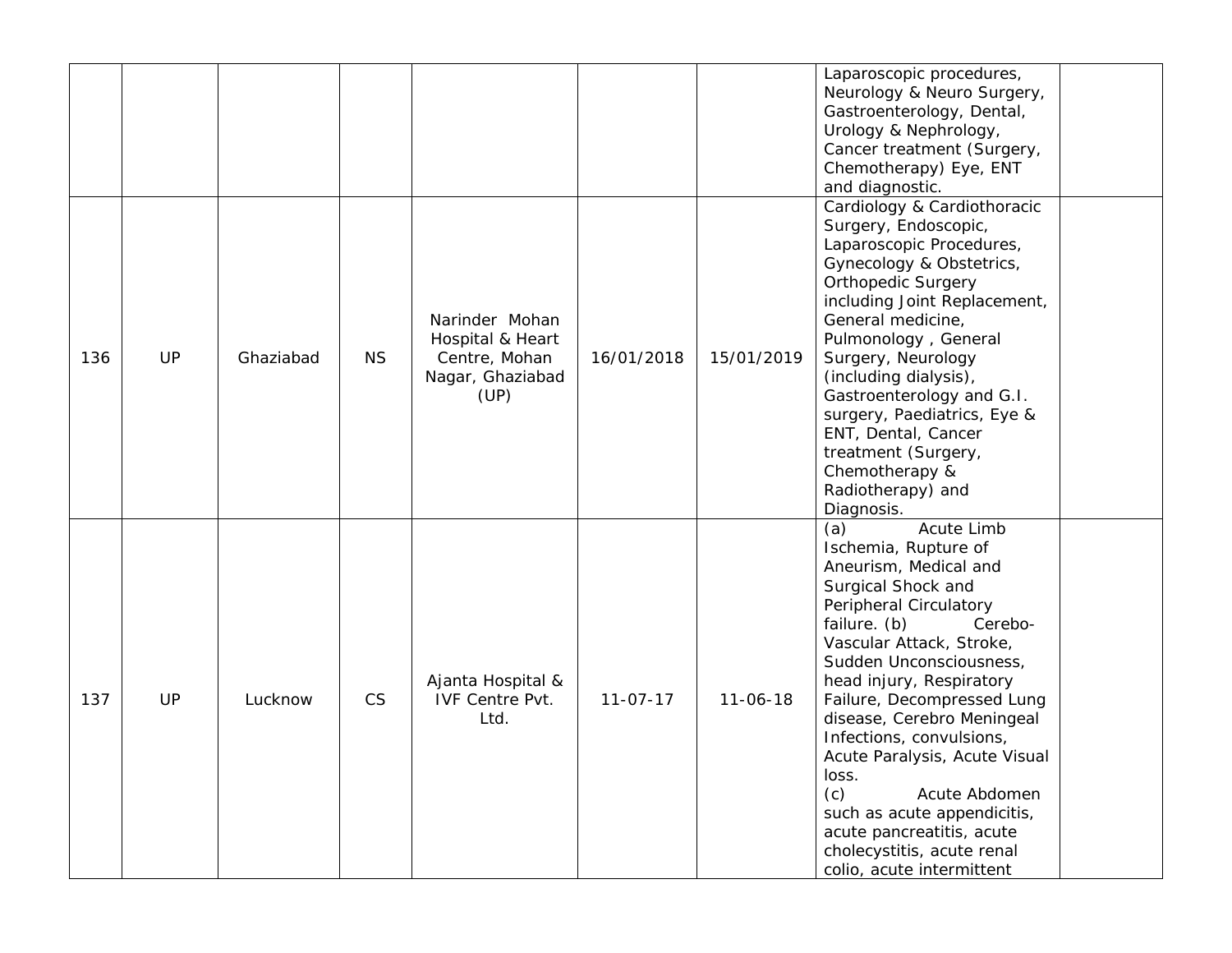|           |         |           |                             |                |          | porphyries etc.<br>Road Traffic<br>(d)<br>Accidents/with injuries<br>including fall & firing.<br>Acute poisoning<br>(e)<br>(f)<br><b>Acute Renal</b><br>Failure<br>Acute Abdomen<br>(g)<br>in female including acute<br>Obstetrical and<br>Gynecological emergencies.<br>(h)<br>Heat<br>Stroke/Heat Exhaustion.<br>(i) Heat Stroke/Heat<br>Exhaustion.<br>(i)<br>Burns of all types                                                                                                                                                                                                                                                                                                                          |  |
|-----------|---------|-----------|-----------------------------|----------------|----------|--------------------------------------------------------------------------------------------------------------------------------------------------------------------------------------------------------------------------------------------------------------------------------------------------------------------------------------------------------------------------------------------------------------------------------------------------------------------------------------------------------------------------------------------------------------------------------------------------------------------------------------------------------------------------------------------------------------|--|
| UP<br>138 | Lucknow | <b>CS</b> | Shekhar<br>Hospital(P) Ltd. | $19 - 12 - 16$ | 18-12-19 | (a)<br>Acute Limb<br>Ischemia, Rupture of<br>Aneurism, Medical and<br>Surgical Shock and<br>Peripheral Circulatory<br>failure. (b)<br>Cerebo-<br>Vascular Attack, Stroke,<br>Sudden Unconsciousness,<br>head injury, Respiratory<br>Failure, Decompressed Lung<br>disease, Cerebro Meningeal<br>Infections, convulsions,<br>Acute Paralysis, Acute Visual<br>loss.<br>(c)<br>Acute Abdomen<br>such as acute appendicitis,<br>acute pancreatitis, acute<br>cholecystitis, acute renal<br>colio, acute intermittent<br>porphyries etc.<br>(d)<br>Road Traffic<br>Accidents/with injuries<br>including fall & firing.<br>Acute poisoning<br>(e)<br>(f)<br><b>Acute Renal</b><br>Failure<br>(g)<br>Acute Abdomen |  |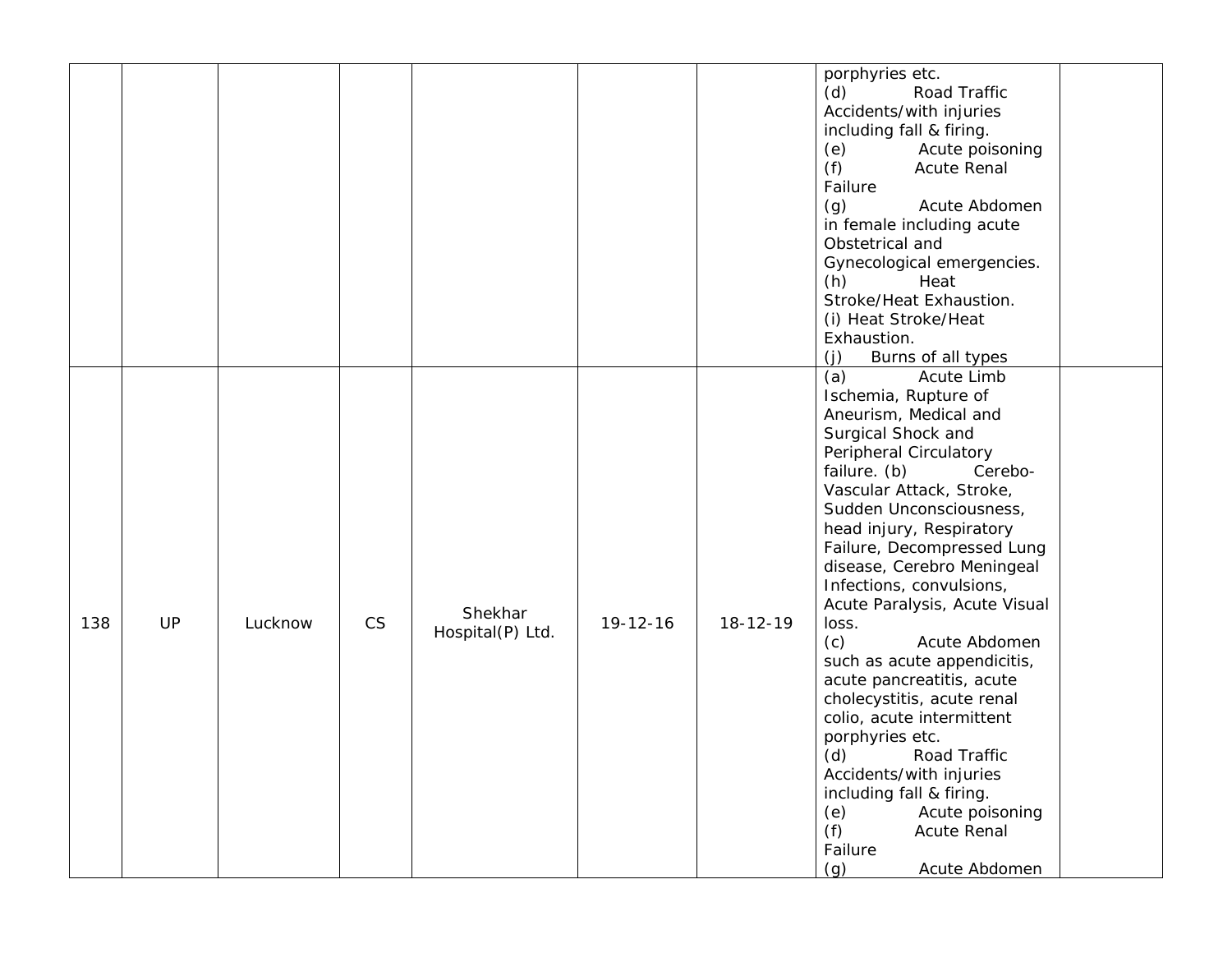|     |           |         |           |                                                 |                |                | in female including acute<br>Obstetrical and<br>Gynecological emergencies.<br>(h)<br>Heat<br>Stroke/Heat Exhaustion.<br>(i) Heat Stroke/Heat<br>Exhaustion.<br>Burns of all types<br>(i)                                                                                                                                                                                                                                                                                                                                                                                                                                                                                                                     |
|-----|-----------|---------|-----------|-------------------------------------------------|----------------|----------------|--------------------------------------------------------------------------------------------------------------------------------------------------------------------------------------------------------------------------------------------------------------------------------------------------------------------------------------------------------------------------------------------------------------------------------------------------------------------------------------------------------------------------------------------------------------------------------------------------------------------------------------------------------------------------------------------------------------|
| 139 | UP        | Lucknow | <b>CS</b> | Sam Eye hospital                                | $27 - 01 - 16$ | $26 - 01 - 19$ | a) Any grade of injury to eye<br>within 24 Hrs.<br>Retinal detachment<br>b)<br>$\mathsf{c})$<br>In pain due to any<br>ophthalmic condition<br>$\mathsf{d}$<br>Burn of all types.<br>e)<br>Any other eye<br>emergencies.                                                                                                                                                                                                                                                                                                                                                                                                                                                                                      |
| 140 | <b>UP</b> | Mathura | <b>CS</b> | Nayati Multi-Super<br><b>Specialty Hospital</b> | 18/11/2017     | $17 - 11 - 18$ | (a)<br>Acute Limb<br>Ischemia, Rupture of<br>Aneurism, Medical and<br>Surgical Shock and<br>Peripheral Circulatory<br>failure. (b)<br>Cerebo-<br>Vascular Attack, Stroke,<br>Sudden Unconsciousness,<br>head injury, Respiratory<br>Failure, Decompressed Lung<br>disease, Cerebro Meningeal<br>Infections, convulsions,<br>Acute Paralysis, Acute Visual<br>loss.<br>(c)<br>Acute Abdomen<br>such as acute appendicitis,<br>acute pancreatitis, acute<br>cholecystitis, acute renal<br>colio, acute intermittent<br>porphyries etc.<br>(d)<br>Road Traffic<br>Accidents/with injuries<br>including fall & firing.<br>Acute poisoning<br>(e)<br>(f)<br><b>Acute Renal</b><br>Failure<br>Acute Abdomen<br>(g) |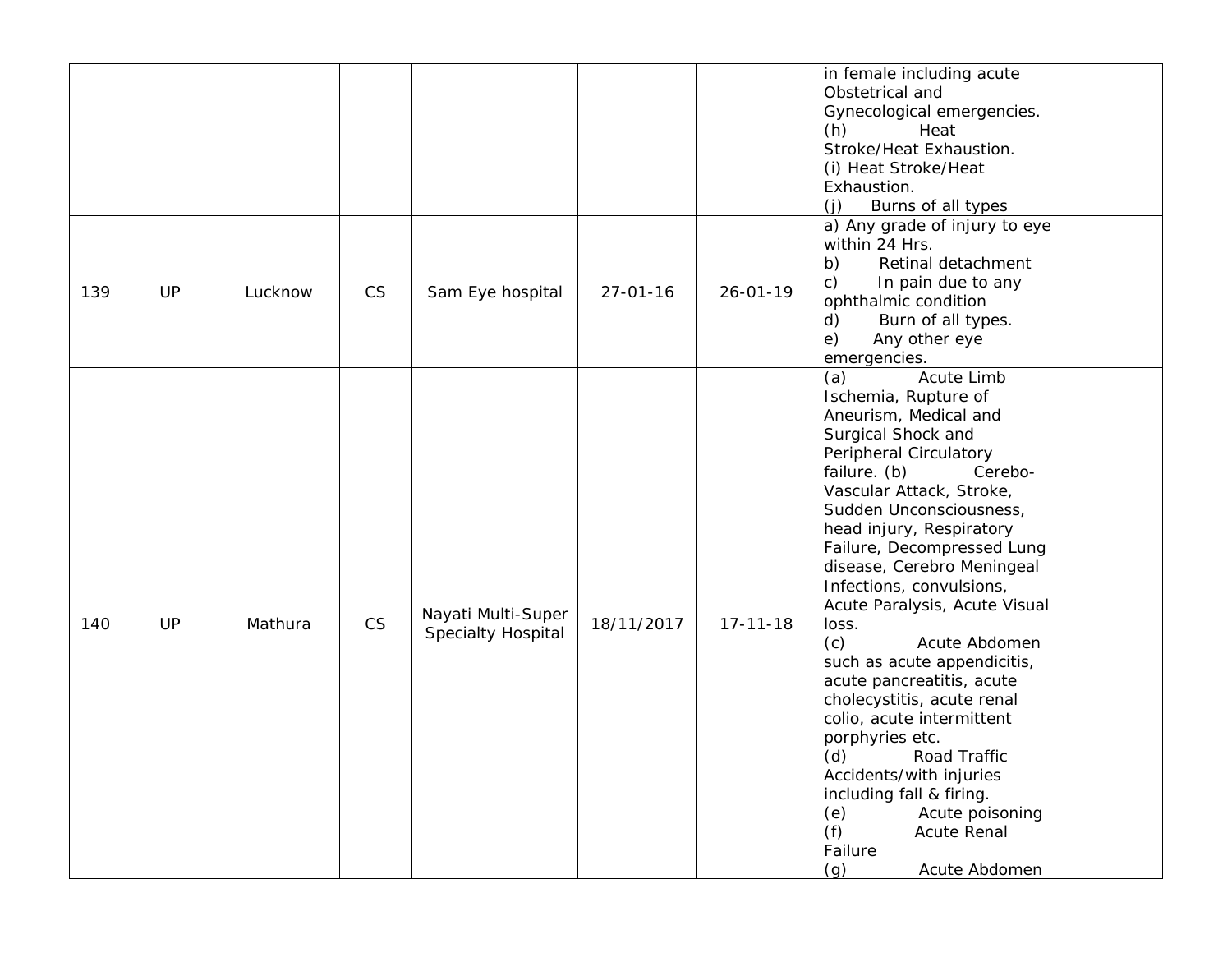|     |           |           |           |                                                                                           |            |            | in female including acute<br>Obstetrical and<br>Gynecological emergencies.<br>(h)<br>Heat<br>Stroke/Heat Exhaustion.<br>(i) Heat Stroke/Heat<br>Exhaustion.<br>Burns of all types<br>(i)                                                                                                                                                                                                                                                                                |  |
|-----|-----------|-----------|-----------|-------------------------------------------------------------------------------------------|------------|------------|-------------------------------------------------------------------------------------------------------------------------------------------------------------------------------------------------------------------------------------------------------------------------------------------------------------------------------------------------------------------------------------------------------------------------------------------------------------------------|--|
| 141 | <b>UP</b> | Moradabad | <b>CS</b> | Asian Vivekanand<br><b>Super Specialty</b><br>Hospital.                                   | 05-08-18   | 05-07-19   | Any grade of injury to eye<br>within 24 Hrs                                                                                                                                                                                                                                                                                                                                                                                                                             |  |
| 142 | UP        | Noida     | <b>NS</b> | Felix Hospital &<br>Felix Wellness MH-<br>1, Sector-137,<br>Expressway,<br>Noida-05 (U.P) | 01/12/2017 | 30/12/2018 | Interventional Cardiology &<br>Cardiothoracic,<br>Laparoscopic/Endoscopic<br>procedures, Gynecology &<br>Obstetrics, Orthopedic<br>surgery including Joint<br>replacement, Pulmonologist,<br>Rheumatology, General<br>Medicine, General Surgery,<br>Neurology, Neurosurgery,<br>Urology &<br>Nephrology (including<br>dialysis), Gastroenterology &<br>GI surgery, Paediatrics, Eye,<br>ENT, Dental, Cancer<br>treatment (Surgery,<br>Chemotherapy) and<br>Diagnostics. |  |
| 143 | UP        | Noida     | <b>NS</b> | Jaypee Healthcare<br>Limited, Sector-<br>128, Noida (U.P.)                                | 26/10/2017 | 25/10/2018 |                                                                                                                                                                                                                                                                                                                                                                                                                                                                         |  |
| 144 | UP        | Noida     | <b>NS</b> | Kailash Hospital,<br>H-33, Sector-27,<br>Noida                                            | 01/12/2017 | 30/11/2018 | <b>Interventional Cardiology &amp;</b><br>Cardiothoracic surgery,<br>Endoscopic/Laparoscopic<br>Procedures, Gynecology &<br>Obstetrics, Orthopaedic<br>surgery including joint<br>replacement, General<br>medicine, general surgery,<br>Neurology & Neurosurgery,                                                                                                                                                                                                       |  |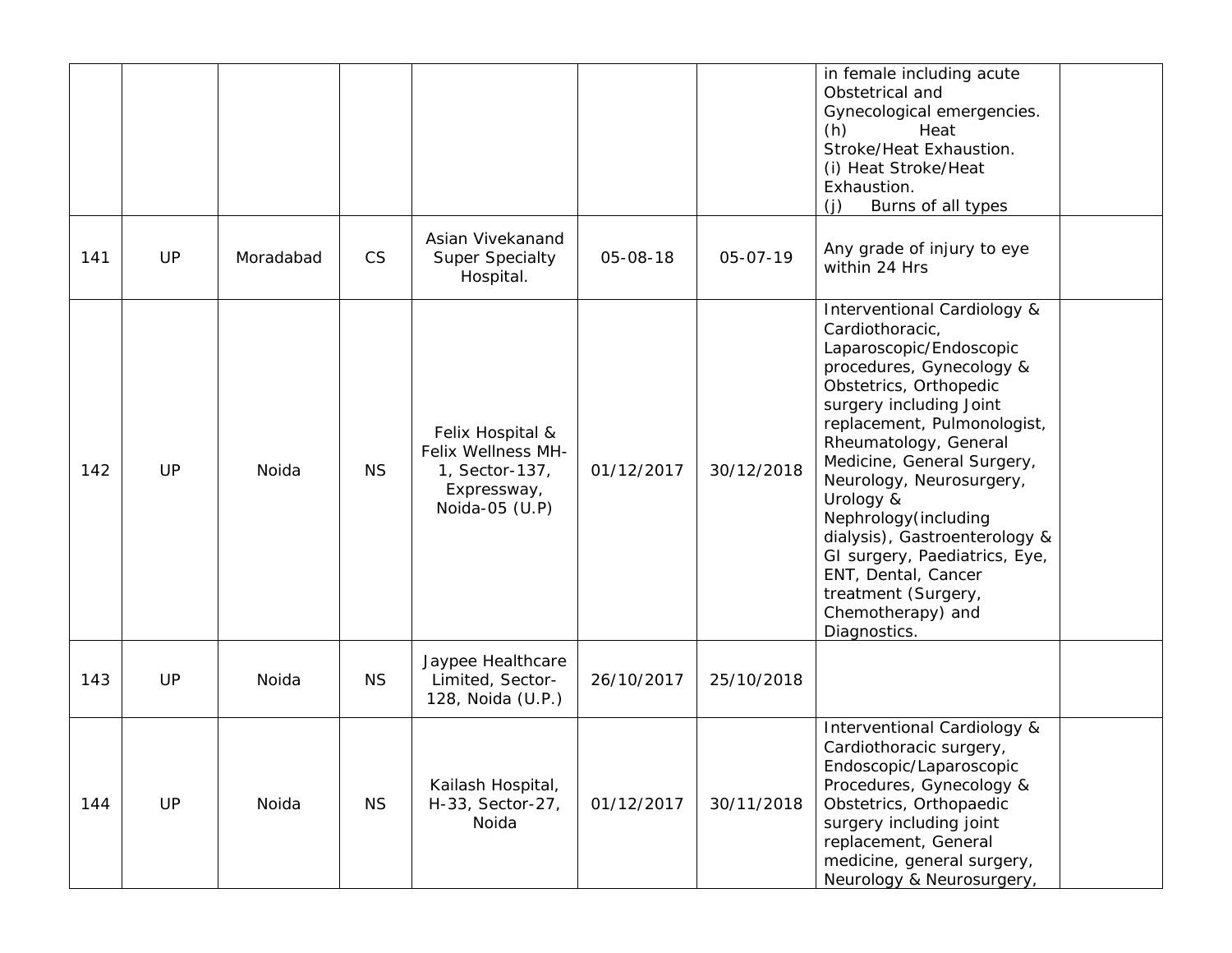|     |           |       |           |                                                                                                                                                 |            |            | Urology & Nephrology<br>(including dialysis)<br>Gastroenterology and GI<br>Surgery, Paediatrics. Eye &<br>ENT, Dental Cancer<br>treatment (surgery,<br>Chemotherapy) and<br>Diagnostics.                                                                                                                                                                                                                                          |  |
|-----|-----------|-------|-----------|-------------------------------------------------------------------------------------------------------------------------------------------------|------------|------------|-----------------------------------------------------------------------------------------------------------------------------------------------------------------------------------------------------------------------------------------------------------------------------------------------------------------------------------------------------------------------------------------------------------------------------------|--|
| 145 | <b>UP</b> | Noida | <b>NS</b> | Max Multi<br>Speciality<br>Hospital(A unit of<br>four seasons<br>foundation), Plot<br>No.4A, Sector<br>Institutional<br>Green, Greater<br>Noida | 22/11/2017 | 21/11/2018 | General Medicine, General<br>Surgery, Gynecology and<br>Obst. Orthopedic with joint<br>replacement, Eye, ETN,<br>Endoscopic/Lapraroscopic<br>Surgery, Gastroenterology,<br>Neurology, Urology,<br>Nepthrology, Dental, Medical<br>& Surgical Oncology and<br>diagnostic.                                                                                                                                                          |  |
| 146 | <b>UP</b> | Noida | <b>NS</b> | Metro Heart<br>Institute, Sector-<br>12, L-92, Sector-<br>11, NOIDA (UP)                                                                        | 19/10/2017 | 18/10/2018 | Cardiology & Cardiothoracic<br>surgery,<br>Laparoscopic/Endoscopic<br>procedures, Gynecology &<br>Obstetrics, Orthopedic<br>surgery including Joint<br>replacement, General<br>Medicine, General Surgery,<br>Neurology, Neurosurgery,<br>Urology &<br>Nephrology (including<br>dialysis), Gastroenterology &<br>GFI surgery, Paediatrics,<br>Eye, ENT, Dental, Cancer<br>treatment (Surgery,<br>Chemotherapy) and<br>Diagnostics. |  |
| 147 | <b>UP</b> | Noida | <b>NS</b> | Prakash Hospital,<br>T-12, 12-A, 12-B,<br>Sector-33<br>NOIDA(UP)                                                                                | 24/08/2017 | 23/08/2019 | (General purpose and Joint<br>replacement)                                                                                                                                                                                                                                                                                                                                                                                        |  |
| 148 | UP        | Noida | <b>NS</b> | Prayag Hospital,<br>Sector-41, Noida                                                                                                            | 30/01/2018 | 29/01/2019 | General Medicine, General<br>Surgery,<br>Endoscopic/Laparoscopic<br>Surgery, Cardiology &                                                                                                                                                                                                                                                                                                                                         |  |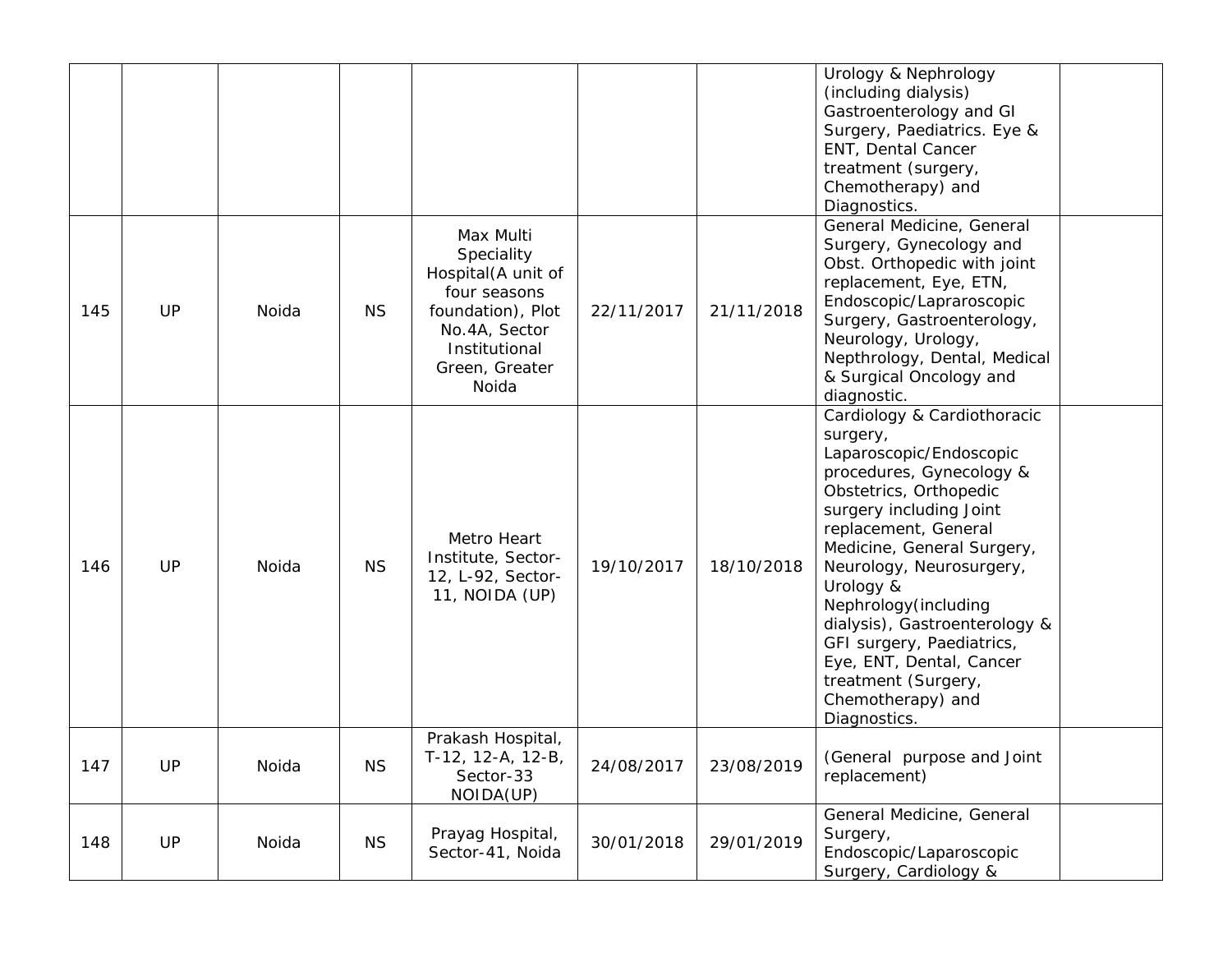|     |    |          |           |                                                                                                                                                 |                |                | Cardiothoracis Surgery, GI<br>Surgery, Dialysis,<br>Gastroenterology<br>Orthopedics including joint<br>replacement. Eye, ENT,<br>Dental, Gynaecology and<br>Obstetrics, Neurology,<br>Neurosurgery, Pediatrics,<br>Nepthrology, Urology,<br>Medical and surgical<br>oncology and diagnostics.                                                                                                               |
|-----|----|----------|-----------|-------------------------------------------------------------------------------------------------------------------------------------------------|----------------|----------------|-------------------------------------------------------------------------------------------------------------------------------------------------------------------------------------------------------------------------------------------------------------------------------------------------------------------------------------------------------------------------------------------------------------|
| 149 | UP | Noida    | <b>NS</b> | Sharda Hospital,<br>School of Medical<br>Sciences &<br>Research Plot<br>NO.32, 34,<br>Knowledge Park-<br>III, Greataer Noida<br>$(UP) - 201306$ | 13/09/2017     | 12/09/2018     | Interventional Cardiology &<br>Cardiothoracic surgery,<br>Laparoscopic/Endoscopic<br>procedures, Gynecology &<br>Obstetrics, Orthopedic<br>surgery Pulmonology<br>General Medicine, General<br>Surgery, Neurology,<br>Neurosurgery, Urology &<br>Nephrology (including<br>dialysis), Gastroenterology &<br>GI surgery, Eye, ENT,<br>Dental, Cancer treatment<br>(Surgery, Chemotherapy)<br>and Diagnostics. |
| 150 | UP | Noida    | <b>NS</b> | Yatharth Wellness<br>super Specialty<br>Hospital & Heart<br>Centre, Setor-110,<br>Noida (UP)                                                    | 12/01/2018     | 11/01/2019     | Interventional Cardiology,<br>General Medicine, General<br>Surgery, Pulmonology,<br>Gynecology & Obstetrics,<br>Orthopedic including joint<br>replacement, Eye, ENT,<br>Endoscopic/Laparoscopic<br>surgery, Gastroenterology<br>Neurology & Neurosurgery,<br>Urology Nephrology<br>including Dialysis, Dental<br>and Diagnostics on current<br>CGHS Non-NABH.                                               |
| 151 | UP | Varanasi | CS        | Apex Welcare<br>Private Limited                                                                                                                 | $16 - 12 - 15$ | $15 - 12 - 18$ | Acute Limb<br>(a)<br>Ischemia, Rupture of<br>Aneurism, Medical and<br>Surgical Shock and                                                                                                                                                                                                                                                                                                                    |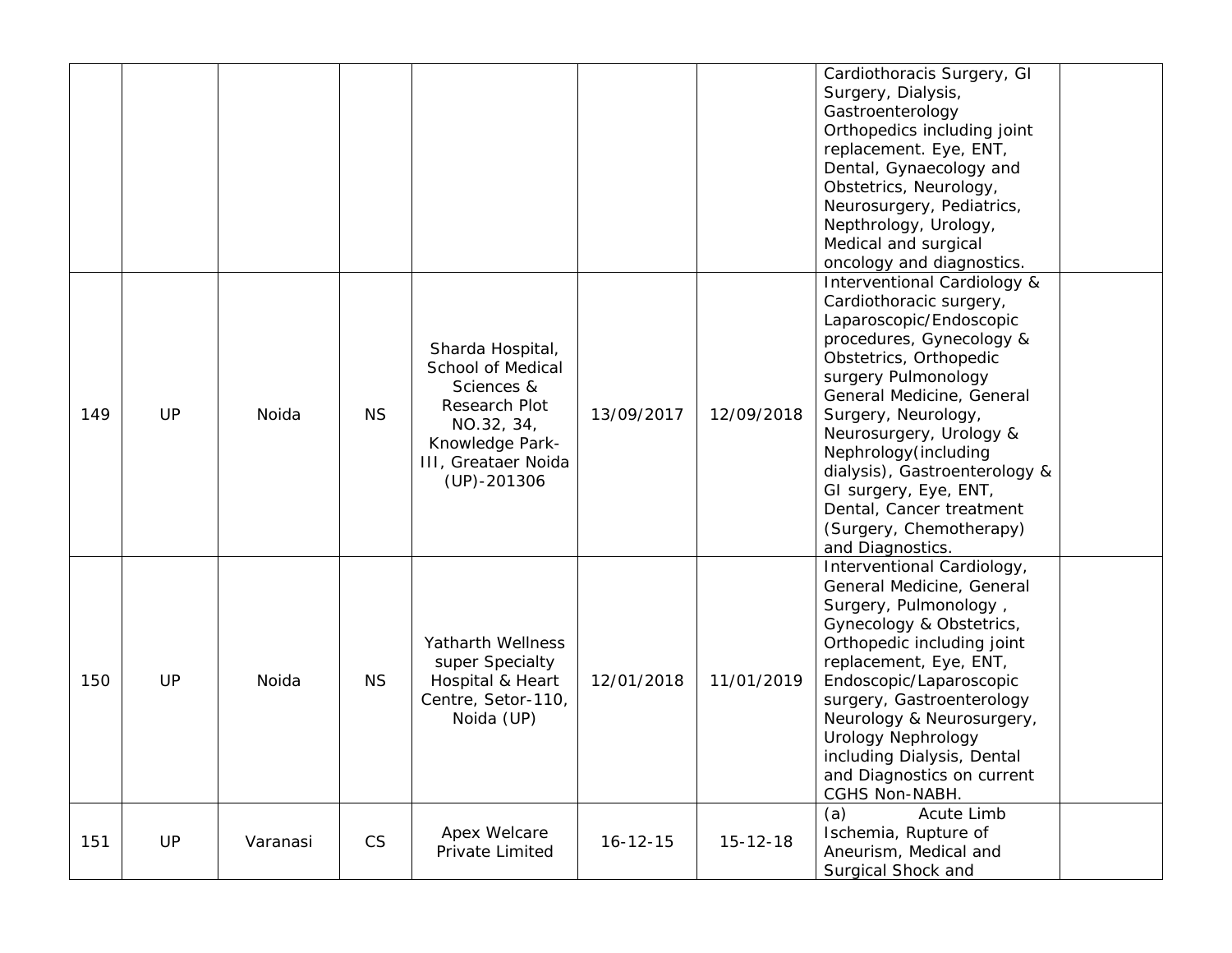|     |     |          |    |                  |          |          | Peripheral Circulatory        |
|-----|-----|----------|----|------------------|----------|----------|-------------------------------|
|     |     |          |    |                  |          |          | failure. (b)<br>Cerebo-       |
|     |     |          |    |                  |          |          | Vascular Attack, Stroke,      |
|     |     |          |    |                  |          |          | Sudden Unconsciousness,       |
|     |     |          |    |                  |          |          |                               |
|     |     |          |    |                  |          |          | head injury, Respiratory      |
|     |     |          |    |                  |          |          | Failure, Decompressed Lung    |
|     |     |          |    |                  |          |          | disease, Cerebro Meningeal    |
|     |     |          |    |                  |          |          | Infections, convulsions,      |
|     |     |          |    |                  |          |          | Acute Paralysis, Acute Visual |
|     |     |          |    |                  |          |          | loss.                         |
|     |     |          |    |                  |          |          | (c)<br>Acute Abdomen          |
|     |     |          |    |                  |          |          | such as acute appendicitis,   |
|     |     |          |    |                  |          |          | acute pancreatitis, acute     |
|     |     |          |    |                  |          |          | cholecystitis, acute renal    |
|     |     |          |    |                  |          |          | colio, acute intermittent     |
|     |     |          |    |                  |          |          | porphyries etc.               |
|     |     |          |    |                  |          |          | (d)<br>Road Traffic           |
|     |     |          |    |                  |          |          | Accidents/with injuries       |
|     |     |          |    |                  |          |          | including fall & firing.      |
|     |     |          |    |                  |          |          | (e)<br>Acute poisoning        |
|     |     |          |    |                  |          |          | (f)<br><b>Acute Renal</b>     |
|     |     |          |    |                  |          |          | Failure                       |
|     |     |          |    |                  |          |          | (g)<br>Acute Abdomen          |
|     |     |          |    |                  |          |          | in female including acute     |
|     |     |          |    |                  |          |          | Obstetrical and               |
|     |     |          |    |                  |          |          | Gynecological emergencies.    |
|     |     |          |    |                  |          |          | (h)<br>Heat                   |
|     |     |          |    |                  |          |          | Stroke/Heat Exhaustion.       |
|     |     |          |    |                  |          |          | (i) Heat Stroke/Heat          |
|     |     |          |    |                  |          |          | Exhaustion.                   |
|     |     |          |    |                  |          |          | (i)<br>Burns of all types     |
|     |     |          |    |                  |          |          | General & Laparoscopic        |
|     |     |          |    |                  |          |          | Surgery, Neurology & Neuro    |
|     |     |          |    |                  |          |          |                               |
|     |     |          |    |                  |          |          | Surgery, Oncology & Onco      |
|     |     |          |    |                  |          |          | Surgery, Cardiology &         |
|     |     |          |    |                  |          |          | Intervential Cardiology,      |
| 152 | UP. | Varanasi | CS | Shubham Hospital | 25-05-17 | 24-05-18 | Urology & Uro Surgery,        |
|     |     |          |    |                  |          |          | Gastroenterology & Gastro     |
|     |     |          |    |                  |          |          | Surgery, Endocrinology,       |
|     |     |          |    |                  |          |          | Genitourinary Surgery,        |
|     |     |          |    |                  |          |          | Orthopecid Surgery, Joint &   |
|     |     |          |    |                  |          |          | Hip Replacement, Pediatric    |
|     |     |          |    |                  |          |          | surgery, Nephrology (HD),     |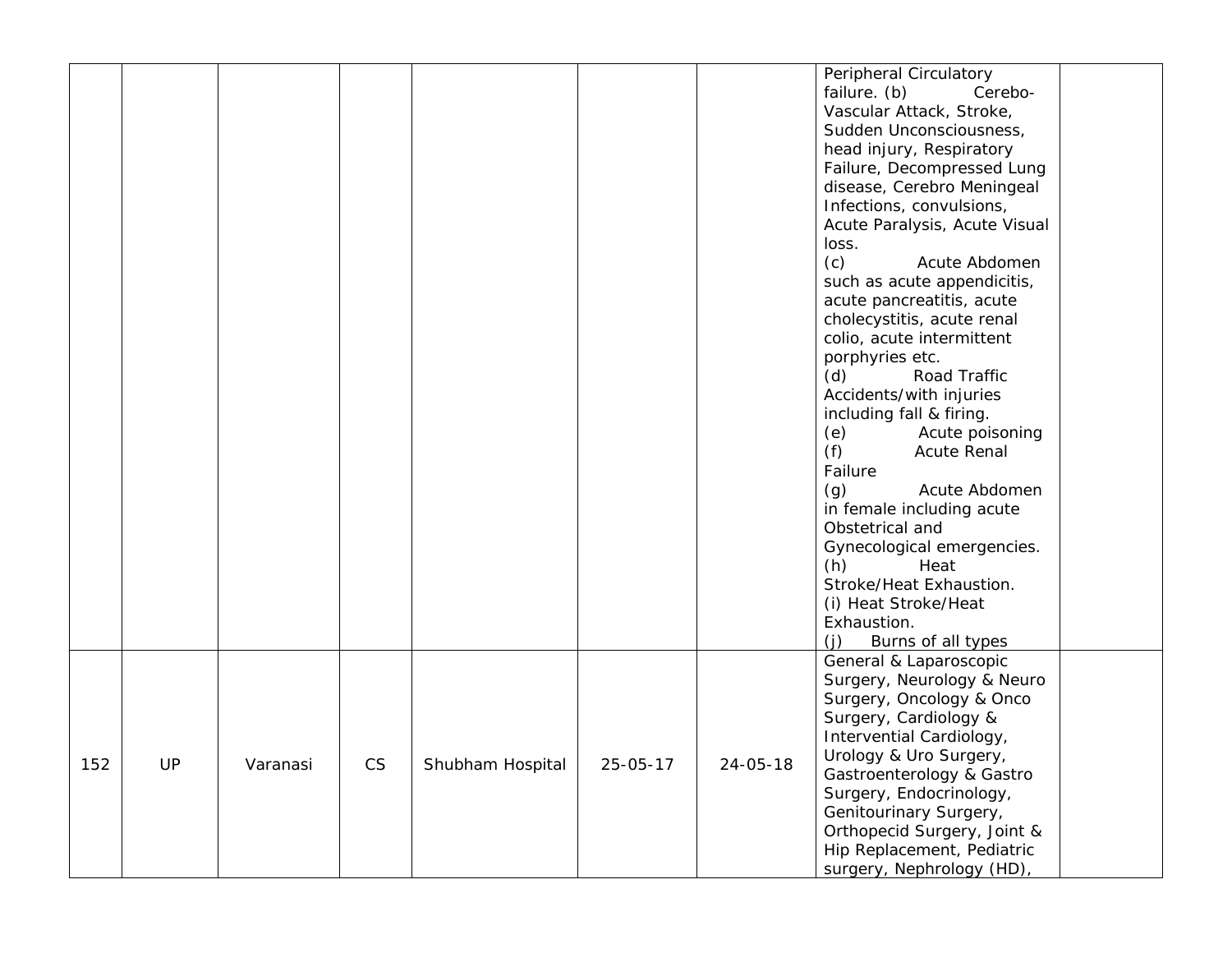|     |                |          |            |                                                                                                                                         |                |                | Burn, Plastic &<br>reconstruction Surgery, Eye<br>Surgery, ENT Surgery,<br>Dental Surgery, TB, Chest &<br>Respiratory, Critical Care.                                                                                                                                                                                                                                                                                                                                                |  |
|-----|----------------|----------|------------|-----------------------------------------------------------------------------------------------------------------------------------------|----------------|----------------|--------------------------------------------------------------------------------------------------------------------------------------------------------------------------------------------------------------------------------------------------------------------------------------------------------------------------------------------------------------------------------------------------------------------------------------------------------------------------------------|--|
| 153 | UP             | Varanasi | <b>CS</b>  | Popular Medicare<br>Limited,                                                                                                            | $28 - 11 - 16$ | $27 - 11 - 19$ | General & Laparoscopic<br>Surgery, Neurology & Neuro<br>Surgery, Oncology & Onco<br>Surgery, Cardiology &<br>Intervential Cardiology,<br>Urology & Uro Surgery,<br>Gastroenterology & Gastro<br>Surgery, Endocrinology,<br>Genitourinary Surgery,<br>Orthopecid Surgery, Joint &<br>Hip Replacement, Pediatric<br>surgery, Nephrology (HD),<br>Burn, Plastic &<br>reconstruction Surgery, Eye<br>Surgery, ENT Surgery,<br>Dental Surgery, TB, Chest &<br>Respiratory, Critical Care. |  |
| 154 | West<br>Bengal | Durgapur | <b>WBS</b> | Gouri Devi<br>Hospital &<br>Research Institute<br>(GDHRI), N.H.-2,<br>G.T. Road,<br>Rajbandh,<br>Durgapur,<br>Burdwan (W.B)-<br>713212. | $02 - 05 - 18$ | $02 - 04 - 19$ | Providing Multi Specialized<br>treatment.                                                                                                                                                                                                                                                                                                                                                                                                                                            |  |
| 155 | West<br>Bengal | Durgapur | <b>WBS</b> | IQ City Narayana<br>Multispecialty<br>Hospital, Sovapur<br>Bijra Road, Jemua,<br>Durgapur (West<br>Bengal) Pin-<br>713206               | $03 - 12 - 18$ | $03 - 11 - 19$ | Providing Multi Specialized<br>treatment.                                                                                                                                                                                                                                                                                                                                                                                                                                            |  |
| 156 | West<br>Bengal | Kolkata  | <b>WBS</b> | <b>AMRI Hospital</b><br>limited, 230<br>Barakhola,<br>Kolkata- 700099                                                                   | 23/05/2018     | 22/05/2019     | Providing Multi Specialized<br>treatment.                                                                                                                                                                                                                                                                                                                                                                                                                                            |  |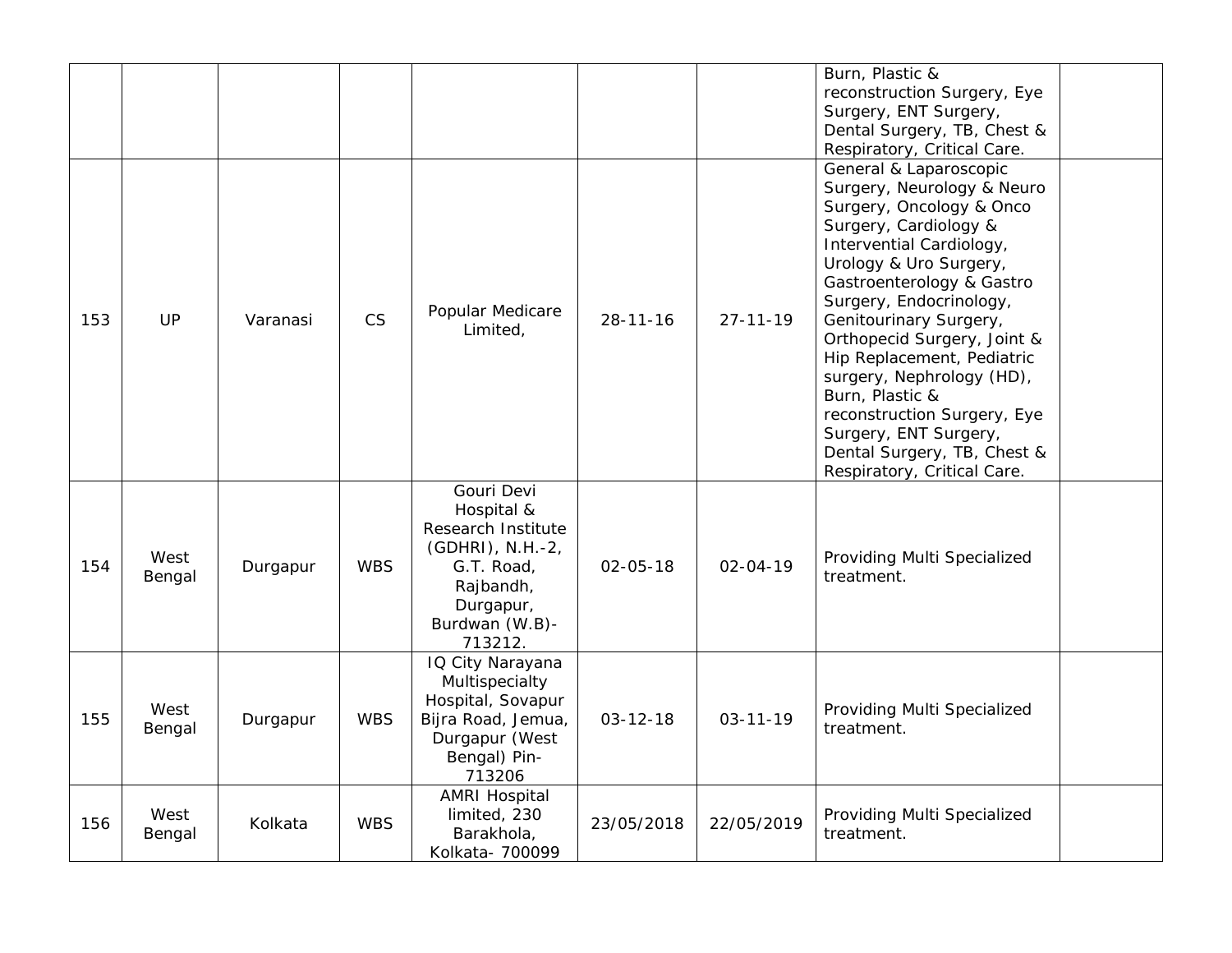| 157 | West<br>Bengal | Kolkata | <b>WBS</b> | Amri Hospitals-<br>Salt Lake (A unit<br>of AMRI Hospitals<br>$Ltd.$ ),<br>JC- 16 & 17, Salt<br>Lake City,<br>Kolkata - 700098 | $23 - 04 - 17$ | $22 - 04 - 19$ | Providing Multi Specialized<br>treatment.                                                              |                                                                                                                            |
|-----|----------------|---------|------------|-------------------------------------------------------------------------------------------------------------------------------|----------------|----------------|--------------------------------------------------------------------------------------------------------|----------------------------------------------------------------------------------------------------------------------------|
| 158 | West<br>Bengal | Kolkata | <b>WBS</b> | <b>ASG Eye Hospital</b><br>Pvt. Ltd. 403/1,<br>Dakshindari Road,<br>Alcove Gloria,<br>V.I.P Road,<br>Kolkata- 700048          | $03 - 07 - 18$ | 03-06-19       | Providing Multi Specialized<br>treatment related to eye.                                               |                                                                                                                            |
| 159 | West<br>Bengal | Kolkata | <b>WBS</b> | B. M. Birla Heart<br>Research Centre,<br>1/1 National<br>Library Avenue,<br>Kolkata-700027.                                   | 28-04-17       | $27 - 04 - 19$ | Providing Treatment related<br>to cardiovascular diseases<br>and other multi specialized<br>treatment. |                                                                                                                            |
| 160 | West<br>Bengal | Kolkata | <b>WBS</b> | Desun Hospital &<br>Heart Institute<br>Desun More,<br>Kasba Golpark,<br>E.M.Bypass,<br>Kolkata-107.                           | $27 - 04 - 17$ | $26 - 04 - 19$ | Providing Multi Specialized<br>treatment.                                                              | The<br>hospital is<br>NABH(Nati<br>onal<br>Accreditati<br>on Board<br>for<br>Hospitals<br>&<br>Healthcare<br>Providers)    |
| 161 | West<br>Bengal | Kolkata | <b>WBS</b> | Medica<br>Superspecialty<br>Hospital, 127,<br>Mukundapur,<br>E.M.Bypass,<br>Kolkata-700099.                                   | $12 - 12 - 17$ | $12 - 11 - 18$ | Providing Multi Specialized<br>treatment.                                                              | The<br>hospital is<br><b>NABL</b><br>(National<br>Accreditati<br>on Board<br>for<br>Hospital &<br>Healthcare<br>Providers) |
| 162 | West<br>Bengal | Kolkata | <b>WBS</b> | Narayana<br>Superspeciality<br>Hospital, 120/1,<br>Andul Road, Near                                                           | $01 - 02 - 18$ | $01 - 01 - 19$ | Providing Multi Specialized<br>treatment.                                                              |                                                                                                                            |